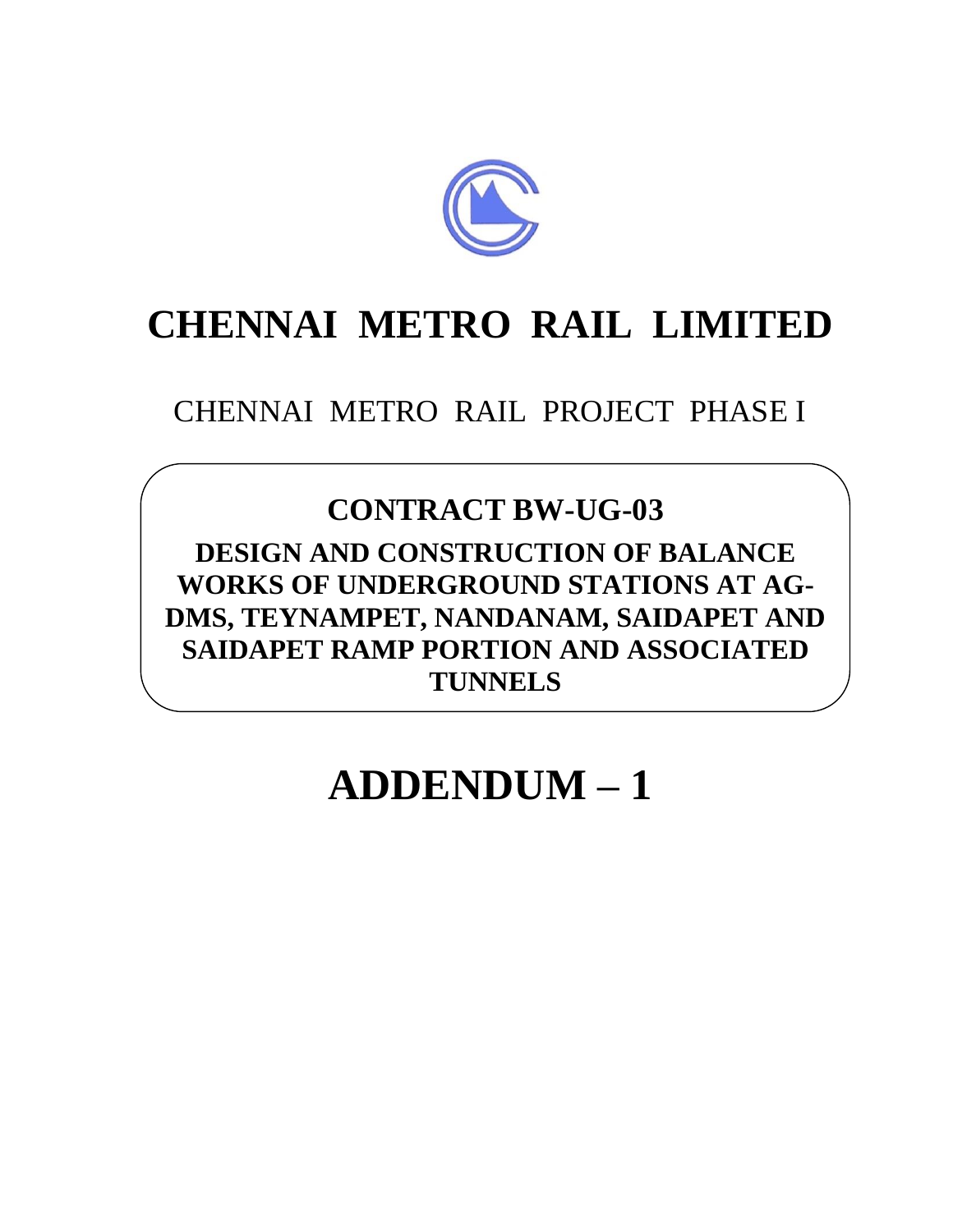

| Sl.No       | <b>Reference</b> | <b>Available Para/Clause</b><br>Amendment                                  |                                                                                      |
|-------------|------------------|----------------------------------------------------------------------------|--------------------------------------------------------------------------------------|
| $\mathbf A$ |                  | <b>All parts of Bid Documents</b>                                          |                                                                                      |
| A1.         |                  | <b>Employer's Representative</b>                                           | Replace with the following:                                                          |
|             |                  |                                                                            | <b>Engineer</b>                                                                      |
| A2.         |                  | <b>Engineer's Representative</b>                                           | Replace with the following:                                                          |
|             |                  |                                                                            |                                                                                      |
|             |                  |                                                                            | <b>Engineer</b>                                                                      |
| A3.         |                  | <b>Gemini Station</b>                                                      | Replace with the following:                                                          |
|             |                  |                                                                            |                                                                                      |
|             |                  |                                                                            | <b>AG-DMS</b> station                                                                |
| A4.         |                  | <b>Chamier's Road</b>                                                      | Replace with the following:                                                          |
|             |                  |                                                                            |                                                                                      |
|             |                  |                                                                            | Nandanam                                                                             |
| B           |                  | Part 1 Section III: Evaluation and Qualification Criteria - Initial Filter |                                                                                      |
| <b>B1.</b>  | Clause $1.1.3$   | The Applicant shall meet the                                               | Delete the following:                                                                |
|             | Others           | following minimum criteria:                                                |                                                                                      |
|             | (c) General      |                                                                            | The Applicant shall meet the following                                               |
|             | Experience       | <u>1.The average annual</u>                                                | minimum criteria:                                                                    |
|             |                  | <i>turnover</i><br>as<br><u>prime</u>                                      |                                                                                      |
|             |                  | <i>joint</i><br>contractor<br>or                                           | 1. The average annual turnover as prime                                              |
|             |                  | venture<br><i>partner</i>                                                  | contractor or joint venture partner (defined<br>as billing for works in progress and |
|             |                  | (defined as billing for<br>works in progress and                           | completed) over the last 5 financial years                                           |
|             |                  | completed) over the                                                        | (i.e financial years ending between April 1,                                         |
|             |                  | last 5 financial years                                                     | 2010 to March 31st, 2015) of USD 85                                                  |
|             |                  | <u>(i.e financial years</u>                                                | Million / INR 510 Crores equivalent.                                                 |
|             |                  | ending between April                                                       | experience<br>Successful<br>2.<br>as<br>prime                                        |
|             |                  | 1, 2010 to March 31st                                                      | contractor in the execution of at least four                                         |
|             |                  | 2015) of USD 85                                                            | projects of comparable nature<br>and                                                 |
|             |                  | Million / INR 510                                                          | complexity to the proposed contract within                                           |
|             |                  | Crores equivalent.                                                         | the last 10 years ending 31.03.2015; at least                                        |
|             |                  | <u>Successful</u><br><u>2.</u>                                             | two out of these four projects must have                                             |
|             |                  | experience as prime                                                        | been completed within the last 5 years                                               |
|             |                  | <u>the</u><br><i>contractor</i><br>$\boldsymbol{i}$ n                      | ending 31.03. 2015.                                                                  |
|             |                  | execution of at least                                                      |                                                                                      |
|             |                  | <u>four</u><br><i>projects</i><br><b>of</b>                                | This experience in the last 5 years shall                                            |
|             |                  | <u>comparable</u><br><i>nature</i>                                         | include:                                                                             |
|             |                  | and complexity to the                                                      | i.<br>Executed and completed at least                                                |
|             |                  | <u>proposed</u><br><u>contract</u>                                         | one tunnel by Closed Face TBM of at least                                            |
|             |                  | within the<br>last<br><i>10</i>                                            | 3 km in total length (single tunnel length to                                        |
|             |                  | ending<br>years                                                            | be counted), and of finished internal                                                |
|             |                  | 31.03.2015;<br>at least                                                    | diameter not less than 5 m, below the local                                          |
|             |                  | two out of these four                                                      | groundwater table and in mixed ground                                                |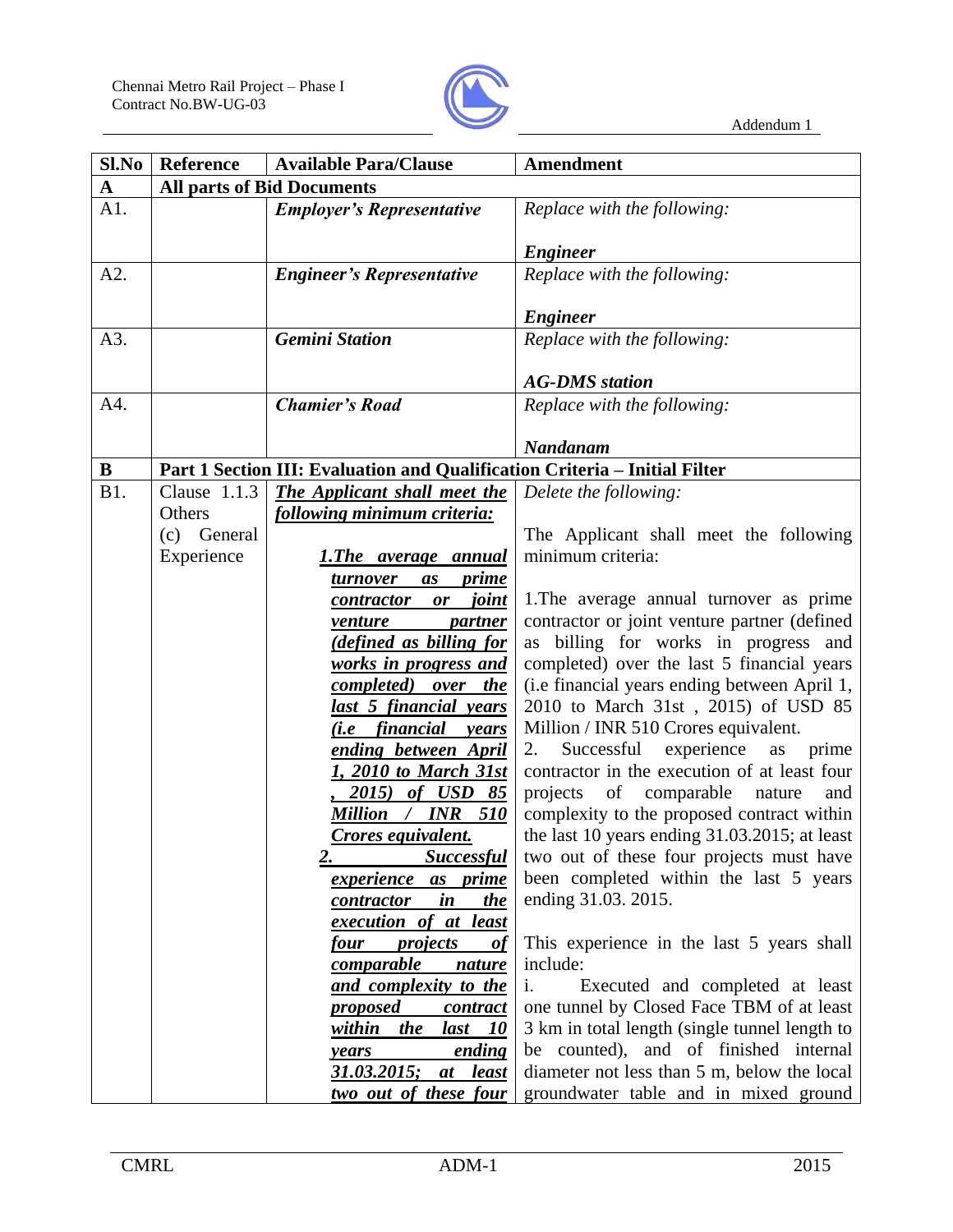

| Sl.No | <b>Reference</b> | <b>Available Para/Clause</b>                    | <b>Amendment</b>                                       |
|-------|------------------|-------------------------------------------------|--------------------------------------------------------|
|       |                  | <b>have</b><br><i>projects must</i>             | conditions that vary from weak alluvial                |
|       |                  | <b>been completed within</b>                    | deposits to competent rock; and                        |
|       |                  | <u>the last 5 years ending</u>                  | ii. Execution and completion of at least               |
|       |                  | <u>31.03. 2015.</u>                             | three underground stations all below the               |
|       |                  |                                                 | local groundwater table and in mixed                   |
|       |                  | <b>This experience in the</b>                   | ground conditions that vary from alluvial              |
|       |                  | 5<br><b>shall</b><br>last<br>years              | deposits to competent rock and with the                |
|       |                  | <i>include:</i>                                 | following features:                                    |
|       |                  | <i>i.</i> Executed<br><u>and</u>                | excavation depth to accommodate                        |
|       |                  | completed<br><u>least</u><br>at                 | levels<br>(platform<br>two<br>more<br>and<br><b>or</b> |
|       |                  | one tunnel by Closed                            | concourse) below the ground surface :; and             |
|       |                  | <b>Face TBM of at least</b>                     | An excavated volume of not less                        |
|       |                  | 3 km in total length                            | than 70,000 cubic meters in each station.              |
|       |                  | <u>(single tunnel length</u>                    |                                                        |
|       |                  | to be counted), and of                          |                                                        |
|       |                  | <b>finished</b><br><i>internal</i>              |                                                        |
|       |                  | diameter<br>not<br><u>less</u>                  |                                                        |
|       |                  | than 5 m, below the                             |                                                        |
|       |                  | <i>local</i><br>groundwater                     |                                                        |
|       |                  | table and in mixed                              |                                                        |
|       |                  | <b>ground</b><br>conditions                     |                                                        |
|       |                  | that vary from weak                             |                                                        |
|       |                  | <u>alluvial</u><br><i>deposits</i><br><i>to</i> |                                                        |
|       |                  | competent rock; and                             |                                                        |
|       |                  | ii.<br><i>Execution</i><br>and                  |                                                        |
|       |                  | completion of at least                          |                                                        |
|       |                  | <i>three</i><br>underground                     |                                                        |
|       |                  | stations all below the                          |                                                        |
|       |                  | <i>local</i><br>groundwater                     |                                                        |
|       |                  | table and in mixed                              |                                                        |
|       |                  | <b>ground</b><br><i>conditions</i>              |                                                        |
|       |                  | from<br><u>that</u><br>vary                     |                                                        |
|       |                  | <i>alluvial deposits to</i>                     |                                                        |
|       |                  | competent rock and                              |                                                        |
|       |                  | with the following                              |                                                        |
|       |                  | <i>features:</i>                                |                                                        |
|       |                  | <u>- excavation</u>                             |                                                        |
|       |                  | depth<br>to                                     |                                                        |
|       |                  | <i>accommodate</i>                              |                                                        |
|       |                  | two<br>or<br>more                               |                                                        |
|       |                  | levels (platform                                |                                                        |
|       |                  | and concourse)                                  |                                                        |
|       |                  | below<br>the                                    |                                                        |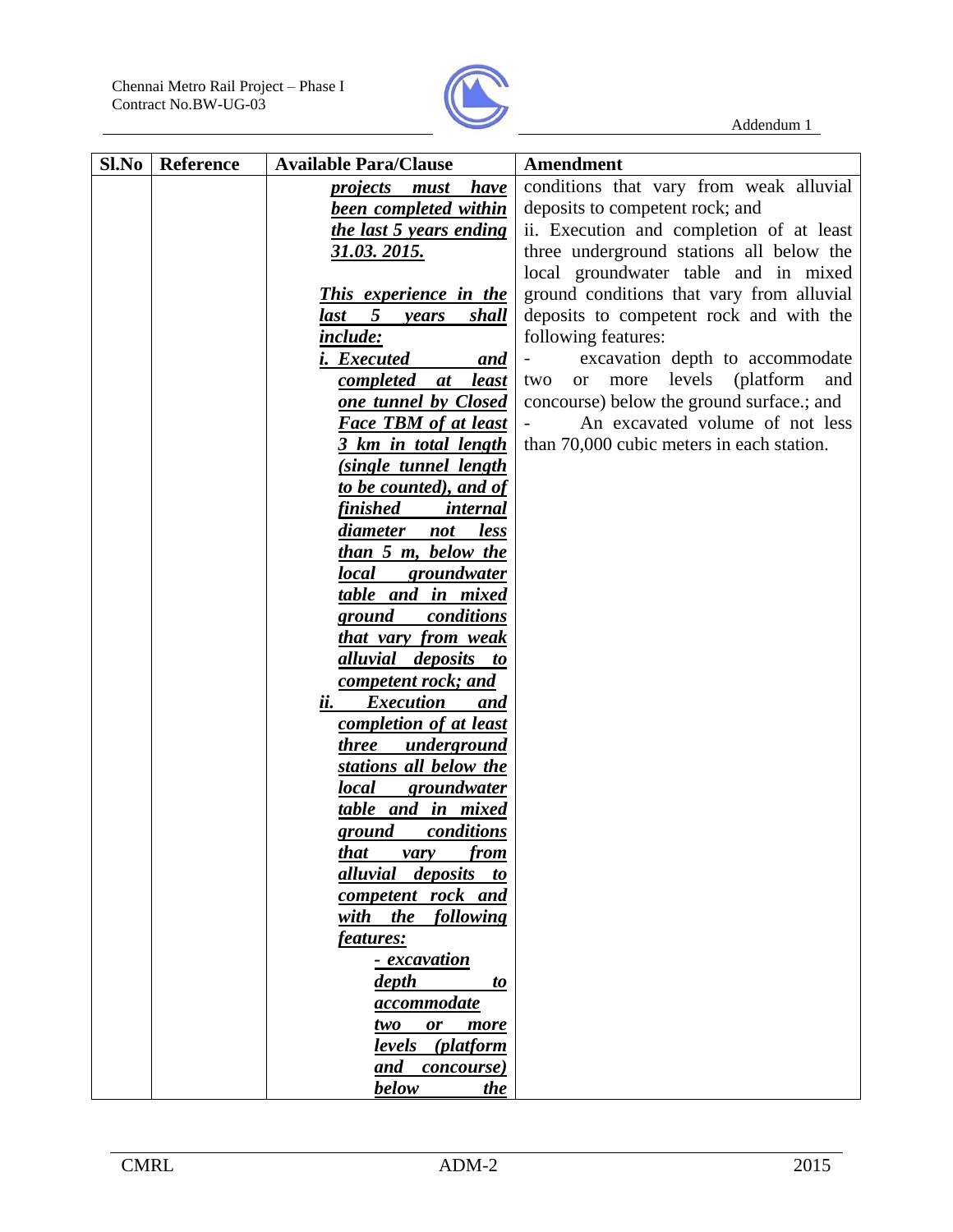

| Sl.No      | Reference       | <b>Available Para/Clause</b>                               | <b>Amendment</b>                            |
|------------|-----------------|------------------------------------------------------------|---------------------------------------------|
|            |                 | <u>ground surface.;</u>                                    |                                             |
|            |                 | and                                                        |                                             |
|            |                 | $- An$<br><i>excavated</i>                                 |                                             |
|            |                 | volume of not                                              |                                             |
|            |                 | less than 70,000                                           |                                             |
|            |                 | <u>cubic meters in</u>                                     |                                             |
|            |                 | each station.                                              |                                             |
|            |                 | The applicant is required to                               |                                             |
|            |                 | submit<br>satisfactory                                     |                                             |
|            |                 | performance certificates from                              |                                             |
|            |                 | their respective client's along                            |                                             |
|            |                 | with<br>the<br>tender.<br>Where                            |                                             |
|            |                 | necessary, CMRL will make                                  |                                             |
|            |                 | inquiries with the Applicant's                             |                                             |
|            |                 | clients.                                                   |                                             |
| <b>B2.</b> | Clause $1.1.3$  | The Applicant must submit a                                | Add the following to para:                  |
|            | Others          | list of potential Lead Detailed                            |                                             |
|            | (d)<br>Lead     | Design Consultants<br>(DDC)                                | The Previous' Employer's Certificate shall  |
|            | Detailed        | they propose to appoint to                                 | be provided in the format "Appendix 1 to    |
|            | Design          | prepare detailed design of the                             | EQC".                                       |
|            | Consultant      | works on his behalf and the                                | This will be taken into account at the time |
|            | (DDC)           | successful contractor will be                              | of appointment of DDC after award of        |
|            |                 |                                                            | contract.                                   |
|            |                 | obliged to appoint a DDC<br>from the list submitted. It is |                                             |
|            |                 |                                                            |                                             |
|            |                 | not necessary for the DDC to                               |                                             |
|            |                 | be jointly and severally bound                             |                                             |
|            |                 | with the Applicant. However                                |                                             |
|            |                 | the proposed DDC must be                                   |                                             |
|            |                 | separately<br>listed<br>the<br>in                          |                                             |
|            |                 | application with<br>necessary                              |                                             |
|            |                 | documents<br>supporting their                              |                                             |
|            |                 | credentials/<br>experience                                 |                                             |
|            |                 | including<br>their<br>previous                             |                                             |
|            |                 | employers' certificates. It is                             |                                             |
|            |                 | mandatory for these forms to                               |                                             |
|            |                 | be signed by the proposed                                  |                                             |
|            |                 | DDC. This will be evaluated                                |                                             |
|            |                 | as a part of the technical                                 |                                             |
|            |                 | evaluation.                                                |                                             |
| <b>B3.</b> | Clause 1.2.3    | Bidders have the option to bid                             | Replace with the following:                 |
|            | Award           | for any one or both packages.                              |                                             |
|            | Criteria<br>for | <b>Bids</b><br>will<br>evaluated<br>be                     | Bidders have the option to bid for any one  |
|            | Multiple        | package-wise,<br>taking<br>into                            | or both packages. Bids will be evaluated    |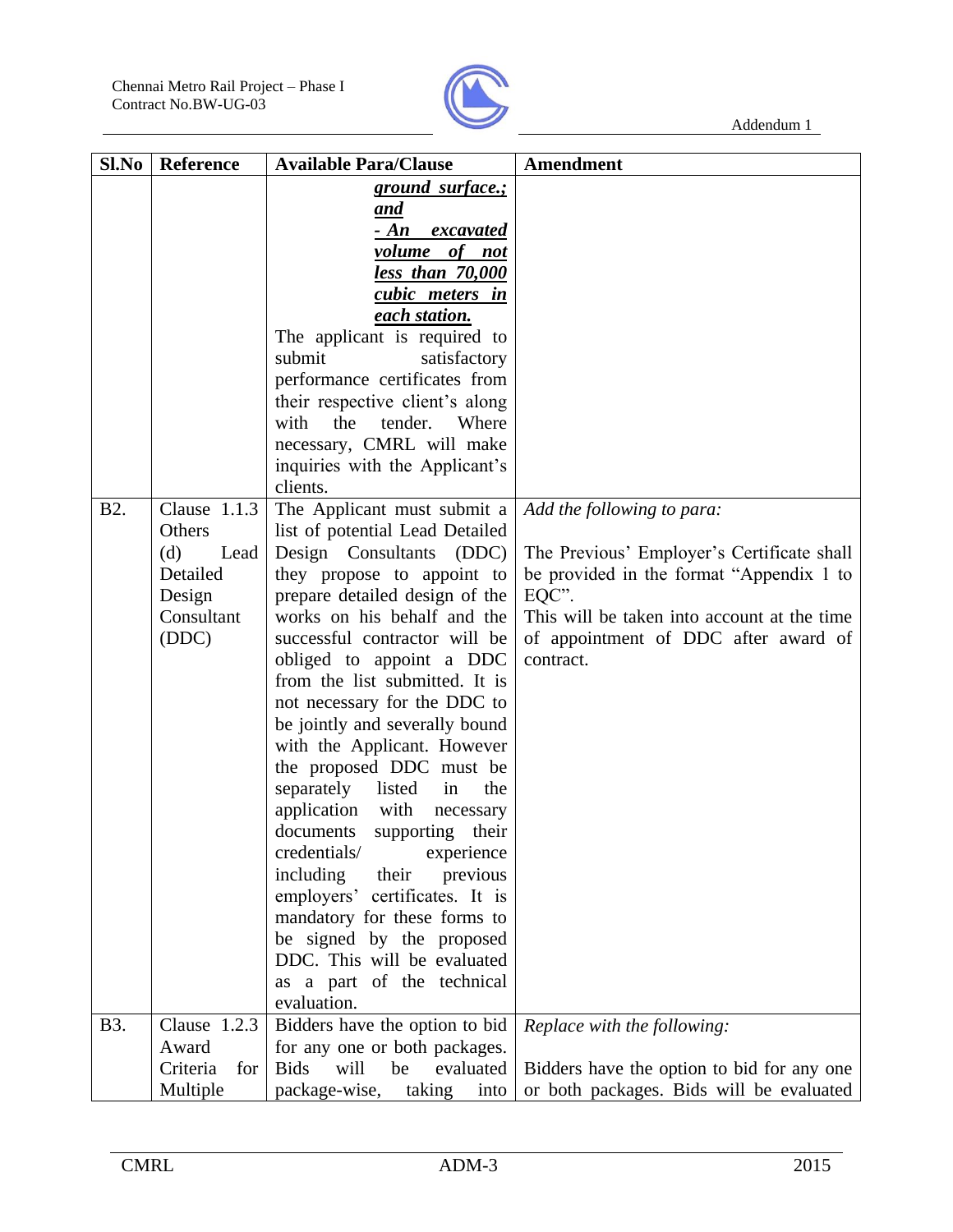

| Sl.No         | <b>Reference</b>                                                          | <b>Available Para/Clause</b>                                                                                                                                                                                                                                                                                                                                                                                   | <b>Amendment</b>                                                                                                                                                                                                                                                                                                                                                                                                                                                                             |
|---------------|---------------------------------------------------------------------------|----------------------------------------------------------------------------------------------------------------------------------------------------------------------------------------------------------------------------------------------------------------------------------------------------------------------------------------------------------------------------------------------------------------|----------------------------------------------------------------------------------------------------------------------------------------------------------------------------------------------------------------------------------------------------------------------------------------------------------------------------------------------------------------------------------------------------------------------------------------------------------------------------------------------|
|               | Contracts<br>(ITB 38.4)                                                   | account discounts offered, if<br>any, for individual packages.<br>Only one package contract<br>$(BW-UG-02$ or $BW-UG-03)$<br><b>Contract(s)</b> will be awarded to<br>the Bidder or Bidders offering<br>the lowest evaluated cost to<br>the Employer for combined<br>packages,<br>subject<br>the<br>to<br>selected Bidder(s) meeting the<br>required qualification criteria<br>for the <b><i>package</i></b> . | taking<br>package-wise,<br>into<br>account<br>discounts offered, if any, for individual<br>packages.<br>For award of two packages to a single<br>bidder when he is lowest for both contracts,<br>he should meet EQC-Combined criteria in<br>with Clause<br>accordance<br>2<br>(ii)<br>Criteria<br>Qualification<br>for<br>Multiple<br>Contracts.                                                                                                                                             |
| <b>B4.</b>    | Clause $2$ (ii)<br>Qualification<br>Criteria for<br>Multiple<br>Contracts | <b>Delete</b>                                                                                                                                                                                                                                                                                                                                                                                                  | Replace with the following:<br>For the award of two packages, the<br>Bidders should satisfy the requirements<br>set out in the qualifying criteria enclosed<br>herewith as EQC-for award of multiple<br>packages.                                                                                                                                                                                                                                                                            |
| <b>B5.</b>    | 2.3<br>Clause<br>Financial<br>Situation                                   | Table for 2.3.1 to 2.3.3                                                                                                                                                                                                                                                                                                                                                                                       | Add the following as note to Bidders below<br>the table:<br><b>Note to Bidders:</b><br>1. For evaluation under Clause 2.3.3<br>(i): Bankers' reference to be provided<br>by the Bidder (for Single entity or<br>each member of the<br>$JV$ ,<br><i>as</i><br><i>applicable</i> ).<br>2. For evaluation under Clause 2.3.3<br>(ii): Auditor's Certificate to this effect<br>has to be provided by the Bidder (for<br><b>Single</b><br>entity or JV-all<br>parties<br>combined, as applicable) |
| B6.           | 2.4.<br>Clause<br>General<br>Experience                                   | Table for 2.4.1 to 2.4.2 (b) ii)                                                                                                                                                                                                                                                                                                                                                                               | Replace with New Table 2.4 attached to<br>this addendum.                                                                                                                                                                                                                                                                                                                                                                                                                                     |
| B7            | All EQC                                                                   | "Applicant"                                                                                                                                                                                                                                                                                                                                                                                                    | Replace "Applicant" with "Bidder".                                                                                                                                                                                                                                                                                                                                                                                                                                                           |
| $C_{\bullet}$ |                                                                           | <b>Part 1 Section IV: Bidding Form</b>                                                                                                                                                                                                                                                                                                                                                                         |                                                                                                                                                                                                                                                                                                                                                                                                                                                                                              |
| C1.           | Schedule of<br>Adjustment<br>Data<br>Table<br>A:                          | RBI-CPI- (labour)<br><b>RBI-CPI-</b><br>(Cement+Lime)-<br><b>Cement</b>                                                                                                                                                                                                                                                                                                                                        | Replace with the following:<br>RBI-CPI - for labour<br><b>RBI-WPI-(Cement+Lime) - for Cement</b>                                                                                                                                                                                                                                                                                                                                                                                             |
|               | Local                                                                     | <b>RBI-CPI-</b> (Steel Long)- Steel<br><b>RBI-CPI-</b> Mineral Oil (Fuel)                                                                                                                                                                                                                                                                                                                                      | RBI-WPI- (Steel Long) - for Steel                                                                                                                                                                                                                                                                                                                                                                                                                                                            |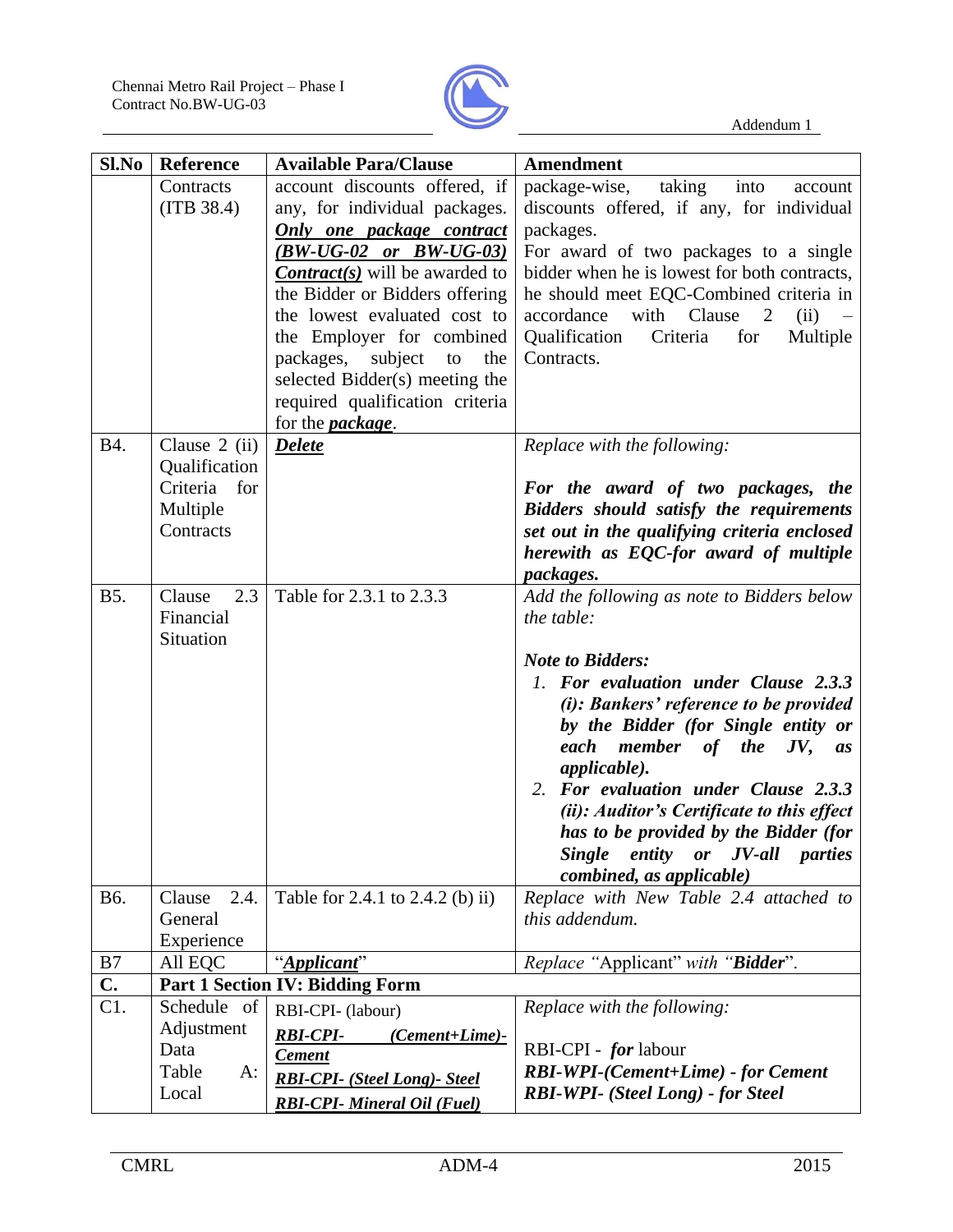

| Sl.No            | <b>Reference</b>                                                         | <b>Available Para/Clause</b>                                                                                                                                                            | Amendment                                                                                                                                                                                                                                                                    |
|------------------|--------------------------------------------------------------------------|-----------------------------------------------------------------------------------------------------------------------------------------------------------------------------------------|------------------------------------------------------------------------------------------------------------------------------------------------------------------------------------------------------------------------------------------------------------------------------|
|                  | Currency<br>Column $(C)$ :<br>Source<br>of<br>Index                      |                                                                                                                                                                                         | <b>RBI-WPI- Mineral Oil -for Fuel</b>                                                                                                                                                                                                                                        |
| $C2$ .           | Schedule of<br>Adjustment<br>Data<br>Table<br>$A$ :<br>Local<br>Currency | The Bidder shall fill in column<br>(E) and specify a value within<br>the ranges given by the<br>Employer in b, c, d and e of<br>column (F), so that the total<br>weighting equals 1.00. | Add the following:<br>Note:<br>For payment made in foreign currency,<br>for the purpose of calculation of Price<br>adjustment for Foreign<br>Currency,<br>Currency conversion factor as specified in<br>Specific Provisions SP 22 Clause 13.8.1 b<br>and c shall be applied. |
| C3.              | Price<br>Schedules                                                       | <b>Price Schedules</b>                                                                                                                                                                  | Replace with the New Price Schedule<br>attached herewith in Section 3.1 of<br>Addendum 1.                                                                                                                                                                                    |
| C4.              | Schedule of<br>Payments                                                  | Table:<br>Price Centre A                                                                                                                                                                | Replace with tables New Price Centre A                                                                                                                                                                                                                                       |
| $C5$ .           | Schedule of<br>Payments                                                  | Table:<br>Price Centre K                                                                                                                                                                | Replace with tables new Price Centre K                                                                                                                                                                                                                                       |
| C <sub>6</sub> . | Schedule of<br>Payments<br>Price Centre<br>H                             | Table title:<br>Price Centre G: Teynampet<br><b>Station to Nandanam Station</b>                                                                                                         | Replace with the following:<br>Price Centre H: Nandanam Station to<br><b>Saidapet Station</b>                                                                                                                                                                                |
| C7.              | Schedule of<br>Payments<br>Price Centre<br>I                             | Table title:<br>Price Centre G: Teynampet<br><b>Station to Nandanam Station</b>                                                                                                         | Replace with the following:<br>Price Centre I: Saidapet Station to CH<br>13,840                                                                                                                                                                                              |
| C8               | Schedule of Table title:<br>Payments<br>Price Centre<br>J                | Price Centre I: Cut & Cover<br>Tunnel & U Section (Saidapet<br><b>Ramp Portion</b> )                                                                                                    | Replace with the following:<br>Price Centre J: Cut & Cover Tunnel & U<br><b>Section (Saidapet Ramp Portion)</b>                                                                                                                                                              |
| C9.              | Form EXP-<br>2(a)                                                        | Form                                                                                                                                                                                    | Add the following:<br>Note:<br>As an enclosure to this form, the bidder<br>(single firm or each member of JV) shall<br>furnish Employer's Certificate containing<br>the following details for each contract<br>submitted for evaluation under<br><i>this</i><br>criteria:    |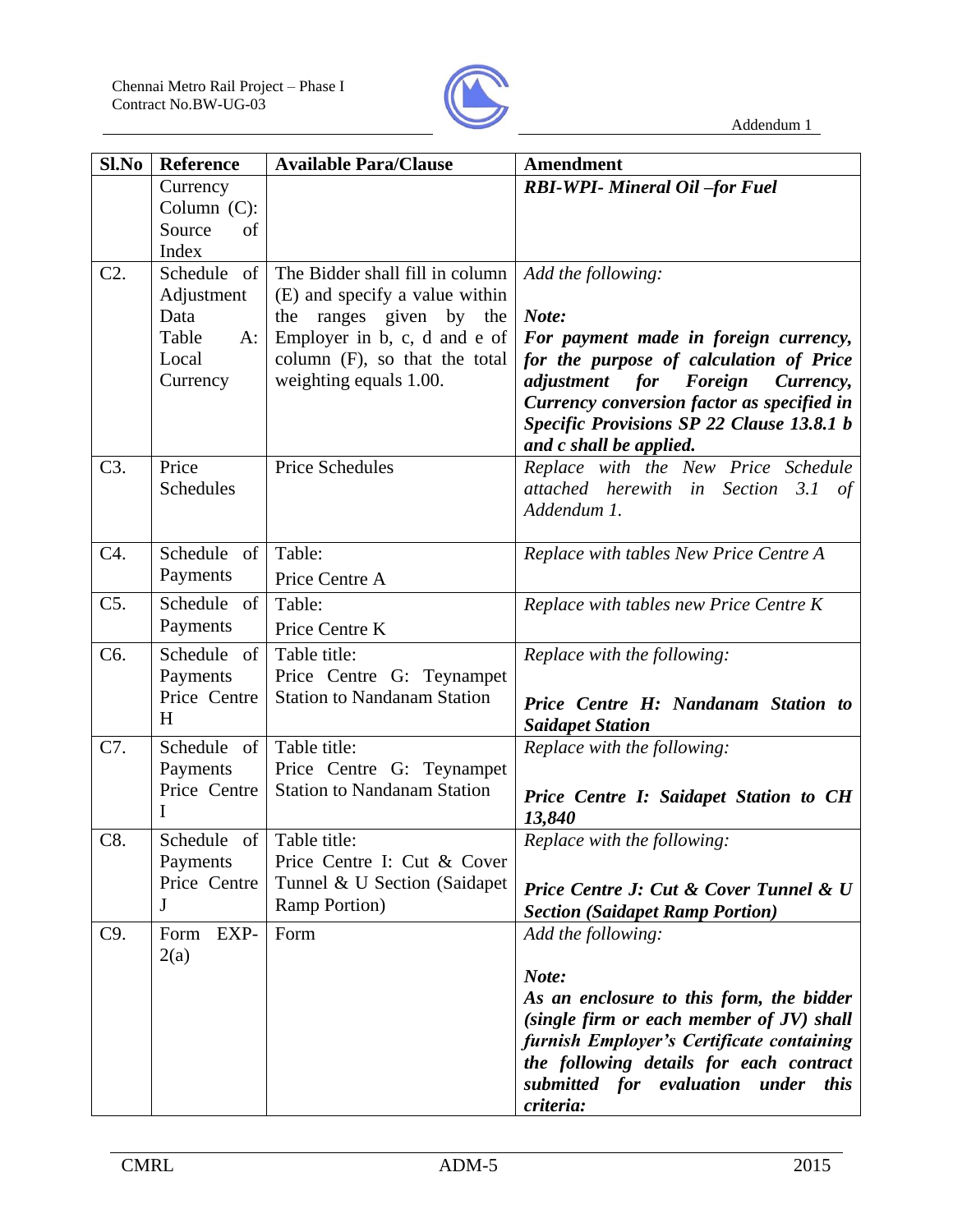

| Sl.No          | Reference | <b>Available Para/Clause</b>                        | <b>Amendment</b>                                    |
|----------------|-----------|-----------------------------------------------------|-----------------------------------------------------|
|                |           |                                                     | Project name<br>1.                                  |
|                |           |                                                     | Name and address of client/employer.<br>2.          |
|                |           |                                                     | 3. Brief description of scope                       |
|                |           |                                                     | $(a)$ No. of underground stations,                  |
|                |           |                                                     | (b) length of metro rail tunnel,                    |
|                |           |                                                     | (c) tunnel diameter., methodology adopted           |
|                |           |                                                     | for tunneling,                                      |
|                |           |                                                     | (d) local groundwater condition etc.                |
|                |           |                                                     | 4. Contract agreement number and date.              |
|                |           |                                                     | 5. Type of contract.                                |
|                |           |                                                     | 6. Name of the contractor (single entity or         |
|                |           |                                                     | JV                                                  |
|                |           |                                                     | Starting date and Contract duration<br>7.           |
|                |           |                                                     | 8. Original date of completion                      |
|                |           |                                                     | In case of JV:                                      |
|                |           |                                                     | 9. Percentage participation of JV                   |
|                |           |                                                     | 10. Apportionment of works between<br>JV            |
|                |           |                                                     | partners.                                           |
|                |           |                                                     | Status up to $30^{th}$ September 2015               |
|                |           |                                                     | 11. Value of project at award.                      |
|                |           |                                                     | 12. Percentage of works completed                   |
|                |           |                                                     | a) Each Underground stations                        |
|                |           |                                                     | b) Metro rail Tunnels                               |
|                |           |                                                     | Tunnel Dia. And methodology adopted<br>c)           |
|                |           |                                                     | for tunneling.                                      |
|                |           |                                                     | 13. Value of work certified till date.              |
|                |           |                                                     |                                                     |
| C10.           | Form EQU: | Form                                                | Add the following:                                  |
|                | Equipment |                                                     |                                                     |
|                |           |                                                     | Note:                                               |
|                |           |                                                     | For the major equipments proposed to be             |
|                |           |                                                     | hired by Bidder, the Bidder shall submit            |
|                |           |                                                     |                                                     |
|                |           |                                                     | the Consent letter of the Vendor/Supplier           |
|                |           |                                                     | who is providing the equipment to the               |
|                |           |                                                     | <b>Bidder.</b>                                      |
| D              |           | <b>Part 1 Section I: Supplementary Instructions</b> |                                                     |
| D <sub>1</sub> | 45.1.2.1  |                                                     | Add the following:                                  |
|                |           |                                                     |                                                     |
|                |           |                                                     | The bidder shall note that the works are to         |
|                |           |                                                     | be executed in mixed ground conditions              |
|                |           |                                                     | varying from alluvial deposits to complete          |
|                |           |                                                     | rock and below local ground water table.            |
| D2             | 45.4.2    |                                                     | Add the following:                                  |
|                |           |                                                     | 45.4.3                                              |
|                |           |                                                     |                                                     |
|                |           |                                                     | Tentative list of equipments taken over             |
|                |           |                                                     | from the terminated contractor<br>and               |
|                |           |                                                     | <i>available in site "as is where is condition"</i> |
|                |           |                                                     | is provided in list $1(a)$ , $1(b)$ & 2.            |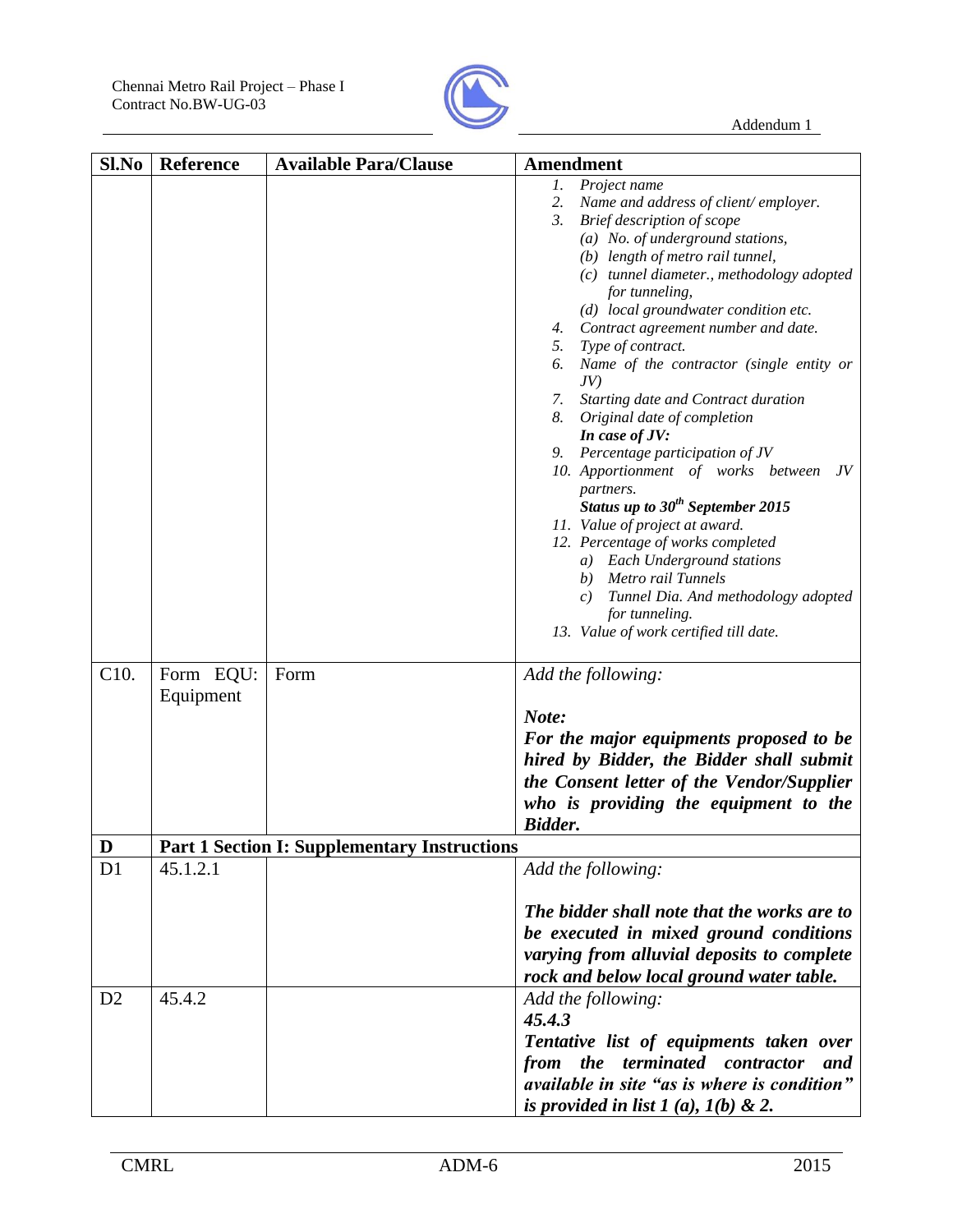

| Sl.No | Reference      | <b>Available Para/Clause</b>                           | <b>Amendment</b>                                                                           |
|-------|----------------|--------------------------------------------------------|--------------------------------------------------------------------------------------------|
|       |                |                                                        | Equipments in list $I(a)$ & $I(b)$ are                                                     |
|       |                |                                                        | <i>available free of cost.</i>                                                             |
|       |                |                                                        | Equipments in list 2 are available for hire                                                |
|       |                |                                                        | and the rates are to be negotiated by the                                                  |
|       |                |                                                        | bidder with the respective equipment<br>owners directly.                                   |
|       |                |                                                        | Lists are attached as<br><i><b>Annexure</b></i><br>to                                      |
|       |                |                                                        | supplementary instructions 45.4.3.                                                         |
|       |                |                                                        | 45.4.4                                                                                     |
|       |                |                                                        | The bidder shall be responsible for all the                                                |
|       |                |                                                        | plant & machinery, equipments provided                                                     |
|       |                |                                                        | by Employer, during the period of usage                                                    |
|       |                |                                                        | at site, including operation, maintenance,<br>repairs, safety, etc complete. They shall be |
|       |                |                                                        | returned to the Employer in working                                                        |
|       |                |                                                        | condition upon completion of works.                                                        |
|       |                |                                                        |                                                                                            |
|       |                |                                                        | 45.4.5                                                                                     |
|       |                |                                                        | The equipments are required to be                                                          |
|       |                |                                                        | $\boldsymbol{b}\boldsymbol{y}$<br>certified<br>competent<br><i>authority</i> /             |
|       |                |                                                        | organization periodically as per statutory                                                 |
|       |                |                                                        | requirements. Necessary insurance for the                                                  |
|       |                |                                                        | equipments and third party insurance also<br>should be covered by the bidder during the    |
|       |                |                                                        | period of usages.                                                                          |
|       |                |                                                        |                                                                                            |
| E     |                | <b>Part 1 Section II: Bid Data Sheet</b>               |                                                                                            |
| E1    | <b>ITB 1.1</b> | The name, identification and                           | Remove the following:                                                                      |
|       |                | number<br>of<br>the                                    | (a) $BW-UG-02$ "Design and                                                                 |
|       |                | contract(s)comprising this ICB<br>is:                  | <b>Construction of balance works of</b>                                                    |
|       |                |                                                        | underground stations at Government                                                         |
|       |                | (a) $BW-UG-02$ "Design and                             | <b>Estate, LIC, Thousand lights and</b>                                                    |
|       |                | <b>Construction of balance</b><br>works of underground | <b>Associated Tunnels"</b>                                                                 |
|       |                | stations at Government                                 |                                                                                            |
|       |                | <b>Estate, LIC, Thousand</b>                           |                                                                                            |
|       |                | lights and Associated                                  |                                                                                            |
|       |                | Tunnels"                                               |                                                                                            |
|       |                | (b) BW-UG-03"Design and                                |                                                                                            |
|       |                | <b>Construction of balance</b>                         |                                                                                            |
|       |                | works of underground                                   |                                                                                            |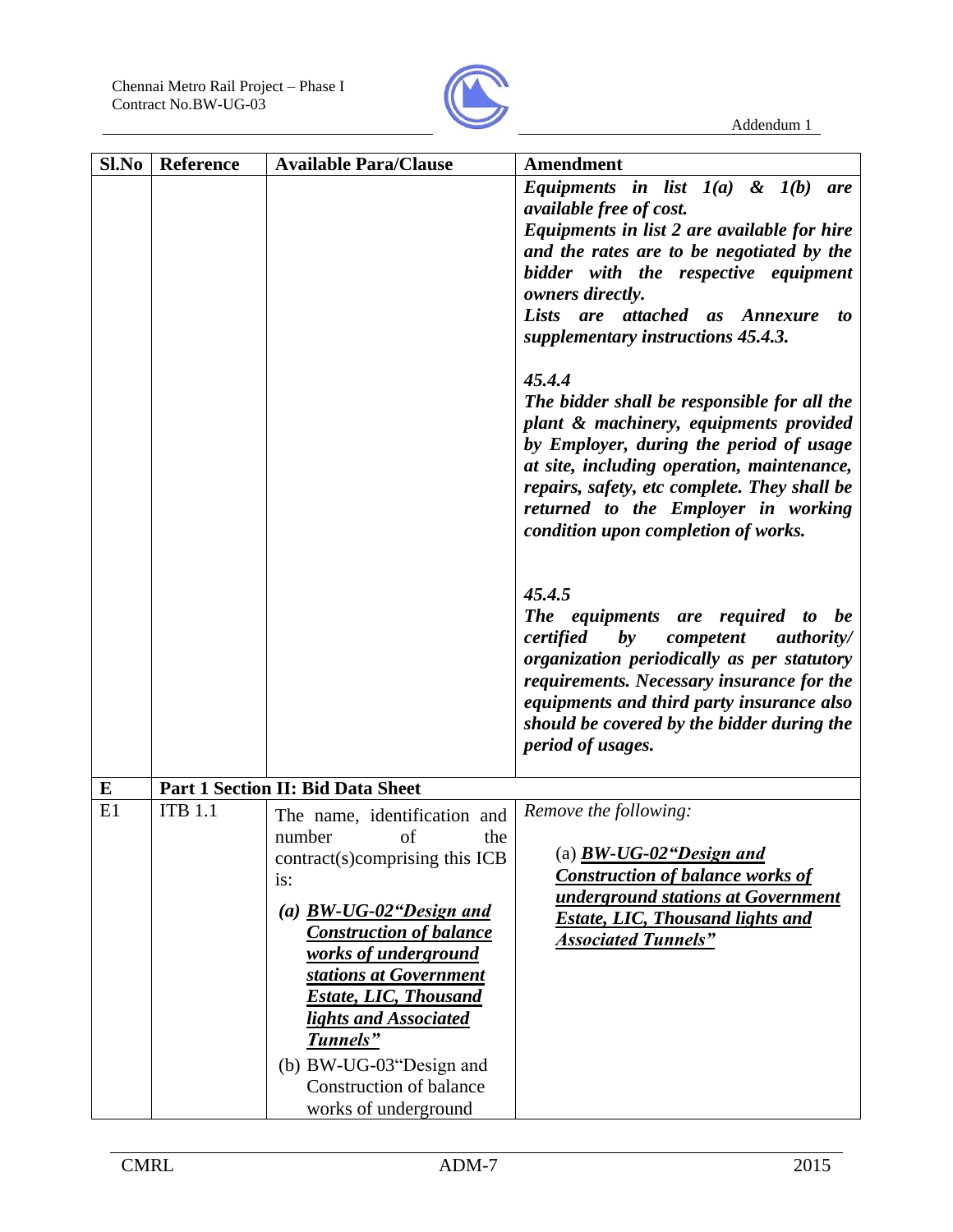

| Sl.No          | <b>Reference</b>                     | <b>Available Para/Clause</b>                                                                                                                                                                                                                                      | <b>Amendment</b>                                                                                                                                                                   |
|----------------|--------------------------------------|-------------------------------------------------------------------------------------------------------------------------------------------------------------------------------------------------------------------------------------------------------------------|------------------------------------------------------------------------------------------------------------------------------------------------------------------------------------|
|                |                                      | stations at AG-DMS,<br>Teynampet, Nandanam,<br>Saidapet and Saidapet<br>ramp portion and<br><b>Associated Tunnels"</b>                                                                                                                                            |                                                                                                                                                                                    |
| E2             | <b>ITB 22.2</b>                      | (a) <b>Board resolution of each</b><br>member authorising their<br><i>respective signatories</i><br>$\theta$<br>(b) Power of Attorney<br>member<br>each<br>of<br>JV/Consortium<br><i>authorizing</i><br>the<br>signatories of the bidder<br>to commit the Tender. | Replace with the following:<br>An authenticating document issued by the<br>person with right of representation on<br>behalf of the firm/company.                                   |
| $\mathbf F$    |                                      | Part 3 – Section VIII Particular Conditions Part A – Contract Data                                                                                                                                                                                                |                                                                                                                                                                                    |
| F1.            | $1.1.2.4 \& 1.3$<br>Contract<br>Data | <b>Chennai Metro Rail Limited</b><br><b>CMRL</b><br>Depot,<br>Admin.<br><b>Building</b> ,<br>Poonamallee High Road,<br>Koyambedu,<br><u>Chennai 600 107.</u>                                                                                                      | Replace with the following:<br>The General Consultants,<br>Chennai Metro Rail Limited,<br>Admin. Building, CMRL Depot,<br>Poonamallee High Road,<br>Koyambedu,<br>Chennai 600 107. |
| F2.            | 1.3 Contract<br>Data                 | "Electronic<br>transmission<br>systems"                                                                                                                                                                                                                           | Replace with the following:<br>Fax and e-mail.                                                                                                                                     |
| F <sub>3</sub> | 8.1(c)                               | "Immediately"                                                                                                                                                                                                                                                     | Replace with the following:<br>"Within 7 days after the issue of Letter of<br>Acceptance"                                                                                          |
| F <sub>4</sub> | 13.8                                 | Shall be only in INR and the<br>amount to be adjusted shall<br>be excluding taxes, duties,<br><b>TNVAT</b>                                                                                                                                                        | Replace with the following:<br>Shall be applicable to the currencies<br>quoted by the contractor and the amount<br>adjusted shall be excluding taxes, duties,<br>TNVAT.            |
| F <sub>5</sub> | 14.2                                 | $5\%$<br>of<br><u>accepted</u><br>contract<br><i>payable</i><br>the<br><u>amount</u><br>in<br>currencies                                                                                                                                                          | Replace 5% with 10%.                                                                                                                                                               |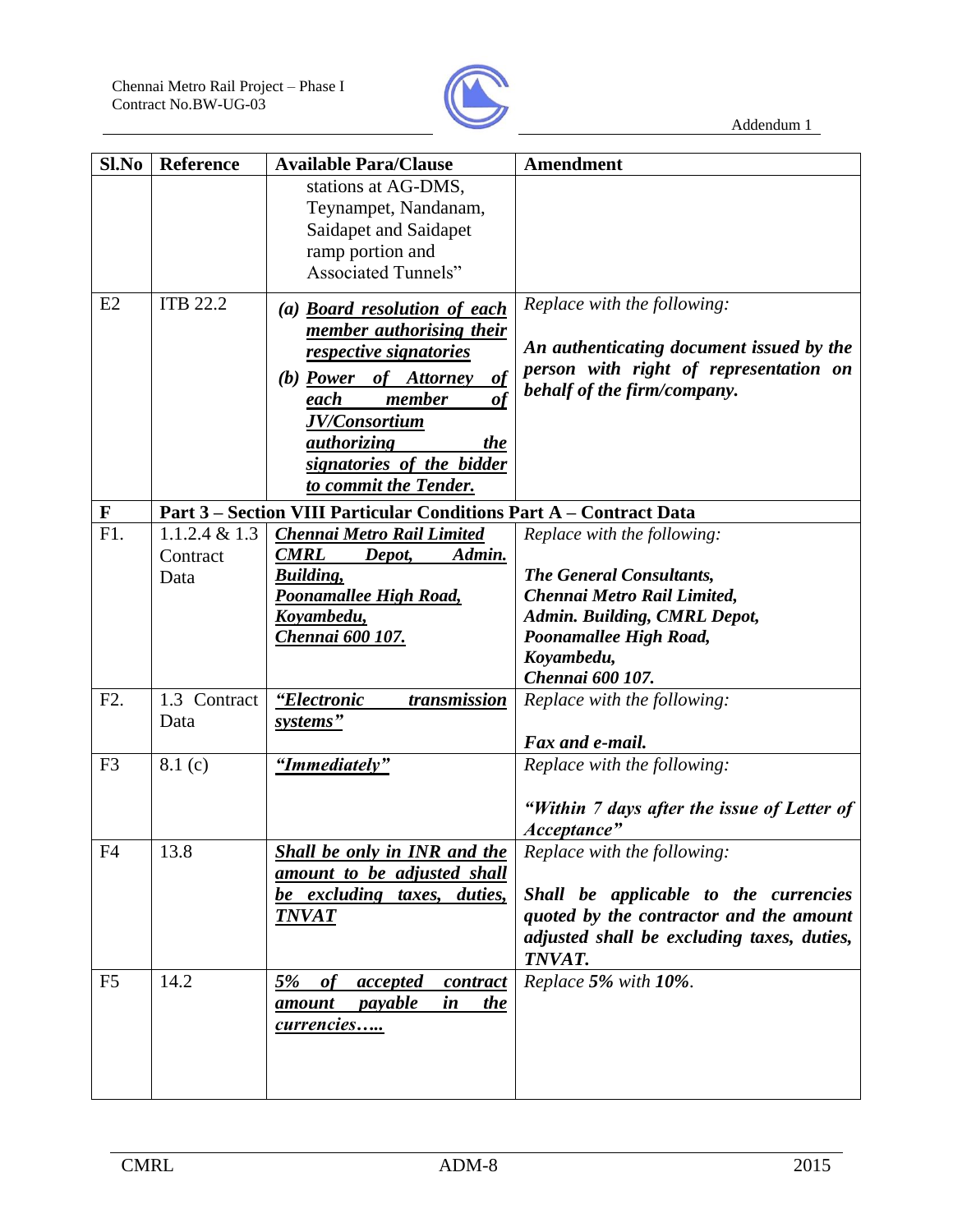

| Sl.No            | Reference       | <b>Available Para/Clause</b>                                               | Amendment                                                                |
|------------------|-----------------|----------------------------------------------------------------------------|--------------------------------------------------------------------------|
|                  |                 |                                                                            |                                                                          |
| F <sub>6</sub>   | 14.3<br>(c)     | 5%                                                                         | Replace with the following                                               |
|                  | Percentage      |                                                                            |                                                                          |
|                  | of retention    |                                                                            | 0%                                                                       |
|                  | money.          |                                                                            |                                                                          |
| F7               | $14.3(c)$ limit | 5% of the Accepted Contract                                                | Replace with the following                                               |
|                  | of Retention    | <b>Amount</b>                                                              |                                                                          |
|                  | Money           |                                                                            | 2.5% of the Accepted Contract Amount in                                  |
|                  |                 |                                                                            | the form of Bank Guarantee to be<br>submitted at the time of signing the |
|                  |                 |                                                                            | contract agreement                                                       |
| G                |                 | Part 3 - Section VIII Particular Conditions - Part B - Specific Provisions |                                                                          |
| G1.              | Title           | <b>PART</b><br>B<br>Particular<br>$\overline{\phantom{0}}$                 | Conditions"<br><i>Replace 'Particular</i><br>with                        |
|                  | Page 2-2        | <b>Conditions</b> (SP)                                                     | "Specific Provisions".                                                   |
| G <sub>2</sub> . | Title<br>of     | The following Clauses in this                                              | Replace "Particular Conditions"<br>with                                  |
|                  | Table           | Part<br>B<br>Particular<br>$\equiv$                                        | "Specific Provisions".                                                   |
|                  |                 | <b>Conditions</b><br>supplement                                            |                                                                          |
|                  |                 | Section<br>VII<br>General                                                  |                                                                          |
|                  |                 | Conditions, unless otherwise                                               |                                                                          |
|                  |                 |                                                                            |                                                                          |
|                  |                 | stated.                                                                    |                                                                          |
| G3.              | SP <sub>6</sub> | Modify para 2 of 4.2 GC                                                    | Replace "Public Sector Undertaking bank"                                 |
|                  |                 | The Contractor shall deliver                                               | with "Public Sector Undertaking bank                                     |
|                  |                 | the Performance Security to                                                | selected by the Contractor".                                             |
|                  |                 | the Employer within 28 days                                                |                                                                          |
|                  |                 | after receiving the Letter of                                              |                                                                          |
|                  |                 | Acceptance, and shall send a                                               |                                                                          |
|                  |                 | copy to the Engineer. The                                                  |                                                                          |
|                  |                 | Performance Security shall be                                              |                                                                          |
|                  |                 | issued by a <b>Public Sector</b>                                           |                                                                          |
|                  |                 | <b>Undertaking bank</b> , and shall<br>be in the form annexed to the       |                                                                          |
|                  |                 | Conditions,<br>Particular<br><b>as</b>                                     |                                                                          |
|                  |                 | stipulated by the Employer, or                                             |                                                                          |
|                  |                 | in another form approved by                                                |                                                                          |
|                  |                 | the Employer.                                                              |                                                                          |
| G4.              | SP 12           | Add the following sub-clause                                               | Replace "Part B" with "Section VII".                                     |
|                  |                 | to the end of Sub-Clause 4.15                                              |                                                                          |
|                  |                 | of <b>Part B</b> General Conditions                                        |                                                                          |
| G5.              | <b>SP</b>       | Any new tax which is imposed                                               | Replace with the following:                                              |
|                  | 13.7.2.2 1.     | due date of<br>"after the                                                  |                                                                          |
|                  |                 | submission of tender" and                                                  | "after the Base Date"                                                    |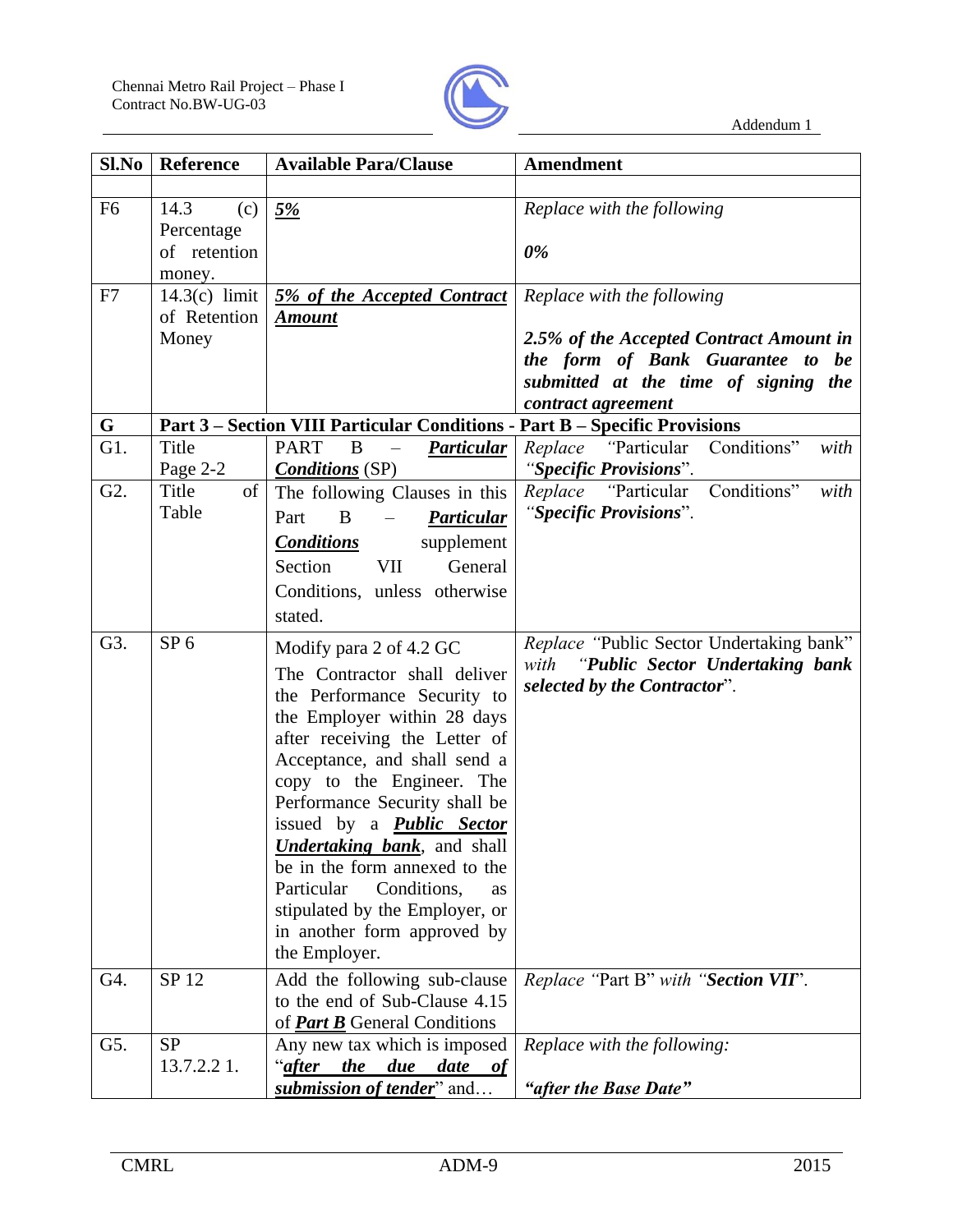

| Sl.No   | <b>Reference</b>                                   | <b>Available Para/Clause</b> | <b>Amendment</b>                                                     |
|---------|----------------------------------------------------|------------------------------|----------------------------------------------------------------------|
| G6.     | SP 22                                              | "Price Variation"            | Replace with "Price Adjustment"                                      |
| G7      | <b>SP</b>                                          | <b>SP</b>                    | Add the following:                                                   |
|         |                                                    |                              | New items                                                            |
|         |                                                    |                              | SP26                                                                 |
|         |                                                    |                              | SP27                                                                 |
|         |                                                    |                              |                                                                      |
|         |                                                    |                              |                                                                      |
| $\bf H$ | Part 2 – Employer's requirement VOL-1, Appendix-2B |                              |                                                                      |
| H1      | Contract                                           |                              | Key Dates Columns with key   Remove the column with key dates as per |
|         | Key<br>dates                                       | dates as per calendar year   | calendar year                                                        |
|         | (Table)                                            |                              |                                                                      |
| H2      | Contract                                           | KD12 : Achieve issuance of   | <i>Replace with the following:</i>                                   |
|         | Key Dates                                          | taking over certificate (all | KD12A : Achieve issuance of taking over                              |
|         | (Table)                                            | completed to<br>degree<br>4  | certificate for Saidapet station<br>(all                             |
|         |                                                    | completion)- 608 days        | completed to degree 4 completion) – $420$                            |
|         |                                                    |                              | days                                                                 |
|         |                                                    |                              | KD12B : Achieve issuance of taking over                              |
|         |                                                    |                              | certificate for remaining works (all                                 |
|         |                                                    |                              | completed to degree 4 completion)- 608                               |
|         |                                                    |                              | days                                                                 |

Encl:

Appendix 1 to EQC: Format for Previous Employer's Certificate for DDC New Table 2.4: General Experience EQC-for award of multiple packages Section 3.1: New Price Schedule including Pricing Summary New Price Centre A New Price Center K SP26 & SP 27 Annexure to Supplementary instructions 45.4.3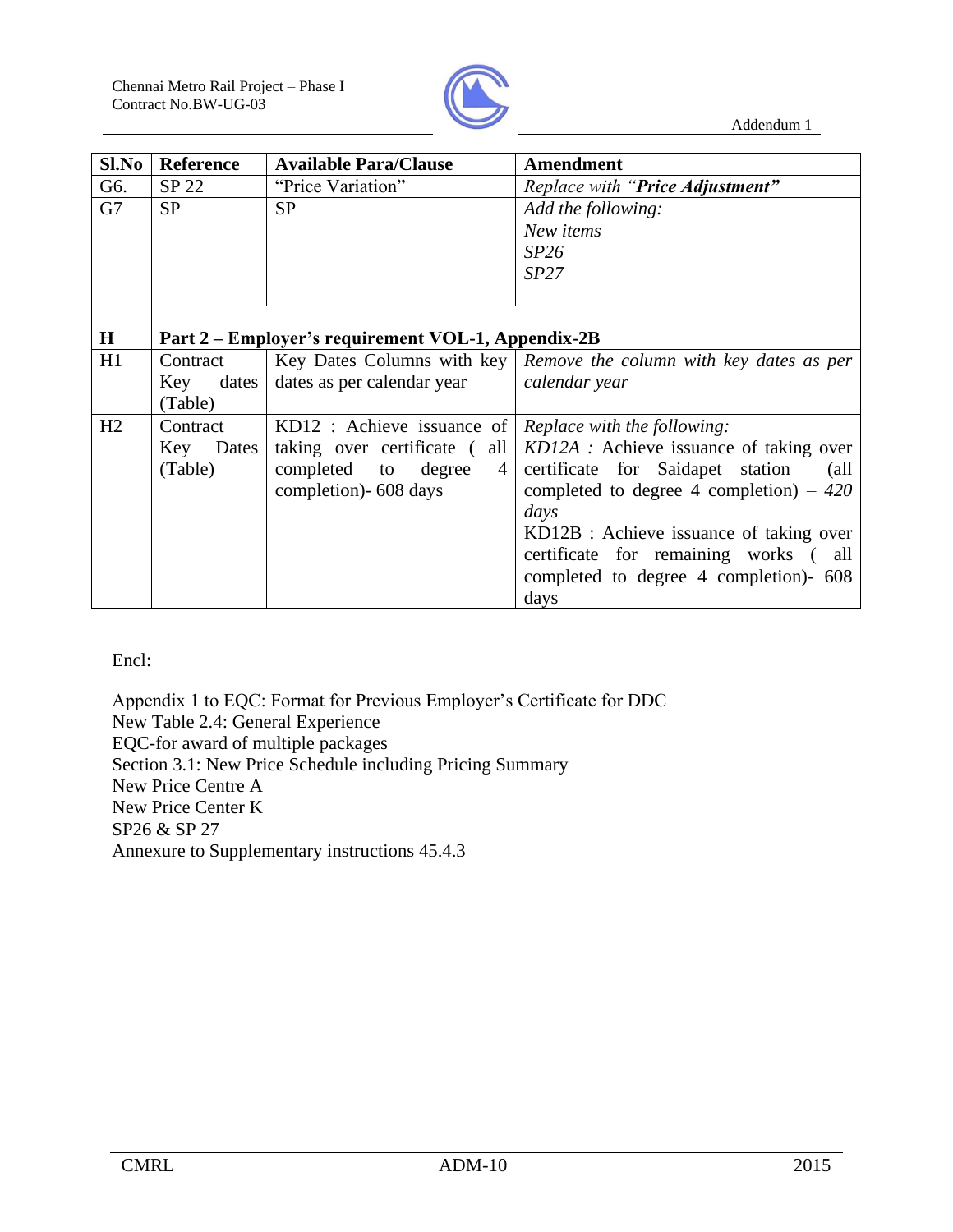

**Appendix 1 to EQC: Refer Sl.No.B2 of Addendum 1**

# **Appendix 1 to EQC Format for Previous Employer's Certificate for DDC**

APPLICATION FORM (1)

# **Lead Detailed Design Consultant (DDC)**

Name of Lead Detailed Design Consultant (DDC)

To technically qualify, the Lead Detailed Design Consultant (DDC) shall be required to pass the specified requirements applicable to this form, as set out in this document.

On a separate page, using the format of Forms (1a) and (1b), the Lead DDC is requested to list all contracts of a similar nature and complexity to the contract for which the Lead DDC wishes to qualify and undertaken during the last 10 years. The value should be based on the currencies of the contracts converted into INR, at the date of substantial completion, or for current contracts at the time of award. The information is to be summarized, using Forms (1a) and (1b), for each contract completed or under execution, designed by the Lead DDC.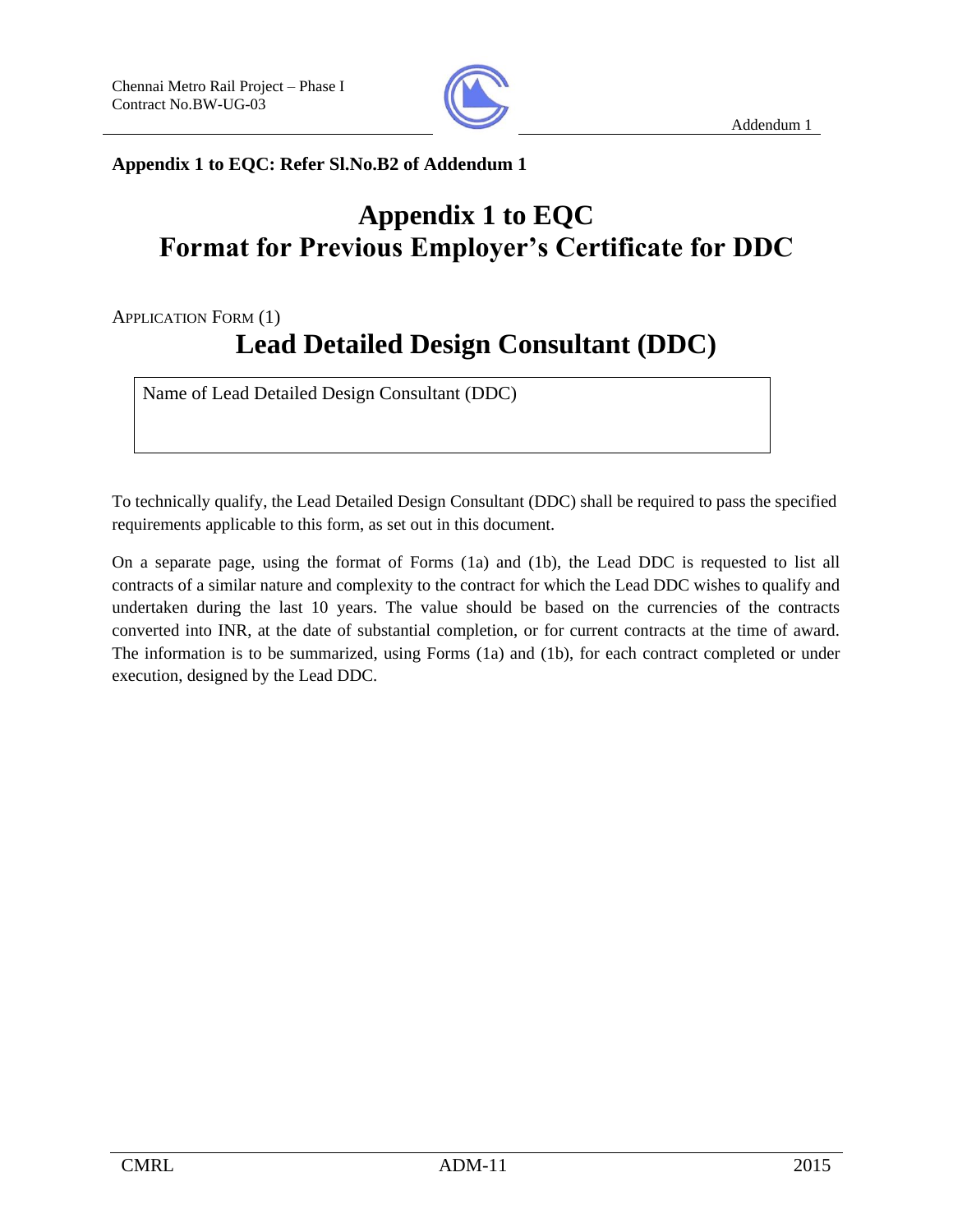

APPLICATION FORM (1a)

# **Lead Detailed Design Consultant (DDC) Details of Contracts of Similar Nature and Complexity**

Name of lead design consultant

Use a separate sheet for each contract.

| 1.               | Number of contact                                                                                                                                                                                                                                                                                                                 | Country        |  |  |
|------------------|-----------------------------------------------------------------------------------------------------------------------------------------------------------------------------------------------------------------------------------------------------------------------------------------------------------------------------------|----------------|--|--|
|                  | Name of the contract                                                                                                                                                                                                                                                                                                              |                |  |  |
| 2.               | Name of employer                                                                                                                                                                                                                                                                                                                  |                |  |  |
| 3.               | <b>Employer Address</b>                                                                                                                                                                                                                                                                                                           |                |  |  |
| $\overline{4}$ . | Nature of works and special features relevant to the contract for which the Applicant                                                                                                                                                                                                                                             |                |  |  |
| 5.               | wishes to prequalify. (Please use separate sheets if the space is insufficient)                                                                                                                                                                                                                                                   |                |  |  |
|                  | Consultancy Role (Check One)                                                                                                                                                                                                                                                                                                      |                |  |  |
|                  | <b>Lead Consultant</b><br>Consultant                                                                                                                                                                                                                                                                                              | Sub-consultant |  |  |
| 6.               | Value in specified currencies at completion, or at date of award for current contracts,                                                                                                                                                                                                                                           |                |  |  |
|                  | • Total Consultancy Amount: _____________ (name of currency)                                                                                                                                                                                                                                                                      |                |  |  |
|                  | • Sub-Contract Amount (if the role was sub-contractor): ____________ (name of                                                                                                                                                                                                                                                     |                |  |  |
|                  | currency)                                                                                                                                                                                                                                                                                                                         |                |  |  |
|                  | • Responsible Consultancy Amount (if the role was partner in a joint venture):                                                                                                                                                                                                                                                    |                |  |  |
|                  | (name of currency)                                                                                                                                                                                                                                                                                                                |                |  |  |
|                  | (percentage of share)%                                                                                                                                                                                                                                                                                                            |                |  |  |
| 7.               | Equivalent value INR (please specify exchange rates)                                                                                                                                                                                                                                                                              |                |  |  |
| 8.               | Date of Award                                                                                                                                                                                                                                                                                                                     |                |  |  |
| 9.               | Date of Completion                                                                                                                                                                                                                                                                                                                |                |  |  |
| 10.              | Contract/subcontract duration (years and months)                                                                                                                                                                                                                                                                                  |                |  |  |
| 11.              | Specified requirements <sup>4</sup> (Please use separate sheets if the space is insufficient)<br><sup>4</sup> The Applicant should insert details pertaining to any specific contractual criteria required for<br>particular operations as listed in Clause 1.1.2 (d) of Evaluation and Qualification Criteria:<br>Initial Filter |                |  |  |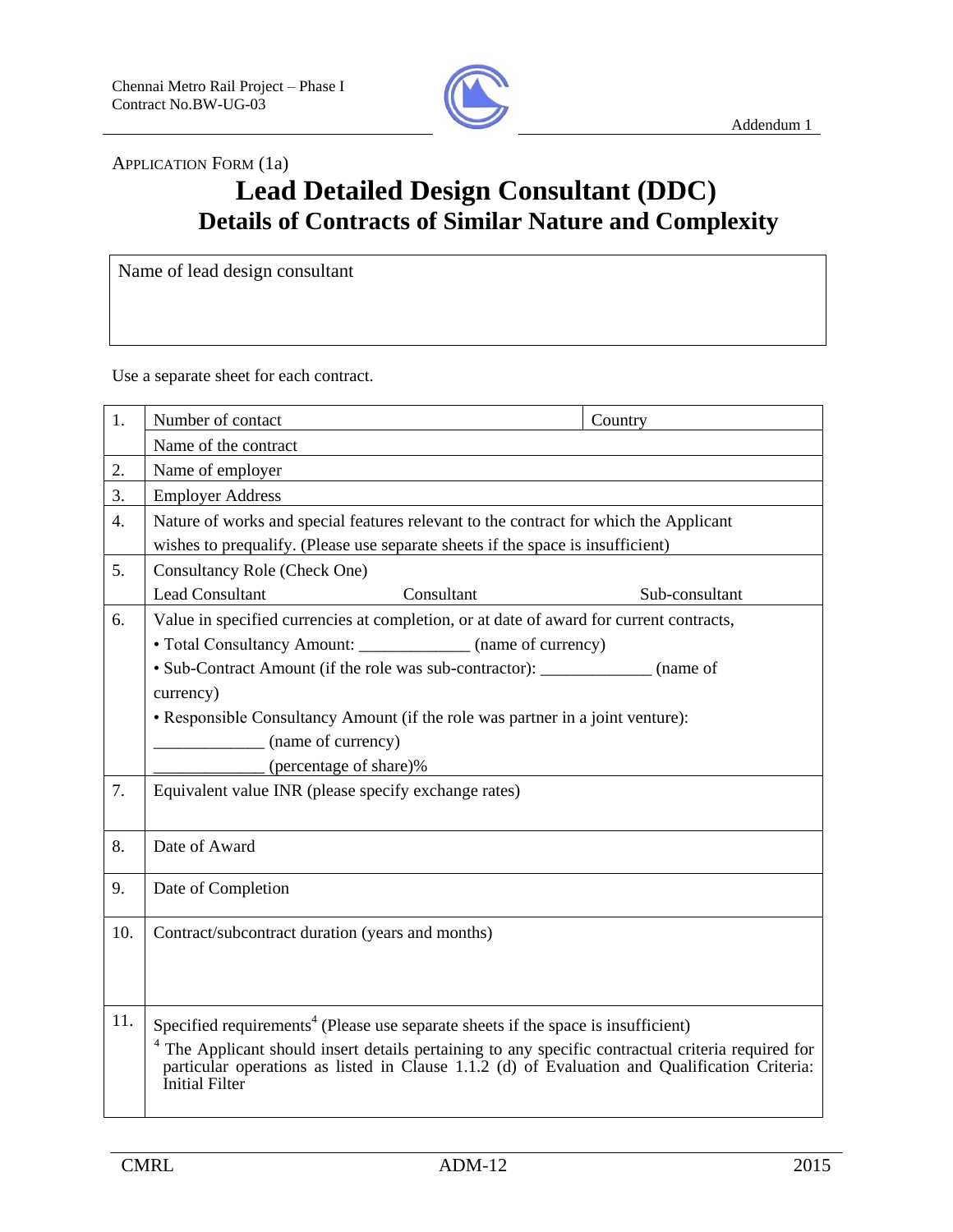

APPLICATION FORM (1b)

# **Lead Detailed Design Consultant (DDC) Details of Contracts of Similar Nature and Complexity**

Name of lead design consultant

Name of Contract, Contract No. and Location

| Sl. No.                              | Eligibility parameters  |                                              | Description of the Contract details to be filled in<br>by the Lead Detailed Design Consultant |
|--------------------------------------|-------------------------|----------------------------------------------|-----------------------------------------------------------------------------------------------|
| 1.                                   | Tunnels:                | Mixed ground Conditions                      |                                                                                               |
|                                      |                         | Use of Closed face tunnel<br>boring machines |                                                                                               |
|                                      |                         | Total length of the tunnel                   |                                                                                               |
|                                      |                         | Finished internal Dia, of<br>the tunnel      |                                                                                               |
| 2.<br>Underground<br><b>Stations</b> | Mixed ground Conditions |                                              |                                                                                               |
|                                      |                         | No. of stations                              |                                                                                               |
|                                      |                         | Excavation depth                             |                                                                                               |
|                                      |                         | <b>Excavation Volume</b>                     |                                                                                               |
|                                      |                         | <b>Traffic Management</b>                    |                                                                                               |
|                                      |                         | Diversion<br><b>Utility</b><br>Protection    |                                                                                               |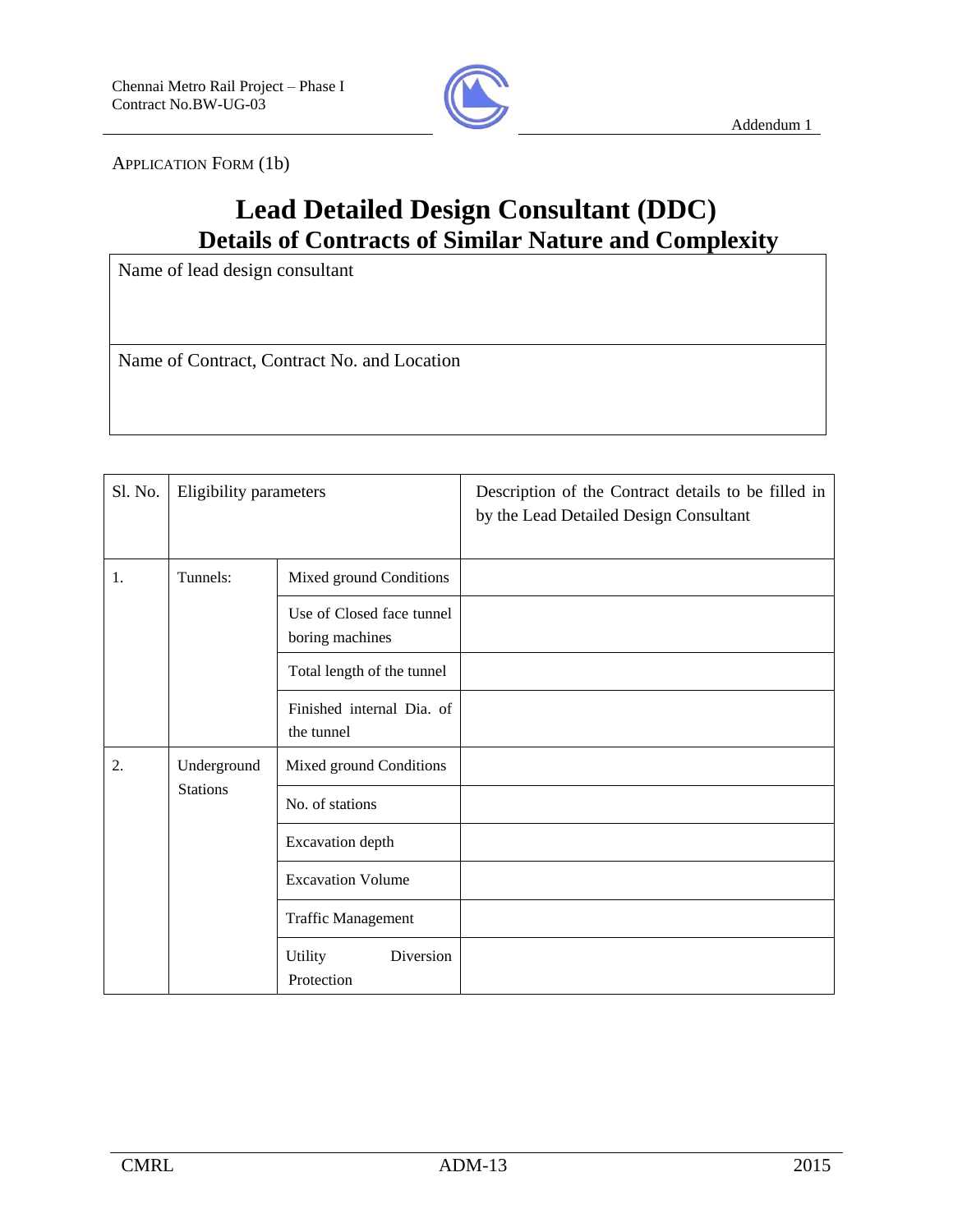

### **New Table 2.4: Refer Sl.No. B6. of Addendum 1**

|              |                                      | <b>Eligibility and Qualification Criteria</b>                                                                                                                                                                                                                                                                                                                                                                             |                                                                                | <b>Compliance Requirements</b>                                                                       |                                                                                                                                        |                                                      | <b>Documentation</b> |
|--------------|--------------------------------------|---------------------------------------------------------------------------------------------------------------------------------------------------------------------------------------------------------------------------------------------------------------------------------------------------------------------------------------------------------------------------------------------------------------------------|--------------------------------------------------------------------------------|------------------------------------------------------------------------------------------------------|----------------------------------------------------------------------------------------------------------------------------------------|------------------------------------------------------|----------------------|
|              | Factor/                              |                                                                                                                                                                                                                                                                                                                                                                                                                           | <b>Single</b>                                                                  |                                                                                                      | Joint Venture (existing or intended)                                                                                                   |                                                      | <b>Submission</b>    |
| No.          | Sub-<br>Factor                       | Requirement                                                                                                                                                                                                                                                                                                                                                                                                               | <b>Entity</b>                                                                  | <b>All Parties</b><br><b>Combined</b>                                                                | Each<br><b>Member</b>                                                                                                                  | One<br><b>Member</b>                                 | <b>Requirements</b>  |
|              | 2.4 Experience                       |                                                                                                                                                                                                                                                                                                                                                                                                                           |                                                                                |                                                                                                      |                                                                                                                                        |                                                      |                      |
| 2.4.1        | <b>General</b><br><b>Experience</b>  | Experience under contracts<br>the role<br>of prime<br>in<br>contractor (single entity or<br>JV member), for at least the<br>last ten years starting 1st<br>January 2005.                                                                                                                                                                                                                                                  | Must meet<br>requirement                                                       | N/A                                                                                                  | Must meet<br>requirement                                                                                                               | Must meet<br>requirement                             | Form EXP-1           |
| 2.4.2<br>(a) | <b>Specific</b><br><b>Experience</b> | A minimum number of $two$<br>similar <sup>(i)</sup> contracts that have<br>satisfactorily<br>been<br>and<br>substantially <sup>(ii)</sup> completed as<br>a prime contractor (single<br>entity<br>JV<br><sub>or</sub><br>member) <sup>(iii)</sup> since 1 <sup>st</sup> January<br>2005 of which <i>one</i> contracts<br>must have been completed<br>since 1 <sup>st</sup> January 2010 till<br>$30^{th}$ September 2015. | Must meet<br>requirement<br>including<br>underground<br>stations and<br>tunnel | Must meet full<br>requirements <sup>(iv)</sup><br>including<br>tunnel and<br>underground<br>stations | <b>Must</b> meet<br>minimum<br>30%<br>requirement<br>of minimum<br>value of work<br>either for<br>underground<br>station or<br>tunnel. | N/A                                                  | Form EXP -<br>2(a)   |
| 2.4.2<br>(b) | <b>Specific</b><br><b>Experience</b> | For the above or other contracts completed and under implementation as prime contractor (single entity or JV<br>member), between 1 <sup>st</sup> January 2010 and 30 <sup>th</sup> September 2015, a minimum experience in the following key activities<br>successfully completed:                                                                                                                                        |                                                                                |                                                                                                      |                                                                                                                                        |                                                      |                      |
|              |                                      | i. Executed and completed<br>one tunnel by<br>at least<br>Closed Face TBM of at<br>least 3 km in total length<br>(single tunnel length to be<br>counted), and of finished<br>internal diameter not less<br>than $5 \text{ m}$ ; and                                                                                                                                                                                       | Must meet<br>requirements                                                      | Must meet<br>requirements                                                                            | NA                                                                                                                                     | <b>Must</b> meet<br>minimum<br>50% of<br>requirement | Form EXP-2(b)        |
|              |                                      | ii) Execution<br>and<br>completion of at least<br>underground<br>two<br>stations<br>with<br>the<br>following features:<br>-excavation depth<br>to<br>accommodate two<br><b>or</b><br>more levels (platform and<br>concourse) below<br>the<br>ground surface.; and                                                                                                                                                         | Must meet<br>requirements                                                      | Must meet<br>requirements                                                                            | NA                                                                                                                                     | <b>Must</b> meet<br>minimum<br>50% of<br>requirement | Form EXP-2(b)        |
|              | Notes for the Bidder                 |                                                                                                                                                                                                                                                                                                                                                                                                                           |                                                                                |                                                                                                      |                                                                                                                                        |                                                      |                      |

(i) The similarity shall be based on the physical size, complexity, methods/technology and/or other characteristics described in Section VI, Employer's Requirements. Summation of number of small value Contracts (less than the value specified under requirement) to meet the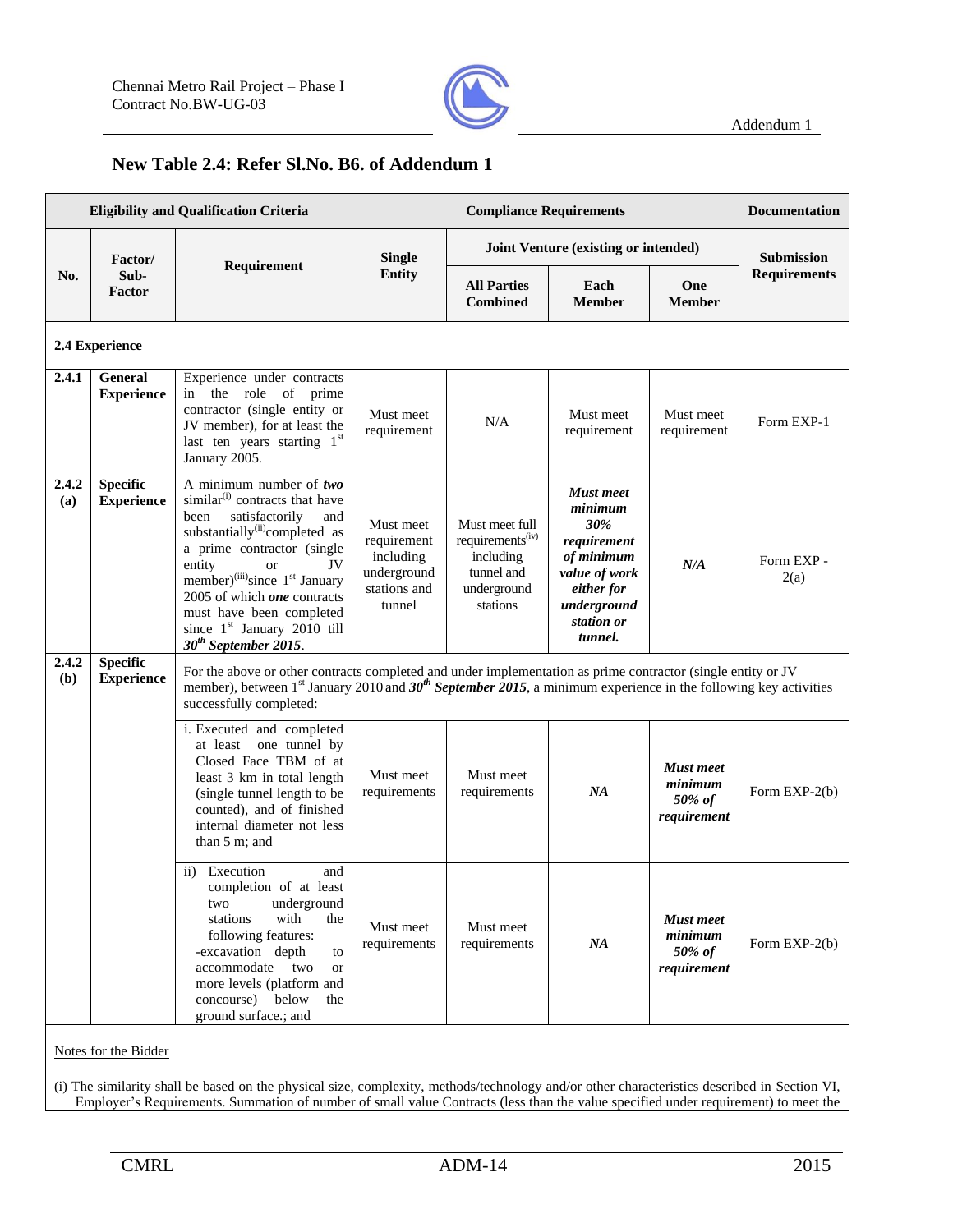

| <b>Eligibility and Qualification Criteria</b> |                           | <b>Compliance Requirements</b> |                                |                                       |                       | <b>Documentation</b> |                                          |
|-----------------------------------------------|---------------------------|--------------------------------|--------------------------------|---------------------------------------|-----------------------|----------------------|------------------------------------------|
| No.                                           | Factor/<br>Sub-<br>Factor | Requirement                    | <b>Single</b><br><b>Entity</b> | Joint Venture (existing or intended)  |                       |                      | <b>Submission</b><br><b>Requirements</b> |
|                                               |                           |                                |                                | <b>All Parties</b><br><b>Combined</b> | Each<br><b>Member</b> | One<br><b>Member</b> |                                          |

#### **2.4 Experience**

overall requirement will not be accepted. *Single similar works mean the construction of Metro Rail tunnel and/or underground station in a unban environment and the minimum value of work should be INR 350 crores.*

(ii) Substantial completion shall be based on 80% or more works completed under the Contract.

(iii) For contracts under which the Bidder participated as a JV member, only the Bidder's share, by value, shall be considered to meet this requirement.

(iv) In case of a JV, the value of Contracts completed by its members shall not be aggregated to determine whether the requirement of the minimum value of a single Contract has been met. Instead, each Contract performed by each member shall satisfy the minimum value of a single Contract as required for single entity. In determining whether the JV meets the requirement of total number of Contracts, only the number of Contracts completed by all members each of value equal or more than the minimum value required shall be aggregated. *Minimum value of single contract of similar nature(i) is INR 350 crore.*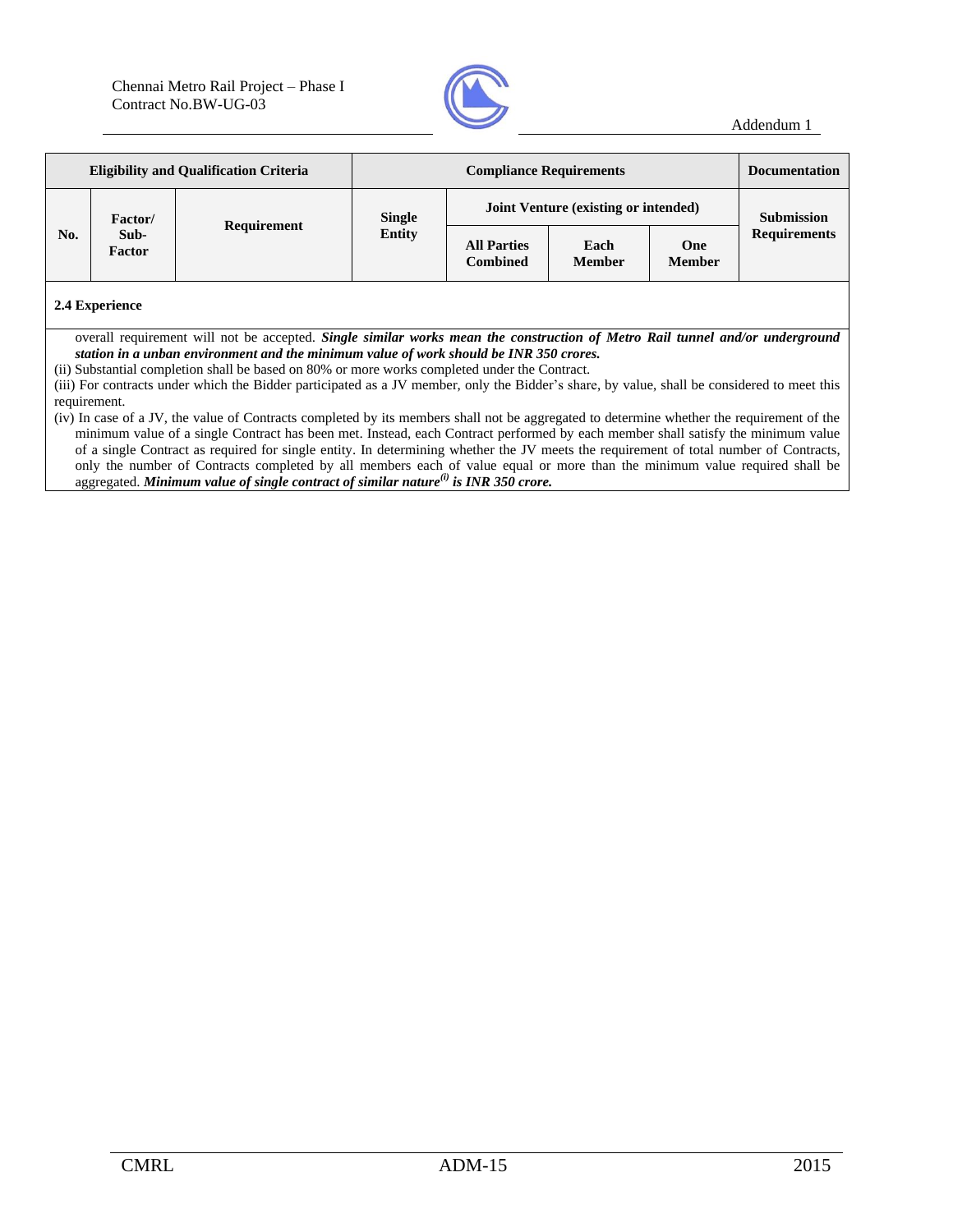

### **EQC- for award of multiple packages: refer serial no. B4 of Addendum 1.**

If the Bidder is the L1 for contracts BW-UG-02 and BW-UG-03 individually, then the bidder shall satisfy the following requirements for award of both contracts (BW-UG-02 & BW-UG-03):

| <b>Eligibility and Qualification</b><br>Criteria for award of multiple<br>packages (i.e. BW-UG-02 & BW-<br>$UG-03)$ |                                     |                                                                                                   | <b>Compliance Requirements</b> | <b>Documentation</b>                        |                          |                      |                                                 |
|---------------------------------------------------------------------------------------------------------------------|-------------------------------------|---------------------------------------------------------------------------------------------------|--------------------------------|---------------------------------------------|--------------------------|----------------------|-------------------------------------------------|
| No.                                                                                                                 | <b>Factor/Sub-</b><br><b>Factor</b> |                                                                                                   |                                | <b>Joint Venture (existing or intended)</b> |                          |                      |                                                 |
|                                                                                                                     |                                     | Requirement                                                                                       | <b>Single</b><br><b>Entity</b> | <b>All Parties</b><br><b>Combined</b>       | Each<br><b>Member</b>    | One<br><b>Member</b> | <b>Submission</b><br><b>Requirements</b>        |
| 2.1 Eligibility                                                                                                     |                                     |                                                                                                   |                                |                                             |                          |                      |                                                 |
| 2.1.1                                                                                                               | Nationality                         | Nationality in<br>accordance<br>with ITB 4.3.                                                     | Must meet<br>requirement       | N/A                                         | Must meet<br>requirement | N/A                  | Form $ELI -1.1$<br>and 1.2, with<br>attachments |
| 2.1.2                                                                                                               | Conflict of<br>Interest             | No conflicts<br>of interests as<br>described in<br><b>ITB 4.2.</b>                                | Must meet<br>requirement       | N/A                                         | Must meet<br>requirement | N/A                  | Letter of Bid                                   |
| 2.1.3                                                                                                               | <b>JICA</b><br>Ineligibility        | Not having<br>been declared<br>ineligible by<br><b>JICA</b> as<br>described in<br><b>ITB 4.4.</b> | Must meet<br>requirement       | N/A                                         | Must meet<br>requirement | N/A                  | Letter of Bid<br>Form ACK                       |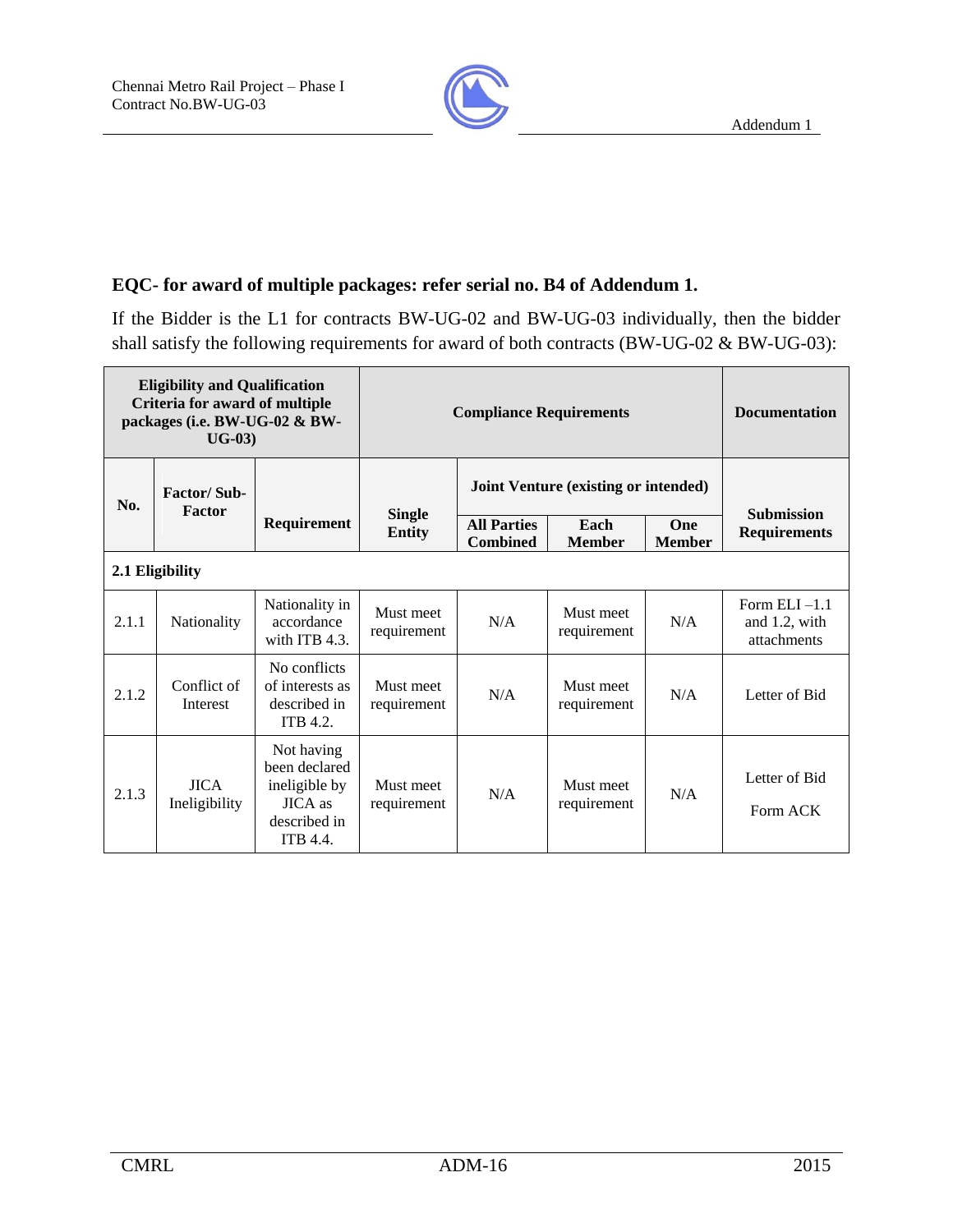

| <b>Eligibility and Qualification</b><br>Criteria for award of multiple<br>packages (i.e. BW-UG-02 & BW-<br>$UG-03)$ |                                                                  |                                                                                                                                                                                                   |                                          |                                       | <b>Compliance Requirements</b>           |                      | <b>Documentation</b>                     |
|---------------------------------------------------------------------------------------------------------------------|------------------------------------------------------------------|---------------------------------------------------------------------------------------------------------------------------------------------------------------------------------------------------|------------------------------------------|---------------------------------------|------------------------------------------|----------------------|------------------------------------------|
|                                                                                                                     | Factor/                                                          |                                                                                                                                                                                                   |                                          |                                       | Joint Venture (existing or intended)     |                      |                                          |
| No.                                                                                                                 | Sub-<br><b>Factor</b>                                            | Requirement                                                                                                                                                                                       | <b>Single Entity</b>                     | <b>All Parties</b><br><b>Combined</b> | Each<br><b>Member</b>                    | One<br><b>Member</b> | <b>Submission</b><br><b>Requirements</b> |
|                                                                                                                     |                                                                  | 2.2 Historical Contract Non-Performance                                                                                                                                                           |                                          |                                       |                                          |                      |                                          |
| 2.2.1                                                                                                               | History of<br>non-<br>performing<br>Contracts                    | Non-<br>performance of<br>Contract <sup>(i)</sup><br>a<br>did not occur<br>as a result of<br>Contractor's<br>default since 1st<br>January 2010                                                    | Must meet<br>requirement <sup>(ii)</sup> | N/A                                   | Must meet<br>requirement <sup>(ii)</sup> | N/A                  | Form CON                                 |
| 2.2.2                                                                                                               | Pending<br>Litigation                                            | All pending<br>litigation shall<br>in total not<br>represent more<br>than Fifty<br>percent (50%)<br>of the Bidder's<br>net worth and<br>shall be treated<br>as resolved<br>against the<br>Bidder. | Must meet<br>requirement <sup>(ii)</sup> | N/A                                   | Must meet<br>requirement <sup>(ii)</sup> | N/A                  | Form CON                                 |
| 2.2.3<br>$NT - 1$                                                                                                   | Litigation<br>History<br>$\mathcal{C}$ and $\mathcal{C}$<br>D:11 | No consistent<br>history of<br>court/arbitral<br>award<br>decisions<br>against the<br>Bidder <sup>(iii)</sup> since<br>$1st$ January<br>2005 <sup>4</sup>                                         | Must meet<br>requirement <sup>(ii)</sup> | N/A                                   | Must meet<br>requirement <sup>(ii)</sup> | N/A                  | Form CON                                 |

Notes for the Bidder

(i)Non-performance, as decided by the Employer, shall include all Contracts:

(a) where non performance was not challenged by the Contractor, including through referral to the dispute resolution mechanism under the respective Contract, and

(b) that were so challenged but fully settled against the Contractor.

Non-performance shall not include Contracts where Employers decision was overruled by the dispute resolution mechanism. Non-performance must be based on all information on fully settled disputes or litigation, i.e. dispute or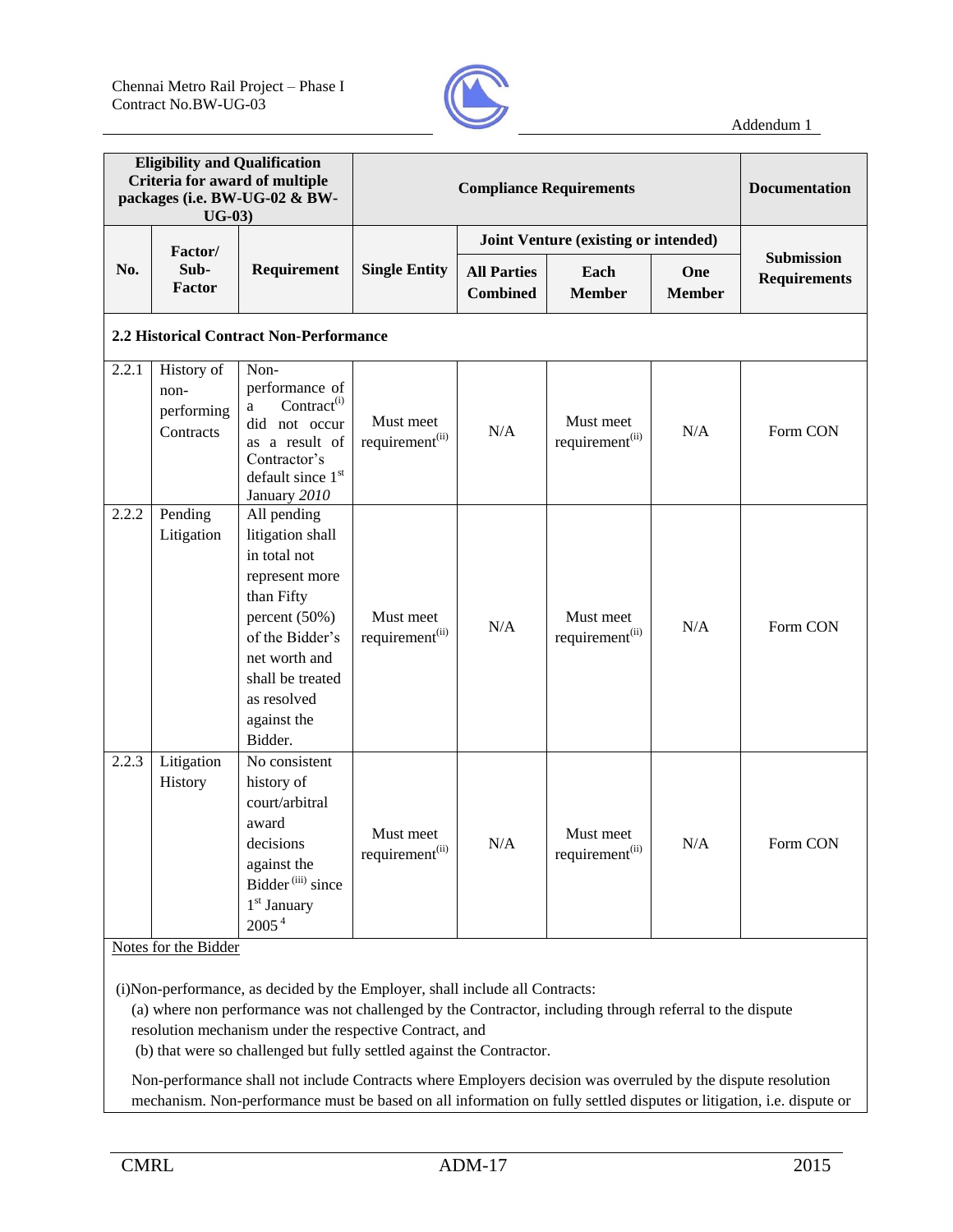

| <b>Eligibility and Qualification</b><br>Criteria for award of multiple<br>packages (i.e. BW-UG-02 & BW-<br>$UG-03)$ |                                                                                                                                                                                                                                     |                                                                                |                                                                                                                                                            |  | <b>Documentation</b>                        |  |                                                                                                                     |  |  |  |
|---------------------------------------------------------------------------------------------------------------------|-------------------------------------------------------------------------------------------------------------------------------------------------------------------------------------------------------------------------------------|--------------------------------------------------------------------------------|------------------------------------------------------------------------------------------------------------------------------------------------------------|--|---------------------------------------------|--|---------------------------------------------------------------------------------------------------------------------|--|--|--|
|                                                                                                                     | <b>Factor</b> /                                                                                                                                                                                                                     |                                                                                |                                                                                                                                                            |  | <b>Joint Venture (existing or intended)</b> |  |                                                                                                                     |  |  |  |
| No.                                                                                                                 | Sub-<br>Factor                                                                                                                                                                                                                      | Requirement                                                                    | <b>Submission</b><br><b>Single Entity</b><br><b>All Parties</b><br>One<br>Each<br><b>Requirements</b><br><b>Combined</b><br><b>Member</b><br><b>Member</b> |  |                                             |  |                                                                                                                     |  |  |  |
| 2.2 Historical Contract Non-Performance                                                                             |                                                                                                                                                                                                                                     |                                                                                |                                                                                                                                                            |  |                                             |  |                                                                                                                     |  |  |  |
|                                                                                                                     |                                                                                                                                                                                                                                     | and where all appeal instances available to the Applicant have been exhausted. |                                                                                                                                                            |  |                                             |  | litigation that has been resolved in accordance with the dispute resolution mechanism under the respective Contract |  |  |  |
| (ii) This requirement also applies to Contracts executed by the Bidder as a JV member.                              |                                                                                                                                                                                                                                     |                                                                                |                                                                                                                                                            |  |                                             |  |                                                                                                                     |  |  |  |
|                                                                                                                     | (iii) The Bidder shall provide accurate information on the related Bidding Form about any litigation or arbitration<br>resulting from Contracts completed or ongoing under its execution over the last Ten (10) years. A consistent |                                                                                |                                                                                                                                                            |  |                                             |  |                                                                                                                     |  |  |  |

history of awards against the Bidder or any member of a joint venture may result in rejection of the Bid.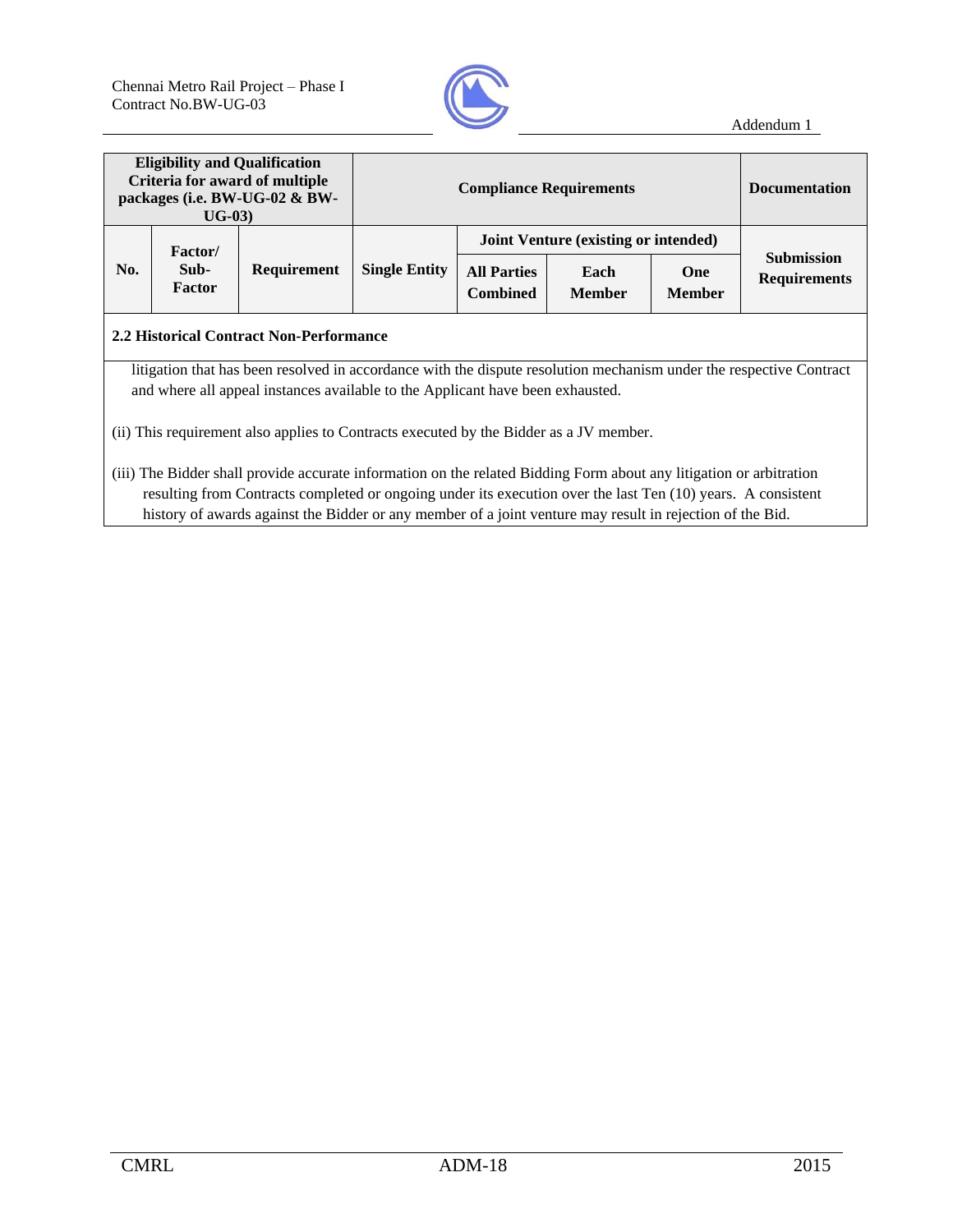

|                | <b>Eligibility and Qualification Criteria for</b><br>award of multiple packages (i.e. BW-UG-02<br>& BW-UG-03) |                                                                                                                                                                                                                                                                                                                                                                                                                                                                                                                                                               | <b>Compliance Requirements</b> |                                       | <b>Documentation</b>                                                |                                                                     |                                          |
|----------------|---------------------------------------------------------------------------------------------------------------|---------------------------------------------------------------------------------------------------------------------------------------------------------------------------------------------------------------------------------------------------------------------------------------------------------------------------------------------------------------------------------------------------------------------------------------------------------------------------------------------------------------------------------------------------------------|--------------------------------|---------------------------------------|---------------------------------------------------------------------|---------------------------------------------------------------------|------------------------------------------|
|                |                                                                                                               |                                                                                                                                                                                                                                                                                                                                                                                                                                                                                                                                                               |                                |                                       | Joint Venture (existing or intended)                                |                                                                     |                                          |
| No.            | Factor/<br><b>Sub-Factor</b>                                                                                  | Requirement                                                                                                                                                                                                                                                                                                                                                                                                                                                                                                                                                   | <b>Single</b><br><b>Entity</b> | <b>All Parties</b><br><b>Combined</b> | Each<br><b>Member</b>                                               | <b>One</b><br><b>Member</b>                                         | <b>Submission</b><br><b>Requirements</b> |
|                | <b>2.3 Financial Situation</b>                                                                                |                                                                                                                                                                                                                                                                                                                                                                                                                                                                                                                                                               |                                |                                       |                                                                     |                                                                     |                                          |
| 2.3.1          | <b>Financial</b><br><b>Performance</b>                                                                        | The audited balance<br>sheets or, if not<br>required by the law of<br>the Bidder's country,<br>other financial<br>statements acceptable<br>to the Employer, for<br>the last five years<br>(including 2015) shall<br>be submitted and must<br>demonstrate the<br>current soundness of<br>the Bidder's financial<br>position and its<br>prospective long term<br>profitability.<br>As the minimum<br>requirement, a<br>Bidder's net worth<br>calculated as the<br>difference between<br>total assets and total<br>liabilities should be<br>positive since 2010. | Must meet<br>requirement       | N/A                                   | Must meet<br>requirement                                            | N/A                                                                 | Form $FIN-1$<br>with<br>attachments      |
| 2.3.2<br>2.3.3 | Average<br>Annual<br>Turnover<br><b>Financial</b><br><b>Resources</b>                                         | Minimum average<br>annual turnover of<br>INR 1020 Crore / 160<br>Million USD<br>calculated as total<br>certified payments<br>received for Contracts<br>in progress and/or<br>completed, within the<br>last Five years<br>divided by Five years.<br>(i) The Bidder shall<br>demonstrate that it has<br>access to, or has                                                                                                                                                                                                                                       | Must meet<br>requirement       | Must meet<br>requirement              | Must meet<br>25<br>percentage<br>of the<br>requirement<br>Must meet | Must meet<br>40<br>percentage<br>of the<br>requirement<br>Must meet | Form FIN $-2$                            |
|                |                                                                                                               | available, liquid<br>assets, unencumbered<br>real assets, lines of<br>credit, and other<br>financial means                                                                                                                                                                                                                                                                                                                                                                                                                                                    | Must meet<br>requirement       | Must meet<br>requirement              | 25<br>percentage<br>of the<br>requirement                           | 40<br>percentage<br>of the<br>requirement                           | Form FIR-1                               |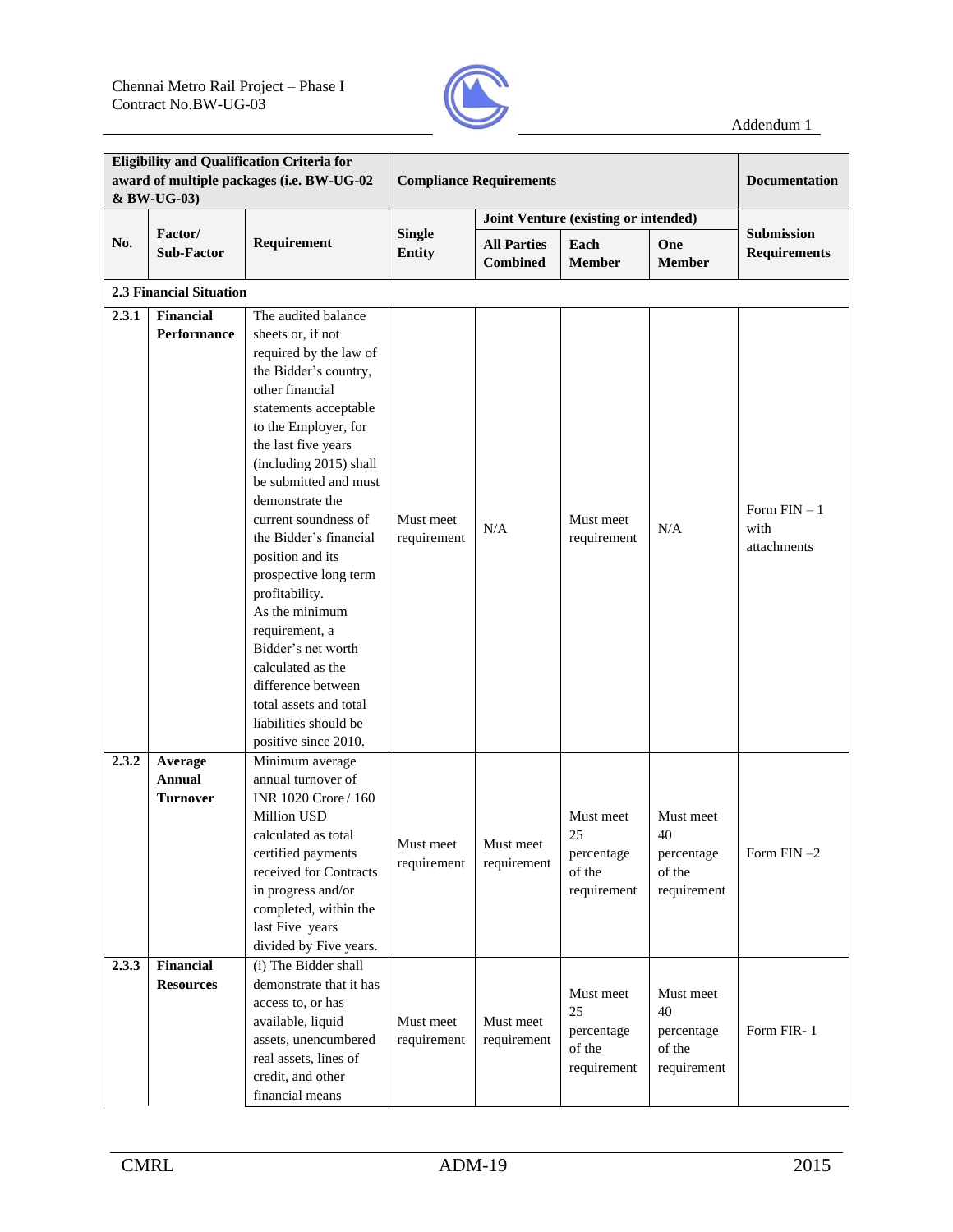

| <b>Eligibility and Qualification Criteria for</b><br>award of multiple packages (i.e. BW-UG-02<br>& BW-UG-03) |                                |                                                                                                                                                                                                                                                              | <b>Compliance Requirements</b>       | <b>Documentation</b>                  |                       |                      |                                                |
|---------------------------------------------------------------------------------------------------------------|--------------------------------|--------------------------------------------------------------------------------------------------------------------------------------------------------------------------------------------------------------------------------------------------------------|--------------------------------------|---------------------------------------|-----------------------|----------------------|------------------------------------------------|
|                                                                                                               |                                |                                                                                                                                                                                                                                                              | Joint Venture (existing or intended) |                                       |                       |                      |                                                |
| No.                                                                                                           | Factor/<br><b>Sub-Factor</b>   | Requirement                                                                                                                                                                                                                                                  | <b>Single</b><br><b>Entity</b>       | <b>All Parties</b><br><b>Combined</b> | Each<br><b>Member</b> | One<br><b>Member</b> | <b>Submission</b><br><b>Requirements</b>       |
|                                                                                                               | <b>2.3 Financial Situation</b> |                                                                                                                                                                                                                                                              |                                      |                                       |                       |                      |                                                |
|                                                                                                               |                                | (independent of any<br>contractual advance<br>payment) sufficient to<br>meet the cash flow<br>requirements<br>estimated as INR 180<br>Crores for four<br>months <sup>8</sup> for the subject<br>Contract(s) net of the<br>Bidder's other<br>commitments.     |                                      |                                       |                       |                      |                                                |
|                                                                                                               |                                | (ii) The Bidder shall<br>also demonstrate, to<br>the satisfaction of the<br>Employer, that it has<br>adequate sources of<br>finance to meet the<br>cash flow<br>requirements on<br>works currently in<br>progress and for<br>future contract<br>commitments. | Must meet<br>requirement             | Must meet<br>requirement              | N/A                   | N/A                  | Form FIR-1<br>and Form FIR -<br>$\overline{2}$ |

| <b>Eligibility and Qualification Criteria</b><br>for award of multiple packages (i.e.<br><b>BW-UG-02 &amp; BW-UG-03</b> ) |                                   |             |                                | <b>Compliance Requirements</b>                                                                                                            |  |  | <b>Documentat</b><br>ion              |
|---------------------------------------------------------------------------------------------------------------------------|-----------------------------------|-------------|--------------------------------|-------------------------------------------------------------------------------------------------------------------------------------------|--|--|---------------------------------------|
| No.                                                                                                                       | <b>Factor</b> /<br>Sub-<br>Factor | Requirement | <b>Single</b><br><b>Entity</b> | <b>Joint Venture (existing or intended)</b><br>Each<br><b>All Parties</b><br>One<br><b>Membe</b><br><b>Combined</b><br><b>Member</b><br>r |  |  | <b>Submission</b><br>Requiremen<br>ts |
|                                                                                                                           | 2.4 Experience                    |             |                                |                                                                                                                                           |  |  |                                       |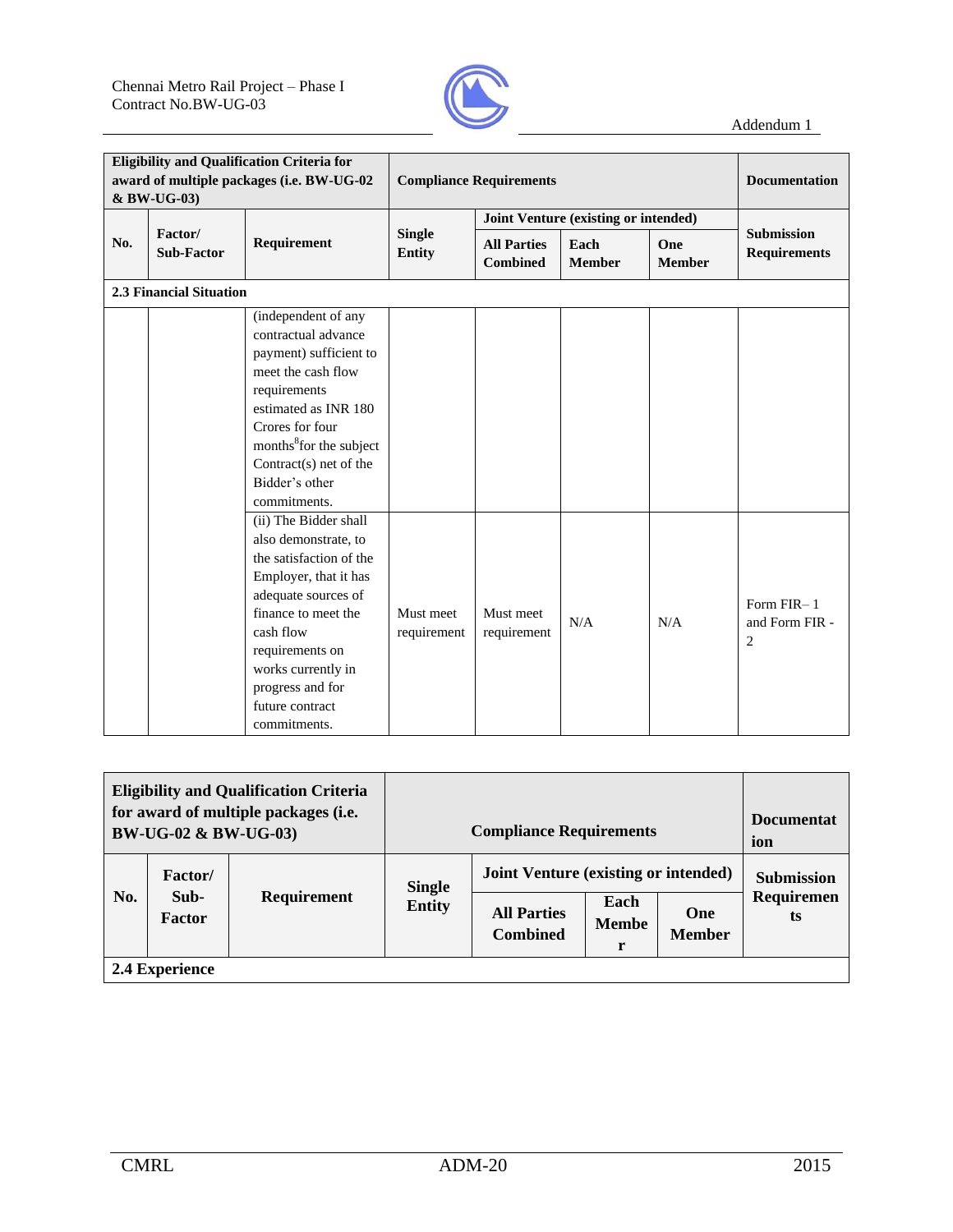

| <b>Eligibility and Qualification Criteria</b><br>for award of multiple packages (i.e.<br>BW-UG-02 & BW-UG-03) |                                      |                                                                                                                                                                                                                                                                                                                                                                                                        | <b>Compliance Requirements</b>                                                      |                                                                                                       |                                                                                                                                         |                                 | <b>Documentat</b><br>ion |
|---------------------------------------------------------------------------------------------------------------|--------------------------------------|--------------------------------------------------------------------------------------------------------------------------------------------------------------------------------------------------------------------------------------------------------------------------------------------------------------------------------------------------------------------------------------------------------|-------------------------------------------------------------------------------------|-------------------------------------------------------------------------------------------------------|-----------------------------------------------------------------------------------------------------------------------------------------|---------------------------------|--------------------------|
|                                                                                                               | Factor/                              |                                                                                                                                                                                                                                                                                                                                                                                                        |                                                                                     |                                                                                                       | Joint Venture (existing or intended)                                                                                                    |                                 | <b>Submission</b>        |
| No.                                                                                                           | Sub-<br>Factor                       | Requirement                                                                                                                                                                                                                                                                                                                                                                                            | <b>Single</b><br><b>Entity</b>                                                      | <b>All Parties</b><br><b>Combined</b>                                                                 | Each<br><b>Membe</b><br>r                                                                                                               | One<br><b>Member</b>            | Requiremen<br>ts         |
|                                                                                                               | 2.4 Experience                       |                                                                                                                                                                                                                                                                                                                                                                                                        |                                                                                     |                                                                                                       |                                                                                                                                         |                                 |                          |
| 2.4.<br>$\mathbf{1}$                                                                                          | <b>General</b><br><b>Experience</b>  | Experience under<br>contracts in the<br>of<br>prime<br>role<br>contractor (single<br>JV<br>entity<br><b>or</b><br>member), for at<br>least the last ten<br>years starting $1st$<br>January 2005.                                                                                                                                                                                                       | Must meet<br>requireme<br>nt                                                        | N/A                                                                                                   | Must meet<br>requireme<br>nt                                                                                                            | Must<br>meet<br>requireme<br>nt | Form EXP-1               |
| 2.4.<br>$\overline{2}$<br>(a)                                                                                 | <b>Specific</b><br><b>Experience</b> | A minimum<br>number of four<br>similar <sup>(i)</sup> contracts<br>that have been<br>satisfactorily and<br>substantially <sup>(ii)</sup> co<br>mpleted as a<br>prime contractor<br>(single entity or<br>JV<br>member) <sup>(iii)</sup> since<br>1 <sup>st</sup> January 2005<br>of which two<br>contracts must<br>have been<br>completed since<br>$1st$ January 2010<br>till $30th$ September<br>2015. | Must meet<br>requireme<br>nt<br>including<br>undergrou<br>nd stations<br>and tunnel | Must meet<br>full<br>requirement<br>$S^{(iv)}$<br>including<br>tunnel and<br>undergroun<br>d stations | Must meet<br>minimum<br>30%<br>requireme<br>nt of<br>minimum<br>value of<br>work<br>either for<br>undergrou<br>nd station<br>or tunnel. | N/A                             | Form EXP -<br>2(a)       |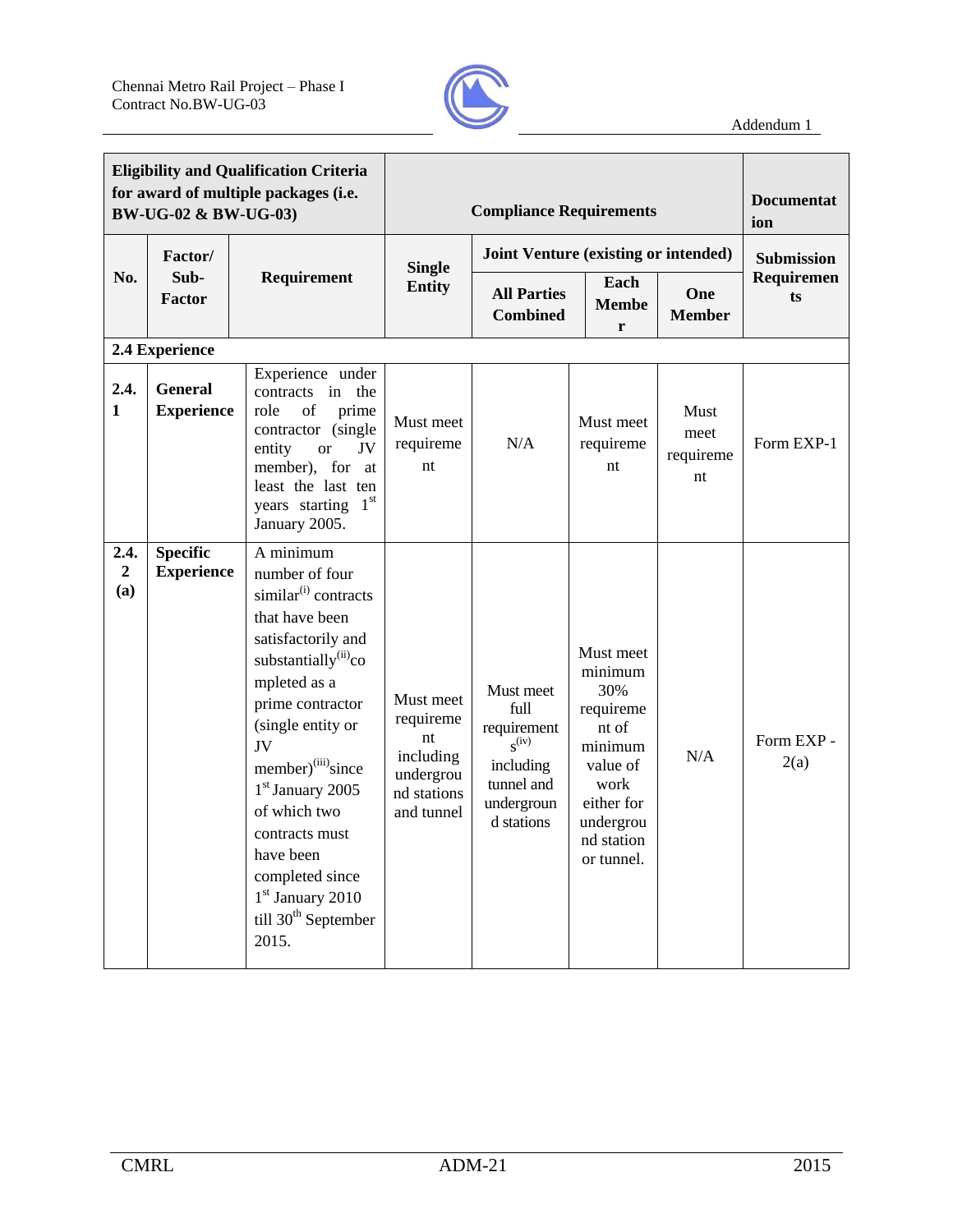

|                                 | <b>Eligibility and Qualification Criteria</b><br>for award of multiple packages (i.e.<br>BW-UG-02 & BW-UG-03) |                                                                                                                                                                                                                                                      |                                                                                                                                                                                                                                                            | <b>Compliance Requirements</b>        |                           |                                                             |                   |  |
|---------------------------------|---------------------------------------------------------------------------------------------------------------|------------------------------------------------------------------------------------------------------------------------------------------------------------------------------------------------------------------------------------------------------|------------------------------------------------------------------------------------------------------------------------------------------------------------------------------------------------------------------------------------------------------------|---------------------------------------|---------------------------|-------------------------------------------------------------|-------------------|--|
|                                 | Factor/                                                                                                       |                                                                                                                                                                                                                                                      |                                                                                                                                                                                                                                                            | Joint Venture (existing or intended)  |                           |                                                             | Submission        |  |
| No.                             | Sub-<br>Factor                                                                                                | Requirement                                                                                                                                                                                                                                          | <b>Single</b><br><b>Entity</b>                                                                                                                                                                                                                             | <b>All Parties</b><br><b>Combined</b> | Each<br><b>Membe</b><br>r | One<br><b>Member</b>                                        | Requiremen<br>ts  |  |
|                                 | 2.4 Experience                                                                                                |                                                                                                                                                                                                                                                      |                                                                                                                                                                                                                                                            |                                       |                           |                                                             |                   |  |
| 2.4.<br>$\boldsymbol{2}$<br>(b) | <b>Specific</b><br><b>Experience</b>                                                                          |                                                                                                                                                                                                                                                      | For the above or other contracts completed and under implementation as prime<br>contractor (single entity or JV member), between 1st January 2010 and 30th September<br>2015, a minimum experience in the following key activities successfully completed: |                                       |                           |                                                             |                   |  |
|                                 |                                                                                                               | i. Executed and<br>completed<br>at<br>least<br>one<br>tunnel<br>Metro<br>Closed<br>by<br>Face TBM of<br>at least 3 km<br>in total length<br>(single tunnel<br>length to be<br>counted)<br>of<br>underground<br>metro tunnel.                         | Must meet<br>requireme<br>nts                                                                                                                                                                                                                              | Must meet<br>requirements             | NA                        | Must<br>meet<br>minimum<br>50% of<br>requireme<br>nt        | Form EXP-<br>2(b) |  |
|                                 |                                                                                                               | ii.<br>Execution and<br>completion of<br>at least four<br>underground<br>stations with<br>the following<br>features:<br>-excavation<br>depth to<br>accommodate<br>two or more<br>levels (platform<br>and concourse)<br>below the<br>ground surface.; | Must meet<br>requireme<br>nts                                                                                                                                                                                                                              | Must meet<br>requirements             | NA                        | <b>Must</b><br>meet<br>minimum<br>50% of<br>requirem<br>ent | Form EXP-<br>2(b) |  |
|                                 | Notes for the Bidder                                                                                          |                                                                                                                                                                                                                                                      |                                                                                                                                                                                                                                                            |                                       |                           |                                                             |                   |  |

(i) The similarity shall be based on the physical size, complexity, methods/technology and/or other characteristics described in Section VI, Employer's Requirements. Summation of number of small value Contracts (less than the value specified under requirement) to meet the overall requirement will not be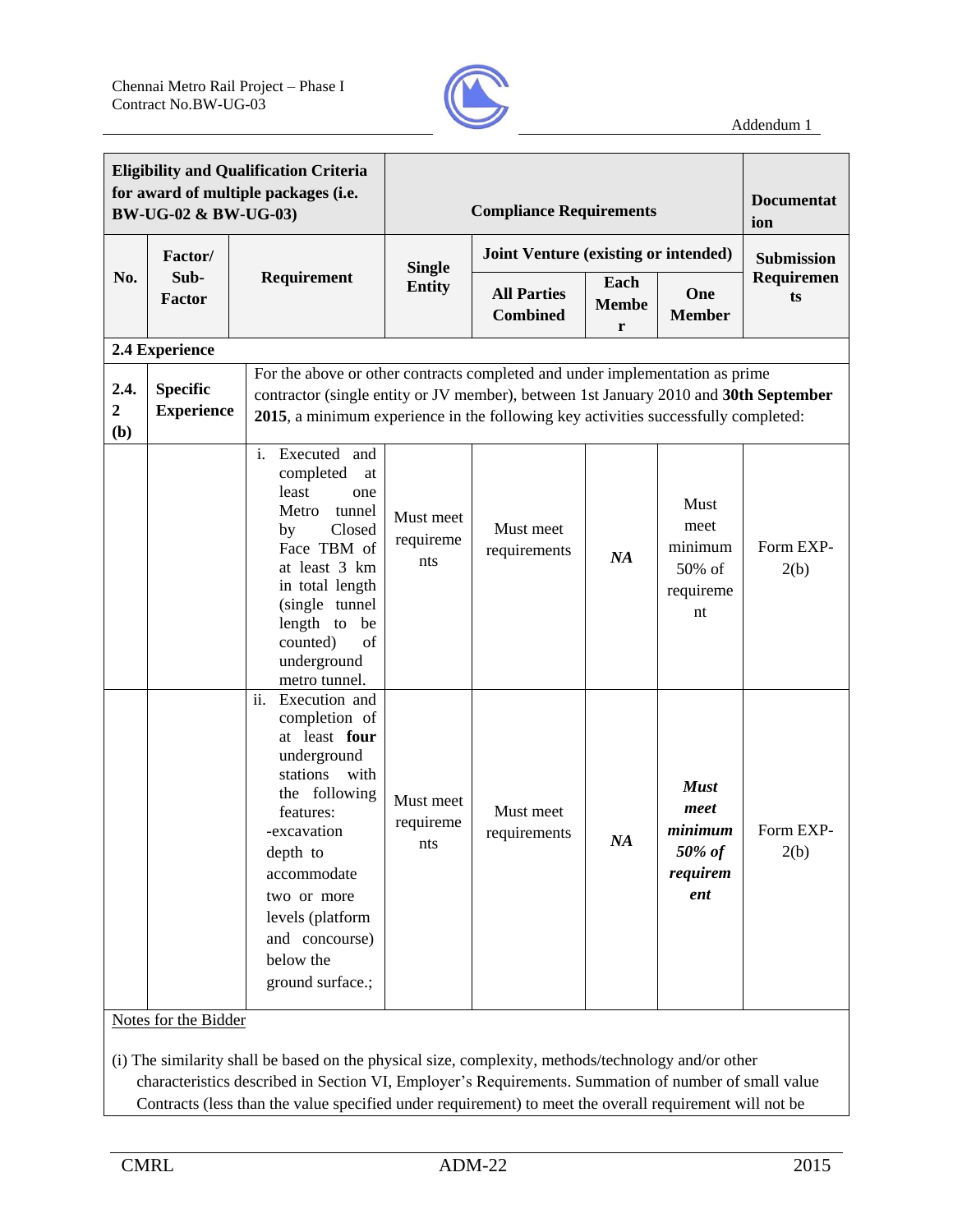

| <b>Eligibility and Qualification Criteria</b><br>for award of multiple packages (i.e.<br>BW-UG-02 & BW-UG-03) |                                                                                                      |             |               | <b>Compliance Requirements</b>        |                           |                             | <b>Documentat</b><br>ion |
|---------------------------------------------------------------------------------------------------------------|------------------------------------------------------------------------------------------------------|-------------|---------------|---------------------------------------|---------------------------|-----------------------------|--------------------------|
|                                                                                                               | <b>Factor</b> /                                                                                      |             | <b>Single</b> | Joint Venture (existing or intended)  |                           |                             | <b>Submission</b>        |
| No.                                                                                                           | Sub-<br>Factor<br>$\bigcap_{n=1}^{\infty} A$ $\prod_{n=1}^{\infty}$ and $\bigcap_{n=1}^{\infty} A_n$ | Requirement | <b>Entity</b> | <b>All Parties</b><br><b>Combined</b> | Each<br><b>Membe</b><br>r | <b>One</b><br><b>Member</b> | Requiremen<br>ts         |

#### **2.4 Experience**

accepted. *Single similar works mean the construction of Metro Rail tunnel and/or underground station in an urban environment and the minimum value of work should be INR 350 crores.*

(ii) Substantial completion shall be based on 80% or more works completed under the Contract.

(iii) For contracts under which the Bidder participated as a JV member, only the Bidder's share, by value, shall be

considered to meet this requirement.

(iv) In case of a JV, the value of Contracts completed by its members shall not be aggregated to determine whether the requirement of the minimum value of a single Contract has been met. Instead, each Contract performed by each member shall satisfy the minimum value of a single Contract as required for single entity. In determining whether the JV meets the requirement of total number of Contracts, only the number of Contracts completed by all members each of value equal or more than the minimum value required shall be aggregated. *Minimum value of single contract of similar nature(i) is INR 350 crore.*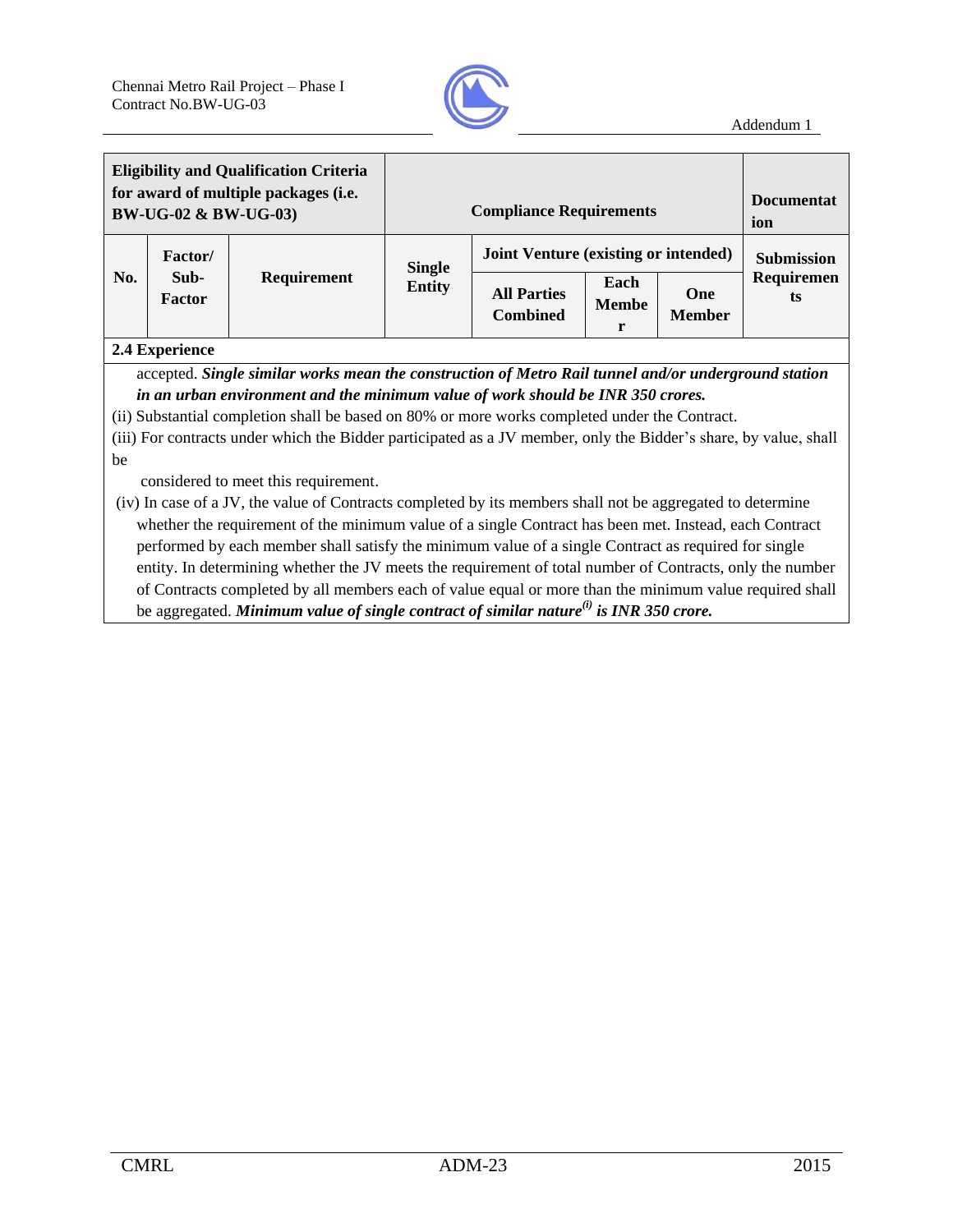

#### **Section 3.1: New Price Schedule Refer Sl.No.C3. of Addendum 1**

# **Price Schedules**

This is a terminated contract for the balance works. The bidder is required to go through the drawings and schedules before quoting. However they are indicative only he is also required to visit the site.

## **1.1. Preamble**

The Pricing Document shall be read in conjunction with Notice of Invitation to Tender, Instructions to Bidders and all Tender Documents.

The Contract is a lump sum priced Contract, adjusted by the Price Adjustment Formula detailed in SP Clause 22 of Part 2. The Works are divided into Price Centres each representing one or more groups of inter-related works forming part of the Works. The detailed Scope of Works is given in Part 2-Employer's Requirements.

The individual item descriptions within each Price Centre are indicative only of the Work included in this Contract and shall not be taken as defining the scope of work to be executed either under the Price Centre or the Contract.

The item descriptions, if given, are general summaries only, therefore no omission from, or error in, item descriptions within this Pricing Document shall warrant an adjustment of the Contract Price nor entitle the Contractor to seek an extension of time under the Contract.

The rates for non-schedule items should be based on TN PWD schedules and rates 2015. For the items not available in TNPWD schedule, DSR 2015 will be adopted. No escalation will be allowed.

The individual percentages inserted in the Percentage Column of the Pricing Schedule shall be used for the sole purpose of assessing amounts due for inclusion or exclusion (negative variations) within interim payments.

The percentage rate for each item detailed in Price Centres A, B, C, D, E, F, G, H, I and J, and the rates included in Price centre K of this Pricing Document are for finished items of work 100% complete in all respects, and shall be held to include all waste on materials, duties, landing charges, shipping costs for transport by air, sea or land (or any combination thereof), insurance, import taxes and duties, input VAT, unloading, storage, getting into position, hoisting, lowering, erection, distributing to positions, fixing, temporary works including false-work and formwork (shuttering), demolition, excavation, removal of debris, labour, materials, scaffolding and staging, plant, supervision, maintenance, contractor's profit and establishment/ overheads, together with preparation of design and drawings, all general risks, insurance liabilities, compliance of labour laws and taxes/duties etc. as per statuary obligations set out or implied in the Contract, making good prior to handing over to the Employer and anything reasonably to be inferred from the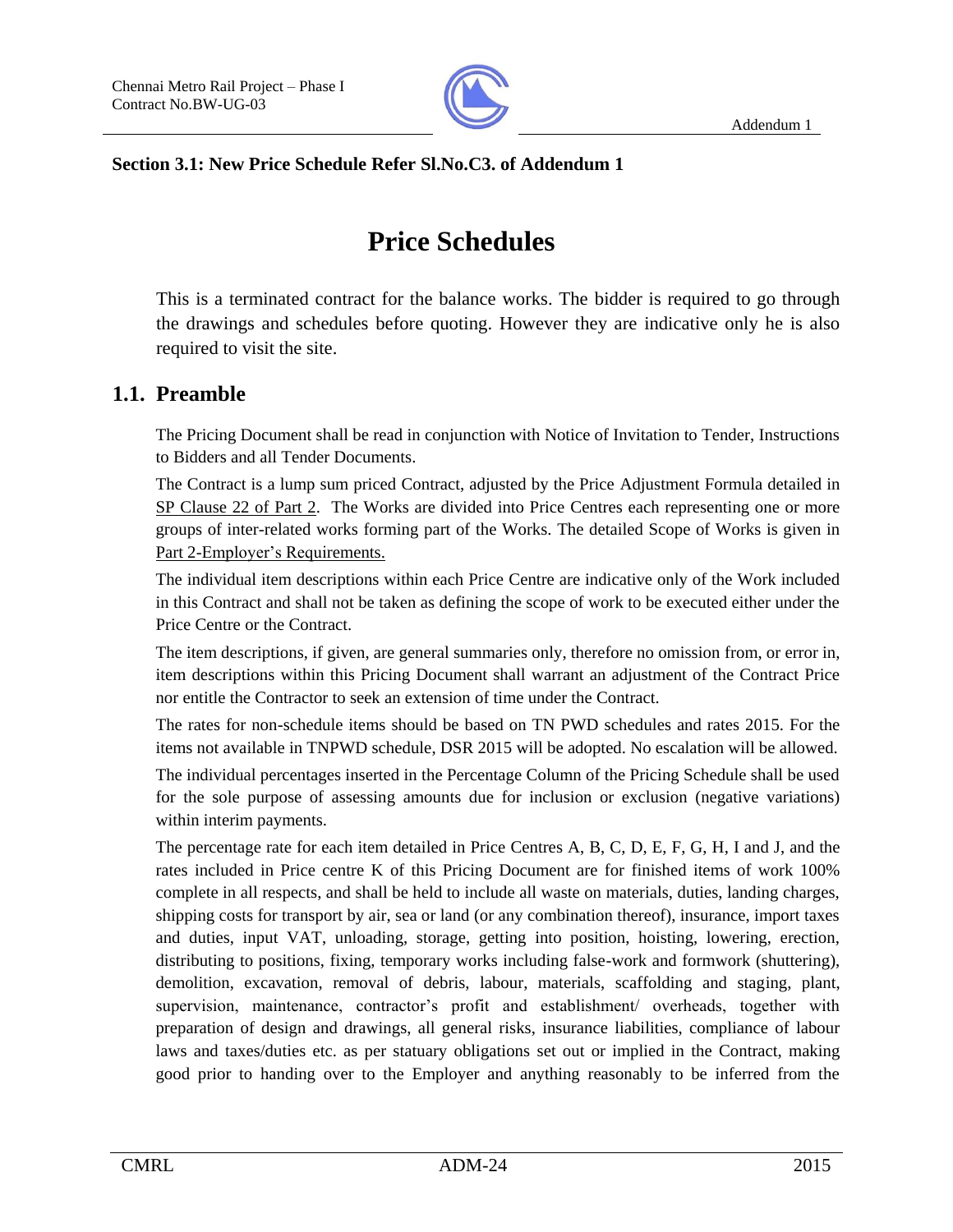

description of the item and indispensably necessary thereto, and all other requirements of the Contract.

The activity descriptions for items within Price Centres shall be deemed to cover the aspects of the relevant item scope, irrespective of the fact that the Bidder may not have inserted an amount against any item description. The total amount of each Price Centre shall be deemed inclusive of all of the Contractor's obligations to execute the part of the Works covered by the Price Centre and to perform all of his other obligations under the Contract in respect thereof. The Contractor shall not be entitled to receive any further or additional payment in respect of such Price Centre.

The total amount payable for each of the Price Centres B to J shall be equal to 95% of the Sum of the Price Centres inserted into the Pricing Summary Schedule below.

The person authorized to sign on behalf of the Bidder shall sign in full, with company seal and date, at the bottom of all pages of the Pricing Schedule.

# **1.2. Contract Price**

The total of all Price Centres B, C, D, E, F, G, H, I, J and K as shown in the Pricing Summary Schedule below, with the addition of Tamil Nadu VAT, constitutes the Contract Price which shall be the total amount to be paid to the Contractor for executing the Works and performing all other obligations under the Contract, subject only to any further amounts as may be determined by the Engineer as being due to the Contractor in accordance with the Contract.

The Price Centre totals and the Contract Price shall not be subject to adjustment by the Contractor in respect of any error or oversight in the preparation of this Pricing Document, and they represent the full extent of the Contractor's entitlement to receive payment in respect of such Price Centres. Errors will be corrected by the Employer for any arithmetic mistakes in computation or summation found in the tender submission, as indicated in the ITB Part 1.

The bidder is to note that Price centre K must be priced in Indian Rupees only.

The payment for all utility diversion works (temporary or permanent diversion) undertaken for the purpose of completion of the scope of works entrusted shall be based on the applicable departmental rates for the year 2015 (TNEB, CMWSSB, BSNL, TNPWD, etc.). The contractor shall have to submit the necessary estimated bill of quantities and drawings prior to execution to the Engineer for approval of proposal. After execution of the diversion works, the Employer shall release the payments for the subject diversion based on the completion certificate received from the concerned department along with the as-built records that have been jointly signed-off by the contractor, Engineer and the utility department authority. The payment will only be made on the basis of actual measurement of work done and will be valued accordingly.

Payments for Price Centres B, C, D, E, F, G, H, I and J will be made in the currencies quoted by the contractor upto 95% of the respective price centre values.

Price Centre "A" calculated as 5% of the price centre totals of price centre B to J, shall also be paid in the currencies quoted by the contractor.

For the purpose of calculation of Price Adjustment under SP Clause 22, the Contract Price shall be calculated excluding TN VAT and Basic Customs Duty (since they are reimbursed as per actuals).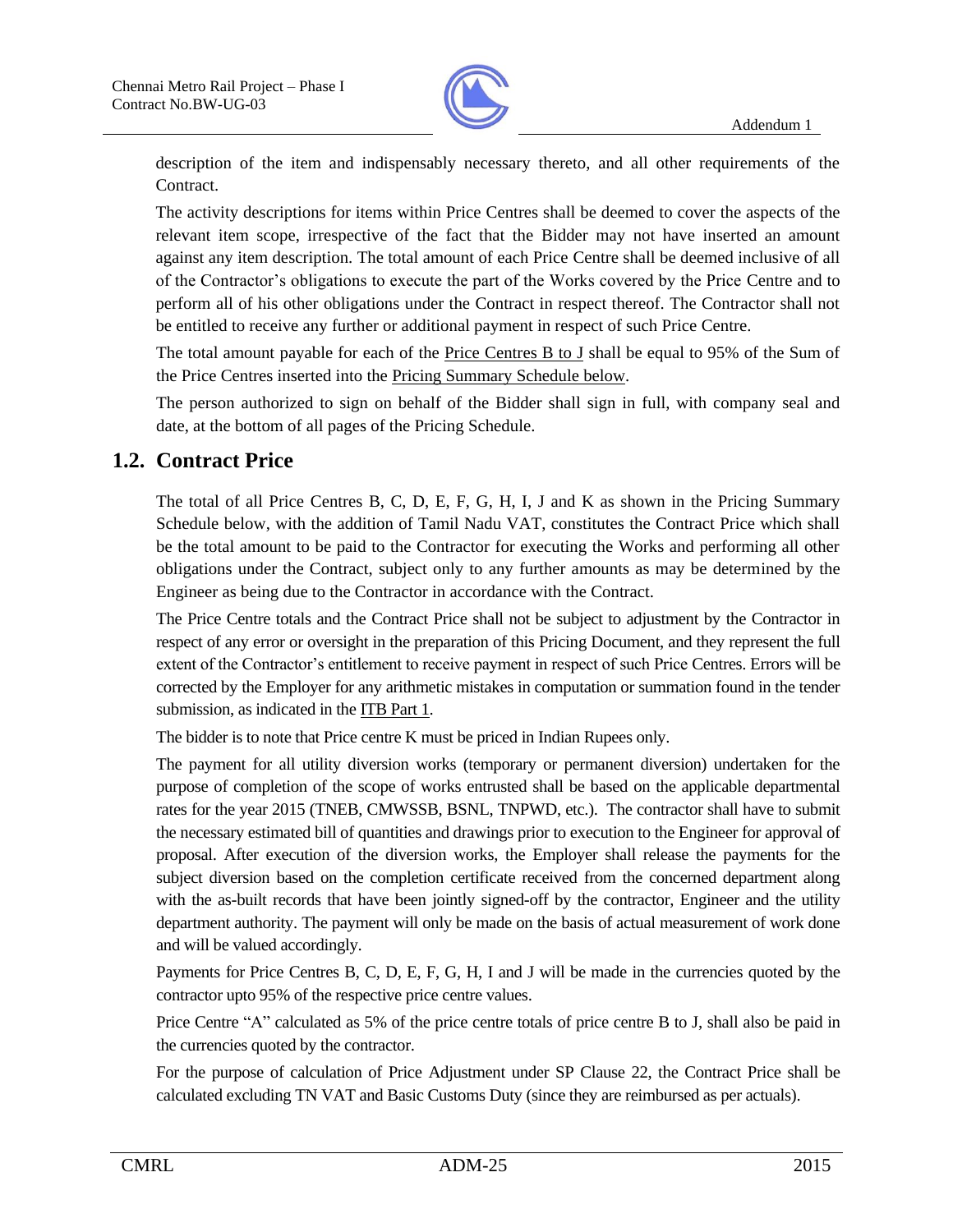

# **1.3. Description of Pricing Centers**

The Pricing Documents comprise Price Centre "A", which represents Preliminaries and General Requirements associated with Price Centres B to H inclusive, and Price Centres "B, C, D, E, F, G, H, I, J and K", which represent a series of work activities comprising a complete component when constructed. Price Centre K represents schedule of items for D-wall and Structural Repairs in stations and tunnels and the rates quoted by the bidder shall include all such costs related to preliminaries and general requirements for such works.

- 1.3.1 Price Centre A is not priced as it is deemed to be included in the total amount inserted into the Pricing Summary for Price Centres "B to J" and is included in this document for payment purposes only. Price Centre A is dedicated to Preliminaries and General Requirements as stated in the Schedule of Payments, including, but not limited to, the following, as per the requirements and other details given in the Employer's Requirements, Drawings and Specifications;
	- a) Initial works programme
	- b) Three month rolling programme
	- c) Detailed works programme
	- d) Monthly progress report
	- e) Software support plan
	- f) Back-up copies of the software submission
	- g) Interface management plan
	- h) Interface matrix and specific contract interface sheets
	- i) Station co-ordination installation plan for each station on a room by room basis
	- j) Project management information system
	- k) Contractor's staff organisation plan
	- l) Project signboard submission
	- m) Occupational Safety, Health & Environmental Plan
	- n) OHS&E Manual requirements submission
	- o) Environmental management plan
	- p) Detailed spoils management plan
	- q) Diesel emission mitigation plan
	- r) Dust Control plan
	- s) Temporary traffic and control plan
	- t) Accommodation proposals and provisions
	- u) Procurement Plan
	- v) Contractor's manufacturing management plan
	- w) Comprehensive testing programme
	- x) Installation plan and programme
	- y) Method statement for installation
	- z) Comprehensive testing and commissioning programme
	- aa) Test procedures
	- bb) Inspection and Test Plan
	- cc) Factory test plan
	- dd) Partial acceptance test plan
	- ee) System acceptance test plan
	- ff) Maintenance support plan
	- gg) Schedule of spare parts for EMS
	- hh) Training plan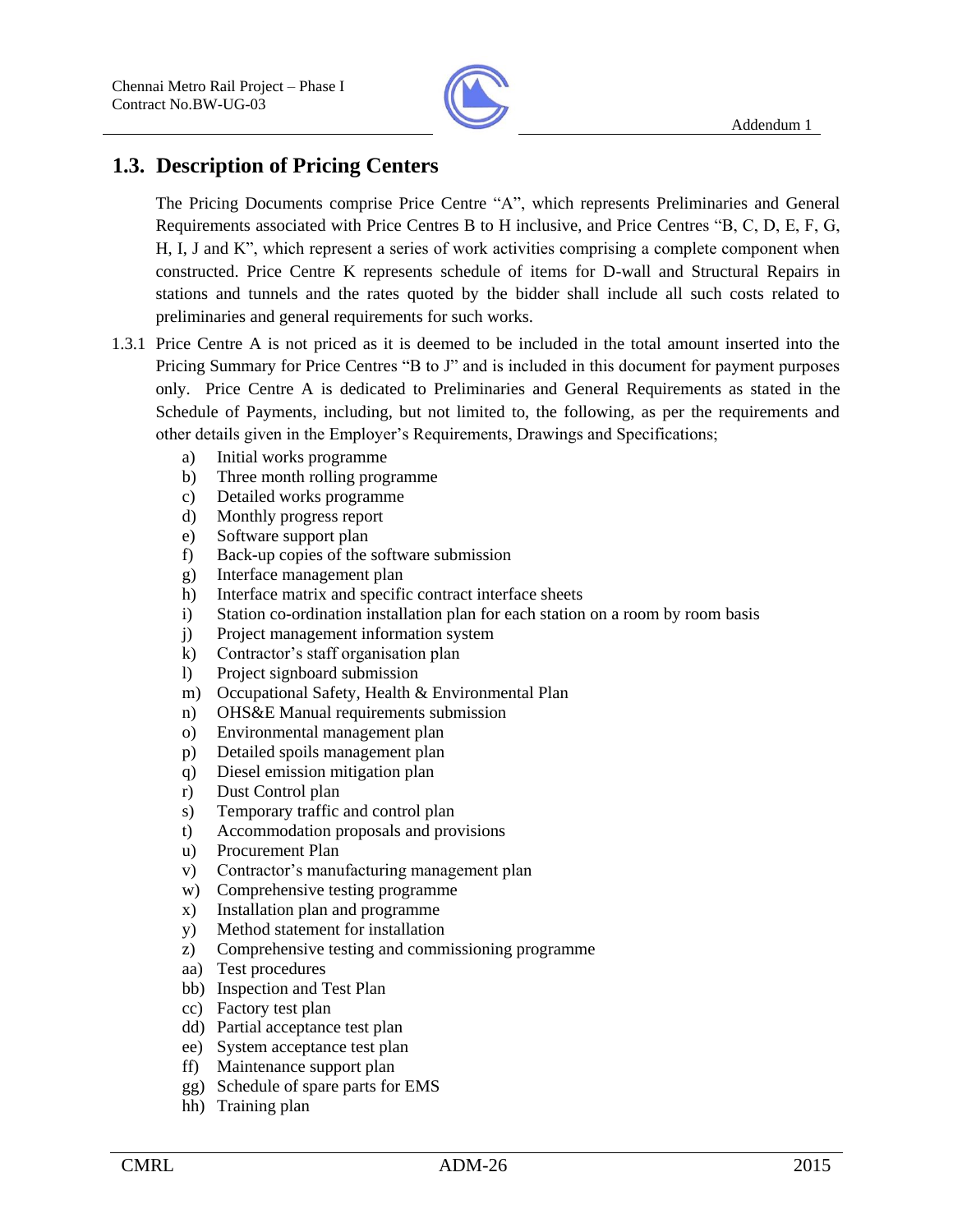

- ii) All interfacing works within the Project and other Interfacing Contractors, and
- jj) All other items included in the Scope of Works given in Employer's Requirements (Part 2).

The Bidder is to note that some of the Items are payable as a portion of the indicated percentage on a monthly or quarterly basis or are paid proportionately using the percentages of the items of works as noted in brackets (\*\*%) in the Price Centre.

The Bidder should note that for the following Key Staff; QA Manager, Safety Manager and Chief Interface Coordinator, not employed and on site within 30 days of date of mobilisation in accordance with the Contractor's Programme, there shall be a deduction of 2 lakhs for each month, or part thereof, as determined by the Engineer, whose decision shall be final and binding.

1.3.2 Price Centres "B, C, D, E, F, G, H, I, J and K" are dedicated to the design of the temporary and permanent works, construction and finishing of all Stations, entrances/exits, bored tunnels, cut and cover tunnels, access shafts, cross passages, subways, walkways, vehicle parking, drop off zones, landscaping, restoration/reinstatement of the road works, architectural and builders works, building services, finishes, etc.., as specified and as stated in the Schedule of Payments, as per the requirements and other details given in the Employer's Requirements, Drawings and Specifications, all as specified in Part 2.

The Contractor is to note that some of the Items are payable proportionately using the percentages of the items of works, as cumulative percentages, as noted in brackets (\*\*%) in the Price Centre item description.

1.3.3 The cost of additional repair/restoration/reinstatement items of works undertaken by the contractor beyond the scope shall be paid as variation on the basis of actual measurement of works done and will be valued based on Southern Railway SOR 2008 + 50%, latest DSR, TNPWD rates etc as applicable to the year 2015.

The price Centre K is dedicated to the cost related to items for D-Wall/ Structural repairs for stations and tunnels and any such works executed shall be paid on actual measurement basis. The contractor is required to price these items which shall include the contractor requirement for preliminaries and general requirements for execution, overheads, profits, etc.

 For items payable under Price centre K, payment will only be made on the basis of certification of actual measurement of works done and will be valued in accordance with the relevant items in price centre K.

 The Employer will be arranging alternative water supplies for existing water wells affected by the Works and where required any assistance rendered by the Contractor shall be paid by the latest TamilNadu PWD rates.

The cost of those utilities which the Contractor chooses to retain/protect during construction will be deemed to be included in Price Centres "B to J".

- 1.3.4 Price / Cost Breakdown
- 1.3.4.1 The totals for each Price Centre B, C, D, E, F, G, H, I, J and rates for items in price centre K of this Pricing Document shall be deemed to include for all costs associated with the supply, manufacture and delivery to Site of such item by the Contractor (including, without limitation, the cost of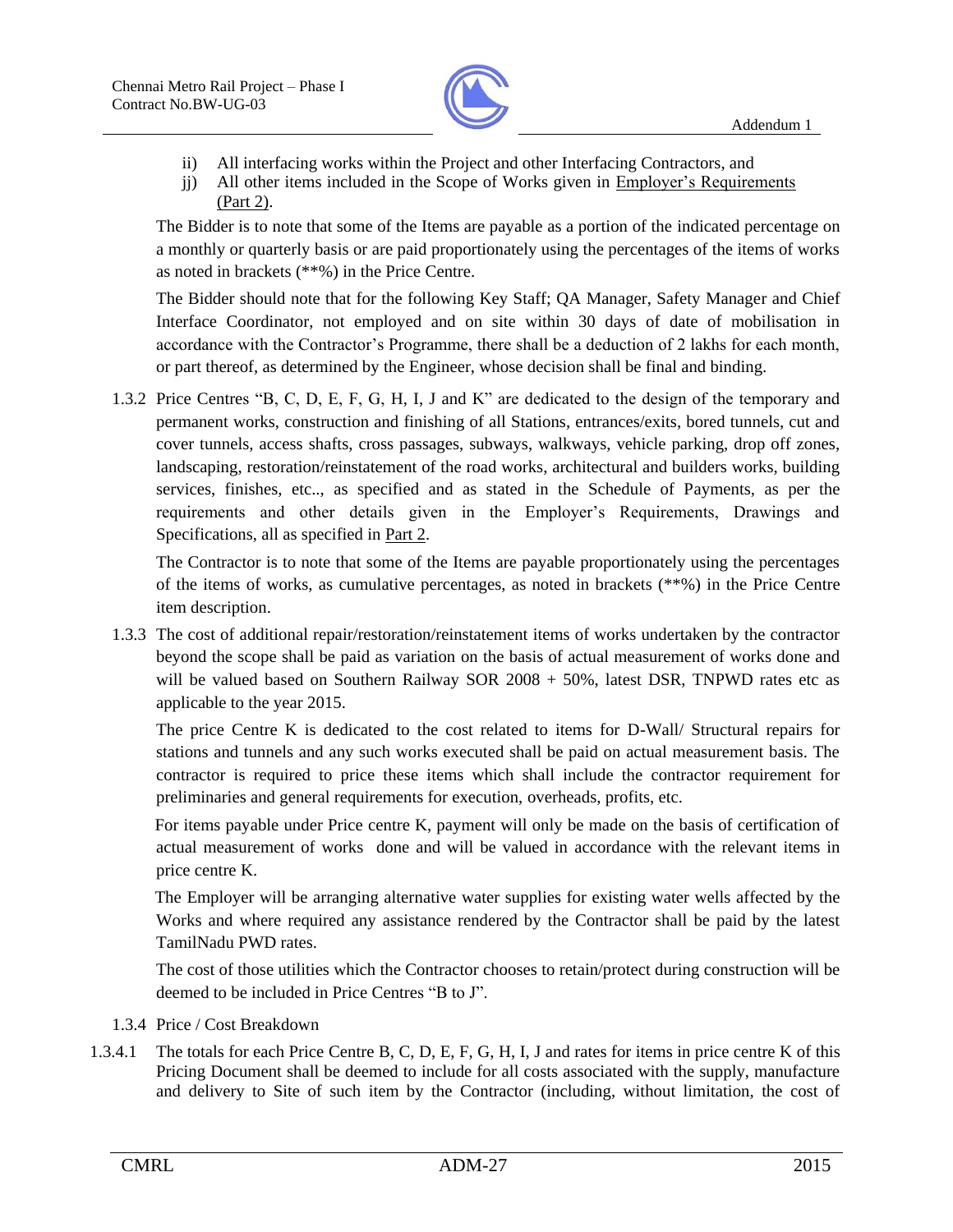

design, manufacture, packing, supply and delivery to Site, testing and commissioning, labour cost if applicable, preliminaries and other general requirements, overheads and profit) irrespective of the quantity of the items to be supplied.

- 1.3.4.2 The percentage rate for each item detailed in Price Centres B, C, D, E, F, G, H, I, J and rates for items in price centre K of this Pricing Document are for finished items of work, 100% complete in all respects, as stated in Clause 1.1 above.
- 1.3.4.3 Variations will only be considered if there is any additional work required beyond the scope of the underground stations and tunnels, or the Engineer instructs any changes to the existing scope. Variations shall include all works instructed by the Engineer (in consultation with the Employer), beyond the scope of the balance works contractor. The price adjustment clause in SP 22 shall not be applicable for variation items.
- 1.3.4.4 Payments to the Contractor will be made on a monthly basis in accordance with Clause 14.3 of GC, unless otherwise stipulated. All items will be paid at 100% completion unless payment is noted as being paid proportionately using the percentages of the items of works as noted in brackets (\*\*%) in the Price Centre.

For any additional items, payment will be made on the basis of actual measurement of work-done and valued in accordance with any relevant item(s) in i) latest TamilNadu PWD rates and ii) latest DSR (applicable as written in priority).

- 1.3.4.5 No payment will be made against any item in the Contractor's Pricing Document which does not have a value entered against it within the Amount column, including '0', 'NIL' or intentionally left blank.
- 1.3.4.6 The lump sums included for Tunnel Price Centres shall include for the capping, removal of or other measures necessary for dealing with the presence of the existing wells but the reprovision of the water supply shall be arranged by the Employer.

#### **1.4 Schedule of Payments (SOPs)**

The total sum for Price Centre "A" Preliminaries shall be equal for 5% of Price Centres B, C, D, E, F, G, H, I and J. Payments under Price Centre A will be made on a monthly, quarterly, or percentage basis as indicated in Price Centre A.

The Schedule of Payments, refer Sub-clause 14.4 of GC, for a Price Centre shows the amount payable to the Contractor for work carried out in that Price Centre subject to conditions stated in this Contract and shall be used to determine the amounts of the interim payments in accordance with Sub-clause 14.3 of GC.

The value of Basic Customs Duty shall be subtracted proportionately from all Price Centres for the purpose of calculation of Price Centre Values in the Interim Payment Certificates.

As part of the first Monthly Progress Report provided in accordance with Sub-clause 4.21 of GC, the Contractor shall convert the time scale of the SOPs included as part of the Contractor's Submission from "months after Commencement Date" to months and years on the Gregorian calendar.

#### **1.5 Payment Concept**

Payment will be calculated using the Schedule of Payments (SOPs), subject to the Engineer being satisfied that the works for each item are 100% complete, unless payment is on a percentage/monthly/quarterly basis. Payment will be based on the Contractor's submission of a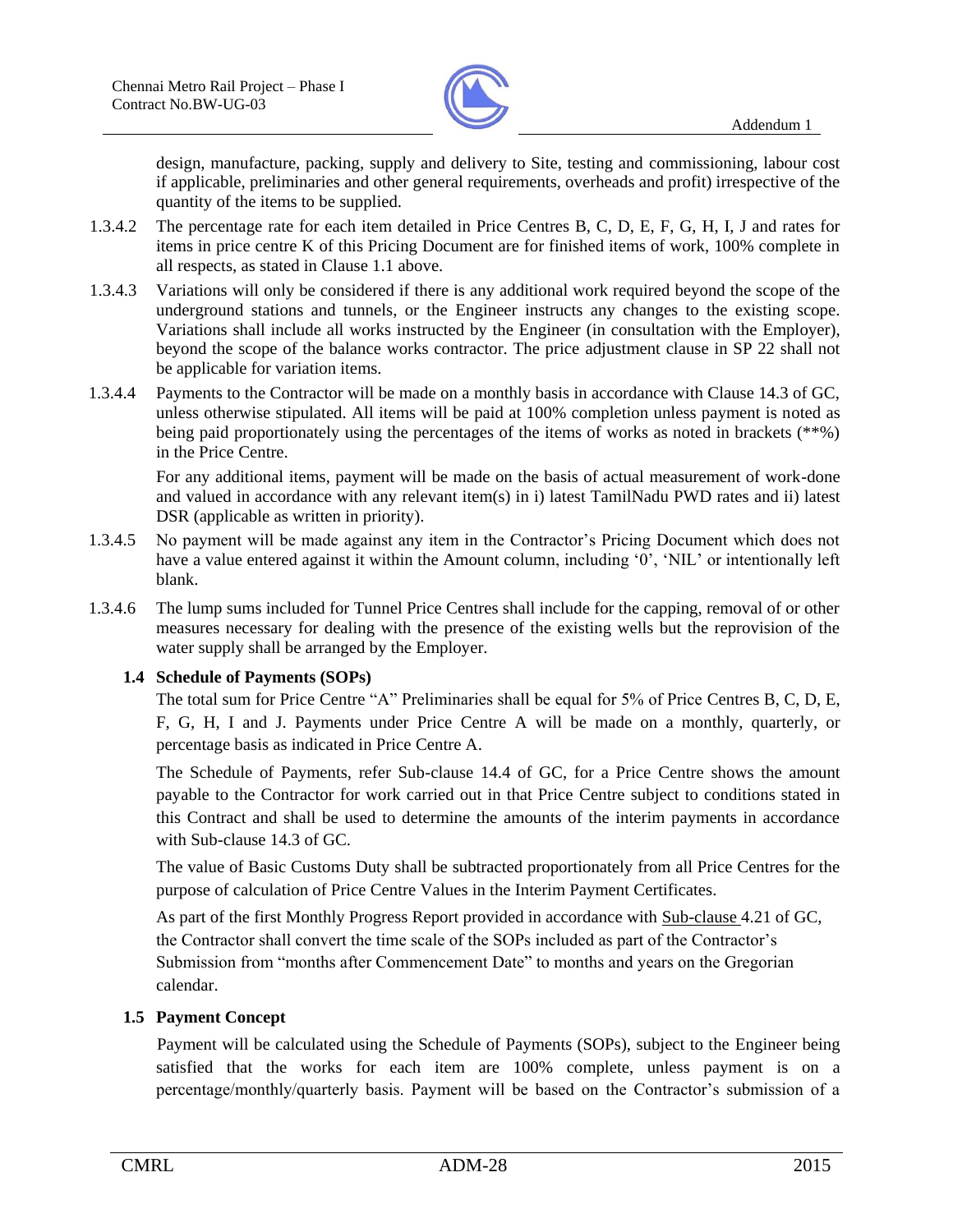

monthly statement, in accordance with Sub-clause 14.3 of GC. The Engineer may, at his discretion, certify partial completion and payment of item units in parts of not less than 30% of that item.

Subject to the Contractor's Monthly Statement meeting the minimum value of 2% of Contract Price, and after the Engineer's assessment, the Engineer will issue an Interim Payment Certificate calculated on percentages from the SOP Items, Sub-clause 1.3.4.6 above, for each Price Centre in the manner described in Sub-clause 14.6 of GC.

#### **1.6 Revisions During the Contract Period.**

1.6.1 Revisions to Price Centres.

In the unlikely event that revisions to the Price Centres are required during the Contract in accordance with Clause 14 of GC, the following procedures shall apply:

- a) Where new items are required, the Schedule of Payments and the Price Centre Descriptions shall be revised, by the Contractor, to include the new item(s) with the appropriate description of the work and submitted to the Engineer for a Notice
- b) Where revisions to existing Price Centres are required, the appropriate Price Centre description shall be revised by the Engineer to reflect the revisions to the work.
- 1.6.2 Revisions to Schedule of Payments.

The affected Price Centre total, the Schedule of Payments, and the Contractor's Price shall be adjusted by the Engineer to incorporate any change to the Contract Price. The Contractor shall update the Schedule of Payments and submit to the Engineer for a Notice of No Objection.

1.6.3 Engineer may revise the Schedule of Payments in consultation with the Employer during the course of execution.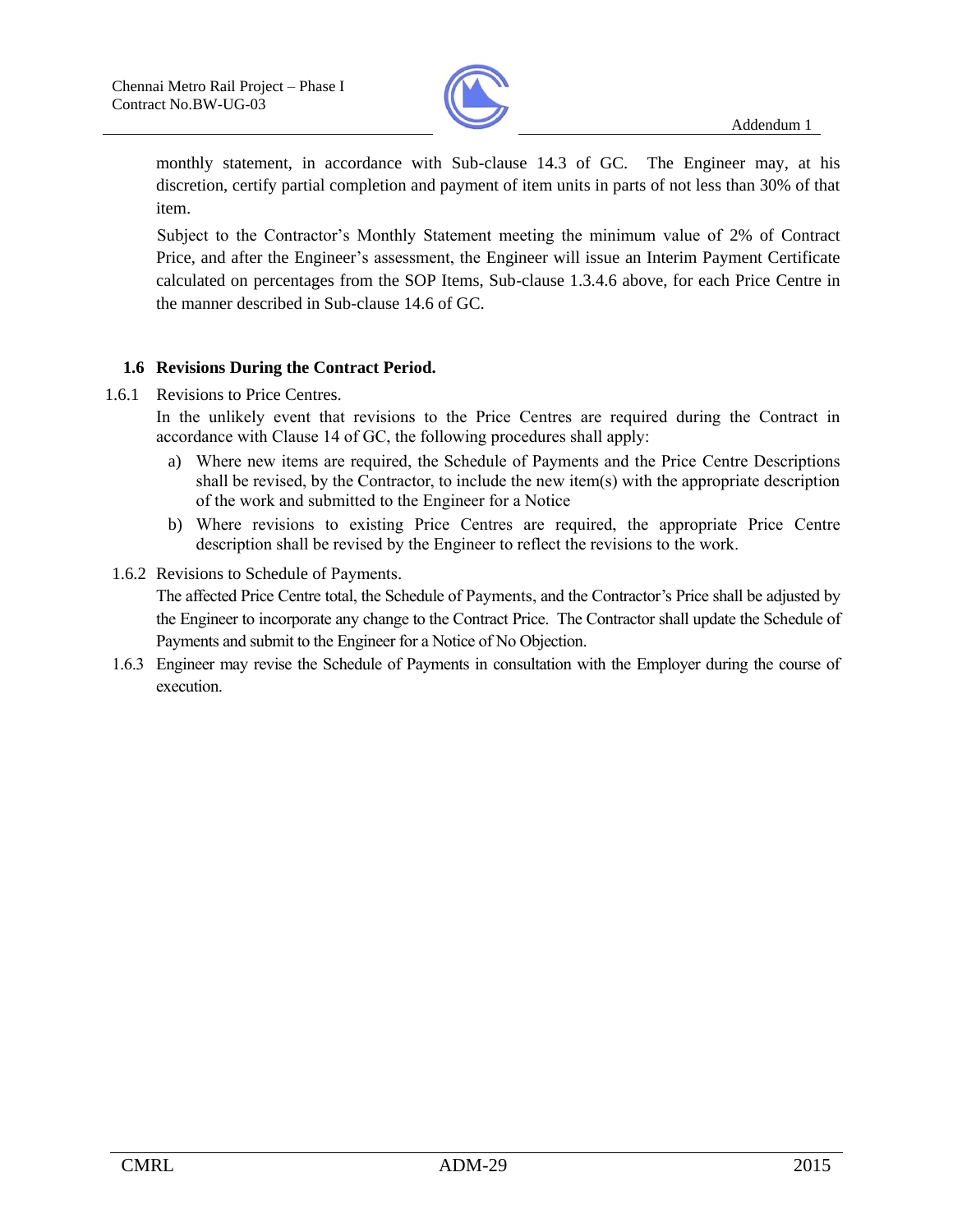

#### **Contract No.BW-UG-03**

DESIGN AND CONSTRUCTION OF BALANCE WORKS OF UNDERGROUND STATIONS AT AG-DMS, TEYNAMPET, NANDANAM, SAIDAPET AND SAIDAPET RAMP PORTION AND ASSOCIATED TUNNELS

#### **PRICING SUMMARY**

| Price<br>Centre | Description                                                                                              | <b>Indian Rupees</b> | Foreign<br>Currency $(1)$ | Foreign<br>Currency (2) |
|-----------------|----------------------------------------------------------------------------------------------------------|----------------------|---------------------------|-------------------------|
|                 | <b>Stations</b>                                                                                          |                      |                           |                         |
| $\bf{B}$        | <b>AG-DMS</b> Station                                                                                    |                      |                           |                         |
| $\mathbf C$     | <b>Teynampet Station</b>                                                                                 |                      |                           |                         |
| D               | <b>Nandanam Station</b>                                                                                  |                      |                           |                         |
| E               | <b>Saidapet Station</b>                                                                                  |                      |                           |                         |
|                 | <b>Tunnel Sections</b>                                                                                   |                      |                           |                         |
| $\mathbf F$     | <b>AG-DMS Station to Teynampet Station</b>                                                               |                      |                           |                         |
| G               | Teynampet Station to Nandanam Station                                                                    |                      |                           |                         |
| H               | Nandanam Station to Saidapet Station                                                                     |                      |                           |                         |
| $\mathbf I$     | Saidapet Station to Ch.13,840                                                                            |                      |                           |                         |
| J               | Cut and Cover Tunnel and U-Section<br>Structure North of Ch.13,840                                       |                      |                           |                         |
| $\bf K$         | Schedule of items for D-Wall/ Structural<br>Repair for Stations and Tunnel                               |                      |                           |                         |
|                 | TENDER SUB TOTAL (P)                                                                                     |                      |                           |                         |
|                 | TN VAT (Ceiling Amount) (Q)                                                                              |                      |                           |                         |
|                 | TENDER TOTAL (R=P+Q)                                                                                     |                      |                           |                         |
|                 | <b>BASIC CUSTOMS DUTIES (S)</b>                                                                          |                      |                           |                         |
|                 | (Ceiling Amount)                                                                                         |                      |                           |                         |
|                 | <b>TOTAL AMOUNT (T=R-S)</b>                                                                              |                      |                           |                         |
|                 | Rate of Conversion of Foreign Currency<br>to INR on Base date                                            |                      |                           |                         |
|                 | Equivalent Total Amount in Indian<br>Rupees (T for evaluation purpose<br>- Both in figures and in words) |                      |                           |                         |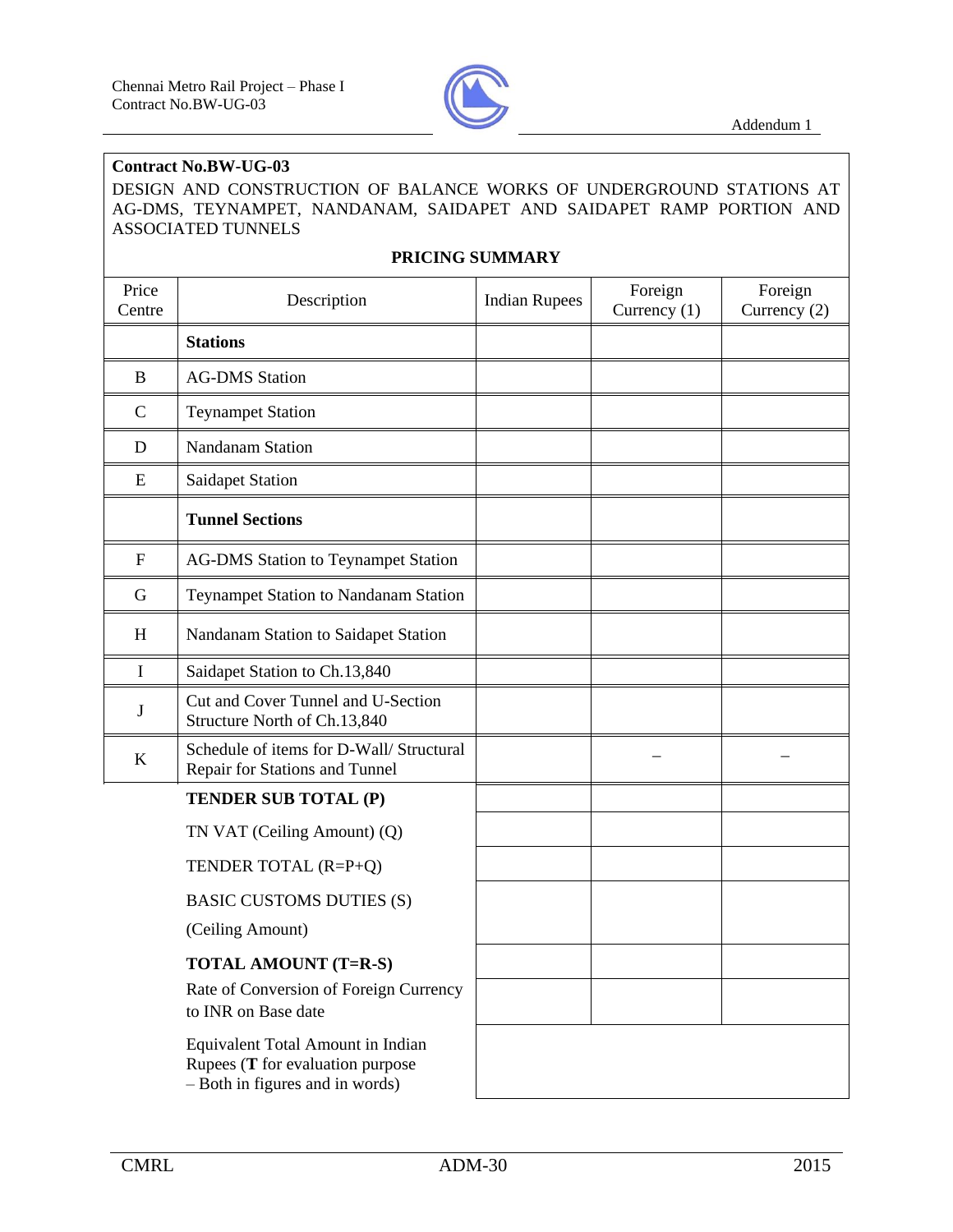

#### Note:

- (1) Payments for this Contract will be made in Indian Rupees, two other currencies from OECD countries, if the Contractor so desires, or in a combination of all three currencies. Bidders shall quote for Price Centres B to J including Customs Duty but excluding TN VAT. Price Centre A has not been priced but will be 5% of the price centre totals of Price Centres B to J quoted in the table.
- (2) Insert one currency symbol as appropriate.
- (3) The Bidder is to note that i) Price Cetre K ii) TN VAT (Ceiling Amount) and iii) Basic Customs Duties (Ceiling Amount), must be priced in Indian Rupees only.
- (4) Bidder is to insert a ceiling amount for Tamil Nadu VAT and Basic Customs Duties, which will be reimbursed in accordance with contract condition. Bidders shall note that the Basic Customs Duty and TN VAT indicated in the above table will be reimbursed by the Employer on proof of payment/liability subject to the ceiling amounts indicated in the above table.
- (5) The Equivalent Total Amount shall be equal to the sum of the Tender Totals, minus the sum inserted for Basic Customs Duties. The Equivalent Total Amount shall be converted into Indian Rupees if other currencies are used and the exchange rate(s) shall be that prevalent on the Base Date as publicised by the Reserve Bank of India.
- (6) The Bidder shall complete the Tender Total (R) in words below;

**TENDER TOTAL (R):** 

**\_\_\_\_\_\_\_\_\_\_\_\_\_\_\_\_\_\_\_\_\_\_\_\_\_\_\_\_\_\_\_\_\_\_\_\_\_\_\_\_\_\_\_\_\_\_\_\_\_\_\_\_\_\_\_\_\_\_\_\_\_\_\_\_\_\_\_\_\_\_\_\_\_\_\_\_\_\_\_\_\_\_\_\_\_\_** 

**Authorized Signatory with Company Seal**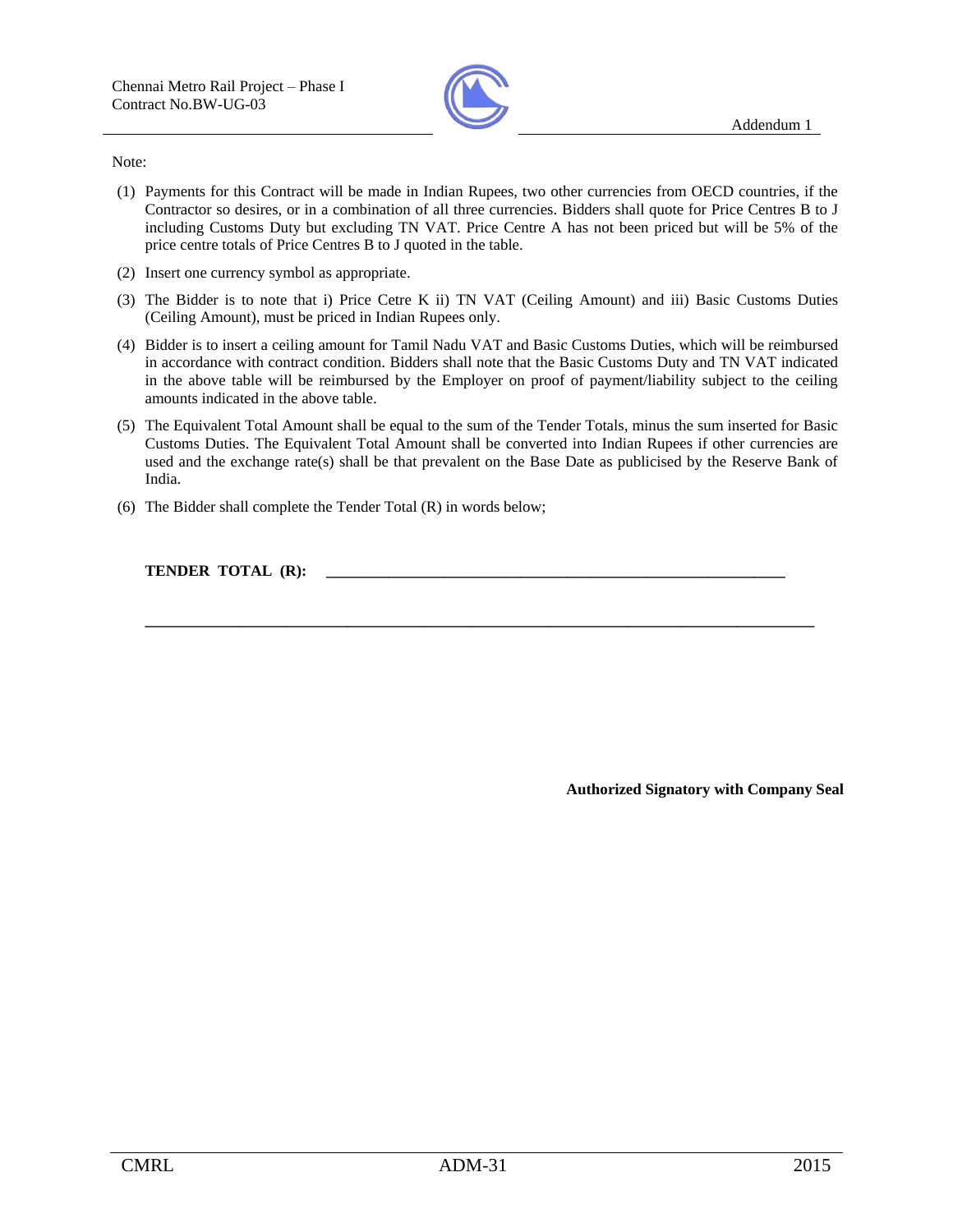

## **New Price Centre A: Refer Sl.No. C4. of Addendum 1**

|                               | <b>Schedule of Payments</b>                                                                                                                |               |                            |
|-------------------------------|--------------------------------------------------------------------------------------------------------------------------------------------|---------------|----------------------------|
|                               | Pricing centre "A" Preliminaries shall be equal to 5% of the Price centre Totals of Price centre B to J<br><b>Price Centre 'A' Details</b> |               |                            |
| <b>Price</b><br><b>Centre</b> | <b>Description</b>                                                                                                                         |               | Percentage % for Sub Items |
|                               |                                                                                                                                            | $\frac{0}{0}$ | Unit                       |
| $\mathsf{A}$                  | Preliminaries (5%)                                                                                                                         |               |                            |
| A1                            | <b>Contractual Submissions</b>                                                                                                             |               |                            |
| A1.1                          | Submission of PII, Bond, insurances, etc.                                                                                                  | 4%            |                            |
| A1.a                          | Submission of Performance BG                                                                                                               | 40%           |                            |
| A1.b                          | Professional Indemnity Insurance                                                                                                           | 30%           |                            |
| A1.c                          | Car Policy (Insurances)                                                                                                                    | 30%           | Quarterly                  |
| A2                            | <b>General Items</b>                                                                                                                       |               |                            |
| A2.1                          | Initial Works Programme,                                                                                                                   | 4%            |                            |
| A2.2                          | Detailed Works Programme, updates, revisions and Three<br><b>Month Rolling Programme</b>                                                   | 4%            | Quarterly                  |
| A2.3                          | <b>Monthly Progress Report</b>                                                                                                             | 6%            | Monthly                    |
| A2.4                          | Design Statement & Programme for Design Deliverables<br>(Design Units)                                                                     | 4%            | LS                         |
| $\mathbf{i}$                  | On Submission                                                                                                                              | 60%           |                            |
| $\overline{\mathbf{u}}$       | On Approval                                                                                                                                | 40%           |                            |
| A2.5                          | Quality Assurance & Quality Control Plans & Audits                                                                                         | 8%            | LS                         |
| $\mathbf{i}$                  | Submission of Plan                                                                                                                         | 25%           |                            |
| ii                            | Audit                                                                                                                                      | 75%           |                            |
| A2.6                          | Interface Management Plan & Audits                                                                                                         | 8%            | LS.                        |
| a                             | Submission of IMP(25% of 8%)                                                                                                               | 25%           |                            |
| $\mathbf b$                   | Quarterly Audit on Interface Performance(75% of 8%)                                                                                        | 75%           |                            |
| A2.7                          | Interface Matrix and Specific Contract Interface Sheets                                                                                    | 4%            | LS                         |
|                               | a) Nomination of CIC $(25\% \text{ of } 4\%)$                                                                                              | 25%           |                            |
|                               | b) Detailed study of Interface Points(75% of 4%)                                                                                           | 75%           |                            |
| A2.8                          | All Interface management and coordination, including<br>provision of services, for the Interfacing Contractors                             | 4%            | Monthly                    |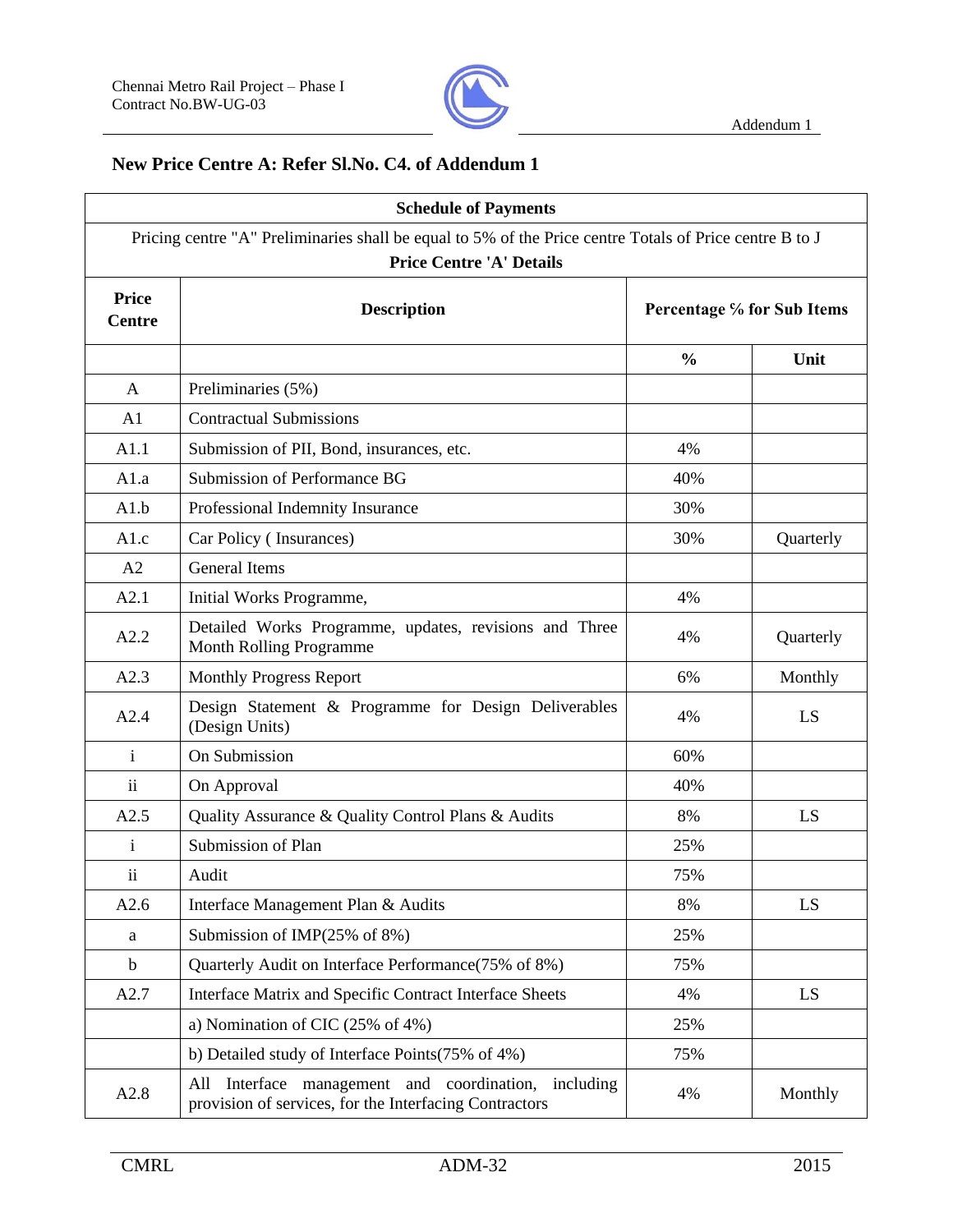$\Gamma$ 



┑

|                               | <b>Schedule of Payments</b>                                                                                                                                                   |               |                            |  |
|-------------------------------|-------------------------------------------------------------------------------------------------------------------------------------------------------------------------------|---------------|----------------------------|--|
|                               | Pricing centre "A" Preliminaries shall be equal to 5% of the Price centre Totals of Price centre B to J<br><b>Price Centre 'A' Details</b>                                    |               |                            |  |
| <b>Price</b><br><b>Centre</b> | <b>Description</b>                                                                                                                                                            |               | Percentage % for Sub Items |  |
|                               |                                                                                                                                                                               | $\frac{0}{0}$ | Unit                       |  |
| A2.9                          | Interface management and coordination from the issue of<br>Taking Over Certificate until start of Revenue Services.<br>4%<br>Quarterly<br>(Employer to instruct if required.) |               |                            |  |
| A2.10                         | Station Coordination Installation Plan for Each Station on a<br>4%<br>LS<br>Room by Room Basis                                                                                |               |                            |  |
| $\mathbf{i}$                  | <b>Station Coordination Installation Plan</b>                                                                                                                                 | 25%           | Monthly                    |  |
| $\ddot{\rm ii}$               | Room By Room Basis                                                                                                                                                            | 75%           | Monthly                    |  |
| A2.11                         | Project Management Information System                                                                                                                                         | 4%            | <b>Nos</b>                 |  |
| A2.12                         | Contractor's Staff Organisation Plan & Key Staff.(Contractor<br>to note Key Staff payment deduction, refer Clause 1.3.1<br>4%<br>Monthly<br>above.)                           |               |                            |  |
| A2.13                         | Project Sign Boards                                                                                                                                                           | 2%            | Yearly                     |  |
| A2.14                         | <b>OHS&amp;E Plan Submission</b>                                                                                                                                              | 4%            | One Time                   |  |
| A2.15                         | with<br>Occupational<br>Compliance<br>Safety,<br>Health<br>and<br>12%<br>Environmental Plan & Audits                                                                          |               |                            |  |
| i.                            | Submission of Plan                                                                                                                                                            | 25%           | One Time                   |  |
| $\mathbf{ii}$                 | Audit                                                                                                                                                                         | 75%           | Quarterly                  |  |
| A2.16                         | Environmental Management Plan & Audits to include; Spoils<br>Management, Diesel Emission Mitigation and Dust Control<br>4%<br>LS<br>Plans & Audits                            |               |                            |  |
| $\mathbf{i}$                  | Submission of Plan                                                                                                                                                            | 25%           | One Time                   |  |
| $\mathbf{ii}$                 | Audit                                                                                                                                                                         | 75%           | Quarterly                  |  |
| A2.17                         | Comprehensive Testing and Commissioning Programme                                                                                                                             | 4%            | After ROD                  |  |
| A2.18                         | Schedule of Spare Parts                                                                                                                                                       | 4%            | LS                         |  |
| A2.19                         | Training Plan, Updates and Audits                                                                                                                                             | 4%            | LS.                        |  |
| $\mathbf{i}$                  | Submission of Plan                                                                                                                                                            | 25%           | One Time                   |  |
| $\ddot{\mathbf{i}}$           | Audit                                                                                                                                                                         | 75%           | Quarterly                  |  |
|                               | <b>Sub Total</b>                                                                                                                                                              | 96%           |                            |  |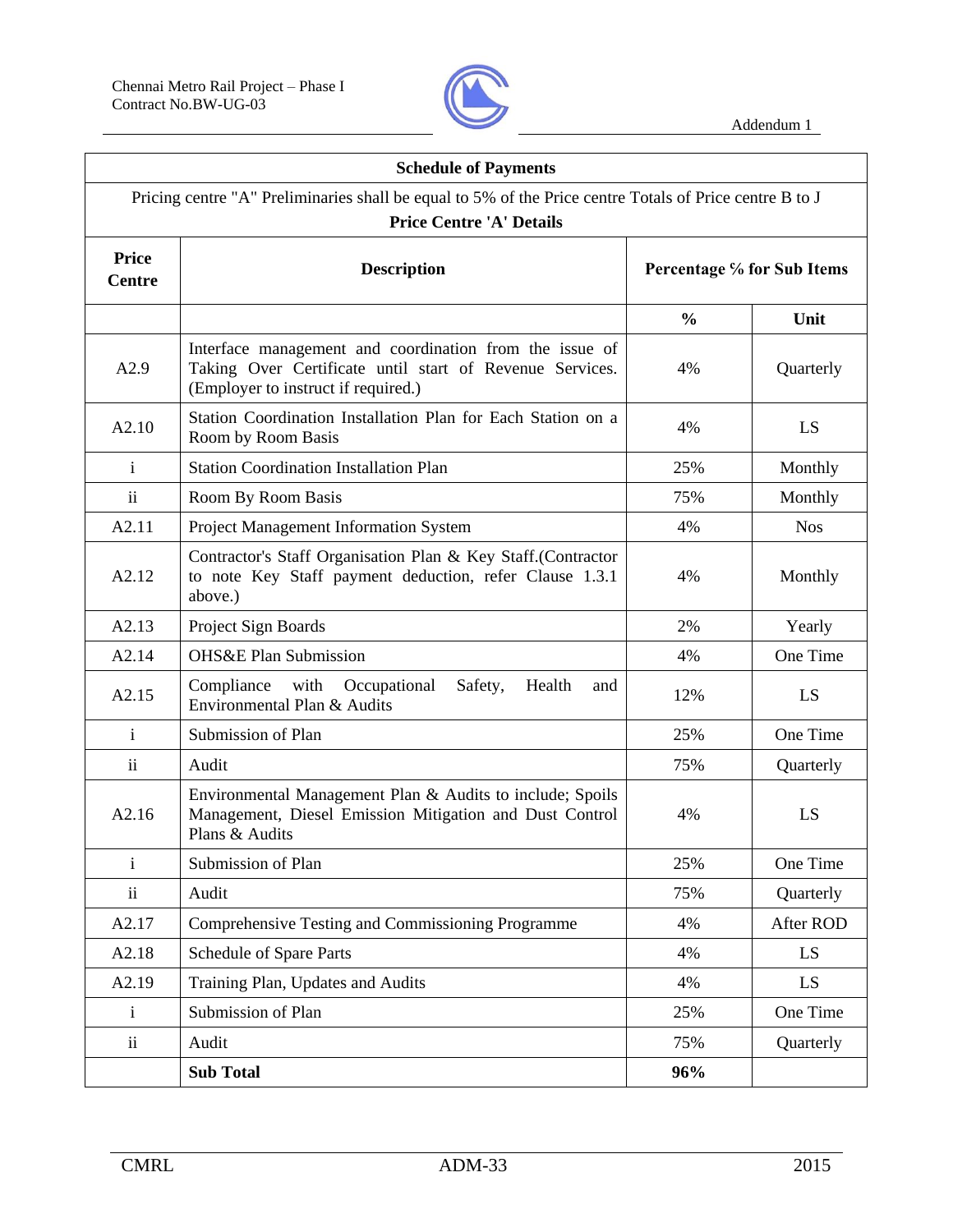

|                               | <b>Schedule of Payments</b>                                                                                                                |      |  |  |
|-------------------------------|--------------------------------------------------------------------------------------------------------------------------------------------|------|--|--|
|                               | Pricing centre "A" Preliminaries shall be equal to 5% of the Price centre Totals of Price centre B to J<br><b>Price Centre 'A' Details</b> |      |  |  |
|                               |                                                                                                                                            |      |  |  |
| <b>Price</b><br><b>Centre</b> | Percentage % for Sub Items<br><b>Description</b>                                                                                           |      |  |  |
| $\frac{6}{9}$<br>Unit         |                                                                                                                                            |      |  |  |
| A2.20                         | All other Items that are included or inferred in the Employer's<br>Requirements Part 2.                                                    | 4%   |  |  |
|                               | <b>Total for Price Centre A</b>                                                                                                            | 100% |  |  |

The Above Total for Price Centre A shall be equal to 5% of the sum of the Total Amount for the each Price centre "B to J".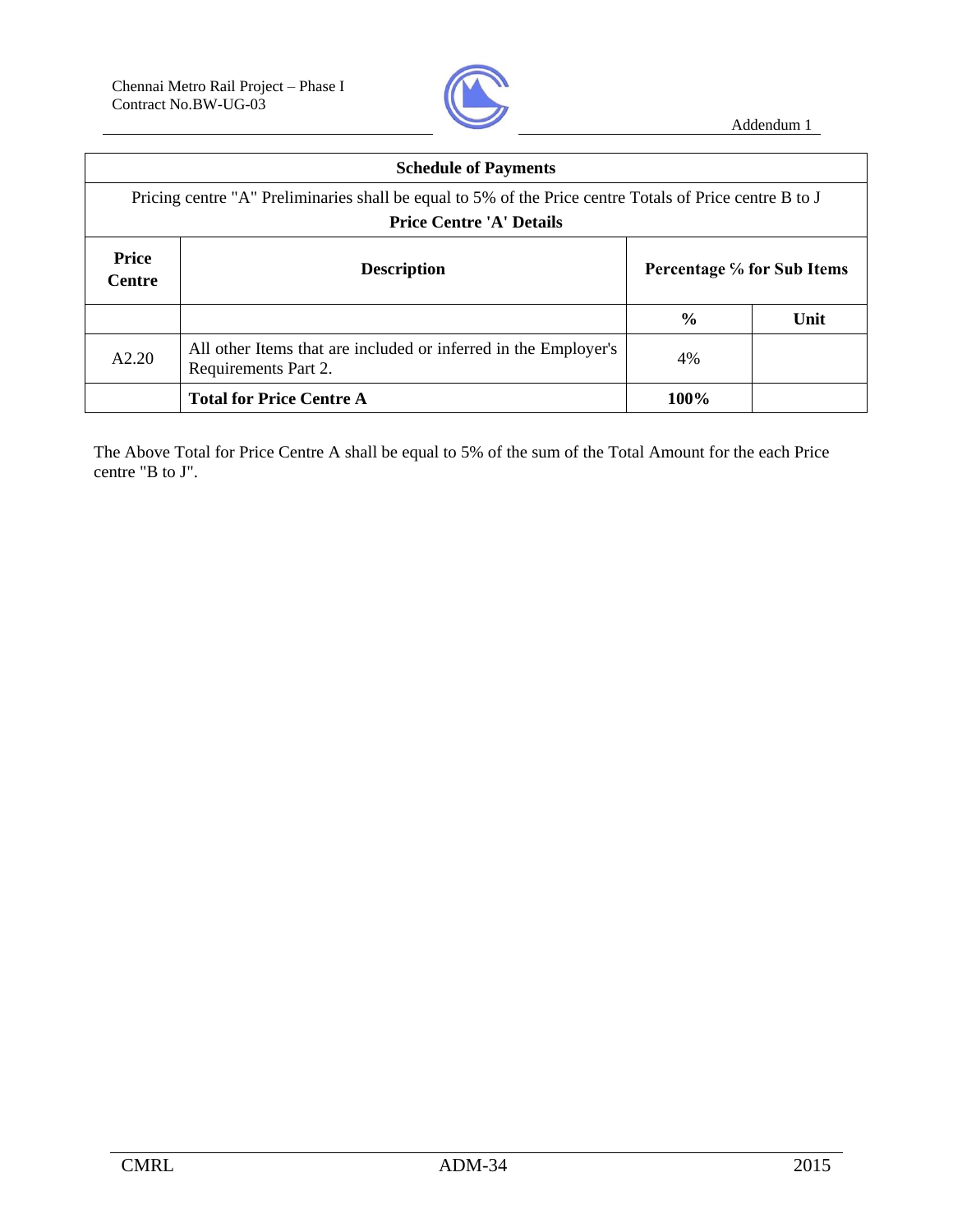

## **New Price Centre I: Refer Sl. No. C5. of Addendum 1.**

|                               | <b>Schedule of Payments</b>                                                                                                                                                                                                                                                                      |                |                              |      |               |
|-------------------------------|--------------------------------------------------------------------------------------------------------------------------------------------------------------------------------------------------------------------------------------------------------------------------------------------------|----------------|------------------------------|------|---------------|
|                               | Pricing Centre "K" Schedule of items for D-Wall/ Structural Repair for Stations and Tunnel<br><b>Price Centre 'K' Details</b>                                                                                                                                                                    |                |                              |      |               |
| <b>Price</b><br><b>Centre</b> | <b>Item Description</b>                                                                                                                                                                                                                                                                          | Unit           | Qty.                         | Rate | <b>Amount</b> |
|                               | Undertake necessary D-Wall and Structural Repair (Roof, Concourse, Base Slab, Columns and<br>Beams) of already executed works by Terminated Contractor with Approved Method Statement and<br>Specification including D-Wall Rendering etc.                                                       |                |                              |      |               |
| K1                            | Undertake repair works of all types of Cracks and Joint<br>leakages including dry/wet cracks of various thickness<br>includes with D-Wall Joints, Structural cracks in roof,<br>concourse, base etc. as per approved method statement and<br>materials to the satisfaction of the Engineer.      | <b>RM</b>      | 300m                         |      |               |
| K2                            | Undertake repair works for rebar exposed area including<br>removal of contaminated concrete to sound concrete,<br>application of bonding agent, structural repair, to required<br>finish standard, curing with approved methods and materials<br>to the satisfaction of the Engineer.            | M <sup>2</sup> | 150m <sup>2</sup>            |      |               |
| K3                            | Mapping of exposed coupler including with drilling and<br>grouting of displaced coupler along with required pull-out<br>test etc. as per approved methods statement and materials to<br>the satisfaction of Engineer.                                                                            | Nos.           | 30,000                       |      |               |
| K4                            | Chipping and repair of honey comb concrete including<br>removal of loose concrete to the sound concrete, application<br>of bonding agent, structural repair to the required finish<br>standard, curing etc. with approved method statement and<br>materials to the satisfaction of the Engineer. | M <sup>2</sup> | 150m <sup>2</sup>            |      |               |
| K <sub>5</sub>                | Undertake control chipping of excess bulging concrete<br>beyond 25mm exposure. Including with repair of chipped<br>concrete to match with adjoining finishes with approved<br>method statement and materials to the satisfaction of the<br>Engineer.                                             | $M^3$          | 30 <sub>m</sub> <sup>3</sup> |      |               |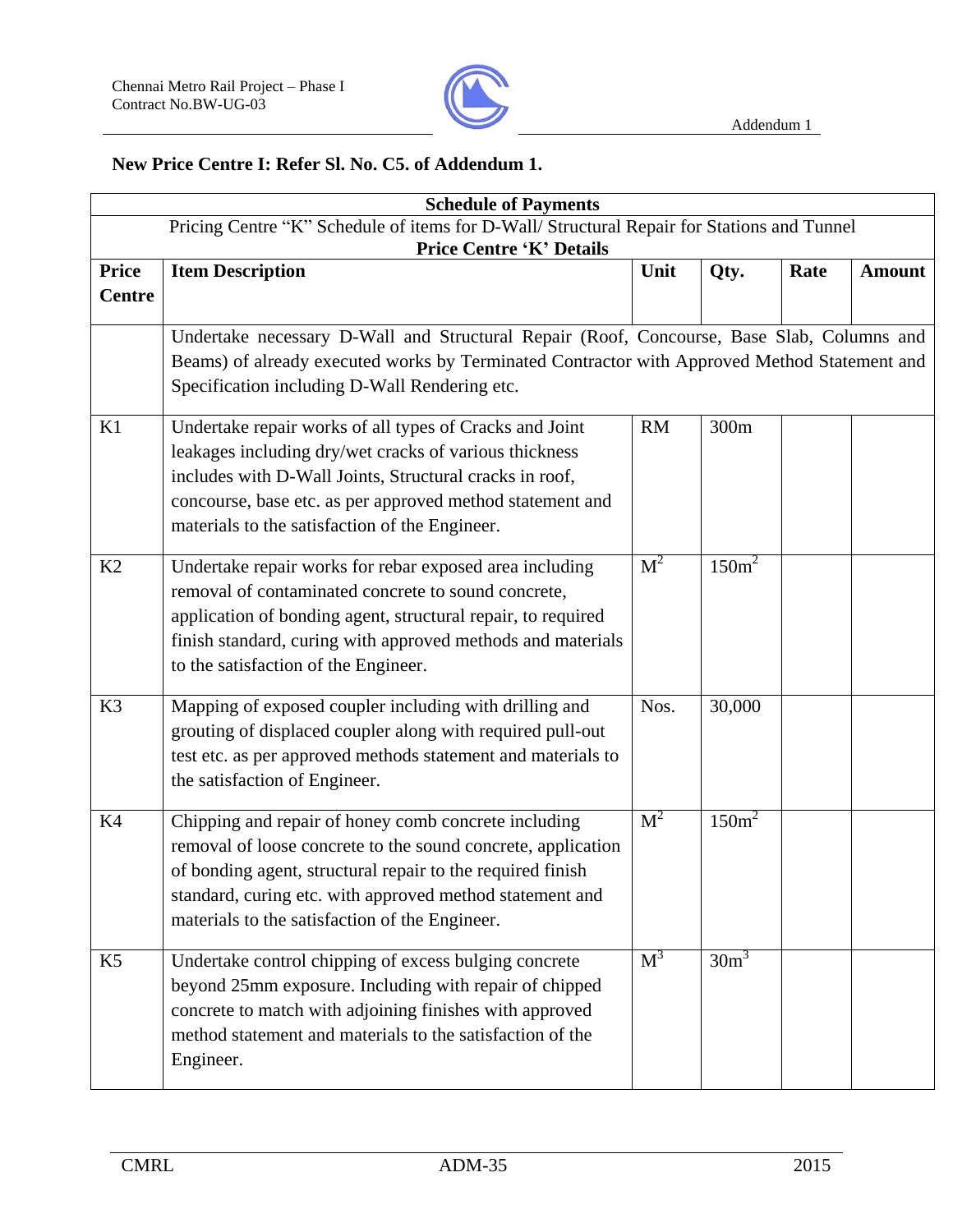

|                               | <b>Schedule of Payments</b>                                                                                                                                                                                                                                                                         |           |                   |      |               |
|-------------------------------|-----------------------------------------------------------------------------------------------------------------------------------------------------------------------------------------------------------------------------------------------------------------------------------------------------|-----------|-------------------|------|---------------|
|                               | Pricing Centre "K" Schedule of items for D-Wall/ Structural Repair for Stations and Tunnel                                                                                                                                                                                                          |           |                   |      |               |
| <b>Price</b><br><b>Centre</b> | <b>Price Centre 'K' Details</b><br><b>Item Description</b>                                                                                                                                                                                                                                          | Unit      | Qty.              | Rate | <b>Amount</b> |
| K <sub>6</sub>                | Under take necessary repair of soil subsidence with<br>TAM/Pressure grouting or lean concrete filling for complete<br>stabilization including with secondary treatment for<br>subsequent subsidence with approved method statement and<br>materials to the satisfaction of the Engineer.            | $M^3$     | 150m <sup>3</sup> |      |               |
| K7                            | Undertake back-up D-wall panel of single bite panel (2.5m)<br>length 1.0m thick and 20m deep approximately) with plain<br>cement concrete (M-35) as per approved method statement<br>and materials to the satisfaction of the Engineer.                                                             | $M^3$     | $200m^3$          |      |               |
| K <sub>8</sub>                | Undertake repair of all types of cracks and Joint leakages<br>including dry/wet cracks of various thickness in installed<br>tunnel rings as per approved method statement and<br>materials to the satisfaction of the Engineer.                                                                     | <b>RM</b> | 150m              |      |               |
|                               | <b>Total for Price Centre "K"</b><br>both in figures and words in INR only)                                                                                                                                                                                                                         |           |                   |      | (in INR only) |
| Note:                         | (1) The quantities indicated are tentative only. However, payment will be made based on actual<br>measurement of work done.<br>(2) For every repair, the contractor should make a mapping of the defect, suggest the method of repair and<br>material to be used and its quality control procedure. |           |                   |      |               |

- (3) There is no limit to increase or decrease in the above quantities.
- (4) Any other item not covered above, but required as per site condition, will be paid as variation.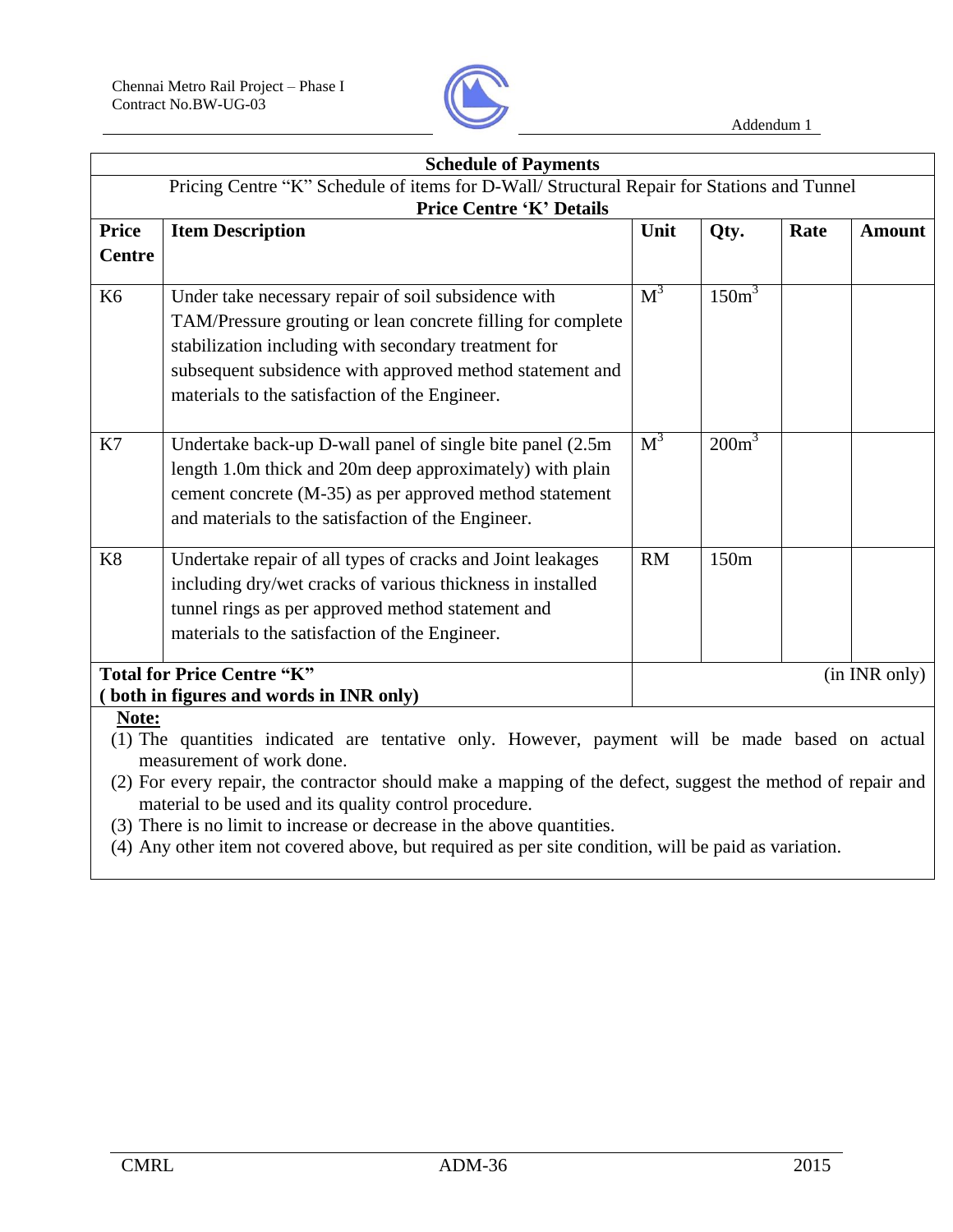

### **SP 26 & 27: Refer Serial No. G6 & G7**

| SP <sub>No.</sub> | Section VII-GC Sub-       | The following clause in this Part-B<br><b>Specific</b>        |  |  |
|-------------------|---------------------------|---------------------------------------------------------------|--|--|
|                   | clause No.                | <b>Provisions</b> supplement Section<br><b>General</b><br>VII |  |  |
|                   |                           | Conditions, unless otherwise stated.                          |  |  |
| SP26              | 2.1 Right<br>of<br>Clause | Replace Clause 2.1(b) of General Conditions with the          |  |  |
|                   | access to the site        | following                                                     |  |  |
|                   |                           |                                                               |  |  |
|                   |                           | In case of delay in handing over of the site by the           |  |  |
|                   |                           | Employer, the Contractor will be given extension of           |  |  |
|                   |                           | time only. The payment in the extended period in such         |  |  |
|                   |                           | cases will be with price adjustment effective from the        |  |  |
|                   |                           | original date of completion.                                  |  |  |
|                   |                           |                                                               |  |  |
| SP27              | 14.9<br>Payment<br>of     | Add the following sub-clause at the end of Clause             |  |  |
|                   | retention Money           | <b>14.9 of General Conditions:</b>                            |  |  |
|                   |                           |                                                               |  |  |
|                   |                           | 14.9.1 One half of the retention money in the form of         |  |  |
|                   |                           | Bank Guarantee will be released when the                      |  |  |
|                   |                           | Taking Over Certificate is issued by the                      |  |  |
|                   |                           | Engineer. Balance retention money (BG) will                   |  |  |
|                   |                           | be released within 21 days after the issue of                 |  |  |
|                   |                           | Performance Certificate.                                      |  |  |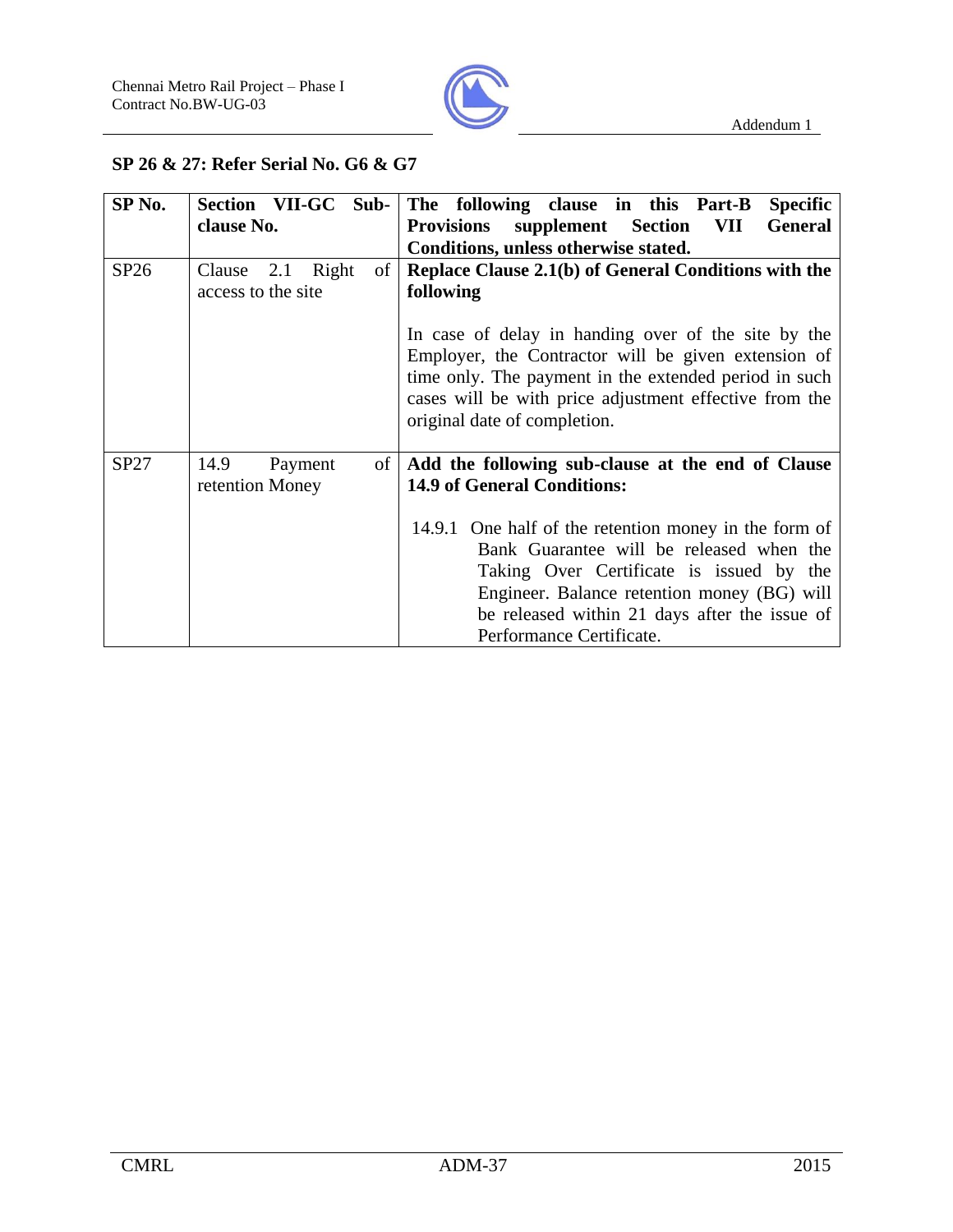

## **Annexure to supplementary instructions 45.4.3: Refer Sl. No. D2 of Addendum 1.**

| <b>LIST 1A</b><br><b>INVENTORY OF PLANT AND MACHINERIES</b> |                                  |                                                       |                                             |                                                 |  |
|-------------------------------------------------------------|----------------------------------|-------------------------------------------------------|---------------------------------------------|-------------------------------------------------|--|
|                                                             | <b>BW-UG-03</b>                  |                                                       |                                             |                                                 |  |
| Sl.No.                                                      | <b>Location</b>                  | <b>Equipment</b>                                      | <b>Make</b>                                 | <b>Reference</b>                                |  |
| $\mathbf{1}$                                                | $1SA -$<br><b>Batching Plant</b> | DG (JSP500)                                           | <b>JAKSON ENG.</b><br>LTD.                  | CJS-06112695                                    |  |
| $\mathbf{2}$                                                | $1SA -$<br><b>Batching Plant</b> | Hydra F-15                                            | <b>ESCORTS</b>                              | Reg. No: MH-06AL5732<br>Eng No: 4H-2682/0900010 |  |
| 3                                                           | $1SA -$<br><b>Batching Plant</b> | <b>Transit Mixer</b>                                  | <b>AMW-2518TM</b>                           | Reg. No: TN19F5002                              |  |
| $\overline{4}$                                              | $1SA -$<br><b>Batching Plant</b> | <b>Transit Mixer</b>                                  | <b>AMW-2518TM</b>                           | Reg. No: TN19F4936                              |  |
| 5                                                           | $1SA -$<br><b>Batching Plant</b> | <b>Transit Mixer</b>                                  | <b>AMW-2518TM</b>                           | Reg. No: TN09BQ0322                             |  |
| 6                                                           | $1SA -$<br><b>Batching Plant</b> | <b>Transit Mixer</b>                                  | <b>AMW-2518TM</b>                           | Reg. No: TN19F5042                              |  |
| $\overline{7}$                                              | $1SA -$<br><b>Batching Plant</b> | <b>Transit Mixer</b>                                  | <b>AMW-2518TM</b>                           | Reg. No: TN19F5019                              |  |
| 8                                                           | $1SA -$<br><b>Batching Plant</b> | <b>Transit Mixer</b>                                  | <b>AMW-2518TM</b>                           | Reg. No: TN19F4930                              |  |
| 9                                                           | $1SA -$<br><b>Batching Plant</b> | <b>Mobile Crane</b><br>(QY50K)                        | <b>XUZHOU Heavy</b><br>machineries Co. Ltd. | Reg.No: HR38P2550                               |  |
| 10                                                          | $1SA -$<br><b>Batching Plant</b> | <b>Chiller Plant</b><br><b>C/SETUP</b>                | Reynold                                     | Model No: RRIGO175DC                            |  |
| 11                                                          | $1SA -$<br><b>Batching Plant</b> | <b>RO</b> Plant with<br><b>MCV</b>                    | <b>MiDAS</b>                                | Not Available                                   |  |
| 12                                                          | $1SA -$<br><b>Batching Plant</b> | Front End<br>Loader                                   | <b>HINDUSTAN</b>                            | Reg No: TN-09-BM-2047                           |  |
| 13                                                          | $1SA -$<br><b>Batching Plant</b> | Concrete<br><b>Batching Plant -</b><br><b>120 CUM</b> |                                             |                                                 |  |
| 14                                                          | SSA - Ground<br>Level            | Crawler Crane -<br><b>80T</b>                         | <b>SANY - CHINA</b>                         | <b>SCC 800 C</b>                                |  |
| 15                                                          | SSA - Ground<br>Level            | Concrete Pump<br>(BP 1800)                            | <b>SCHWING - INDIA</b>                      | <b>SCHWINGSTETTERMAIYA</b><br>PVT.LTD           |  |
| 16                                                          | SSA - Casting<br>Yard            | <b>Gantry Crane</b><br>(25T)                          | <b>ELECTROMECH</b><br><b>INDIA</b>          | SL NO: 3640                                     |  |
| 17                                                          | SSA - Casting<br>Yard            | Generater -<br>75KV                                   | <b>STAMFORD -</b><br><b>INDIA</b>           |                                                 |  |
| 18                                                          | SSA - Casting<br>Yard            | Gantry Crane (<br>$25T$ )                             | <b>ELECTROMECH</b><br><b>INDIA</b>          | SL NO: 3639                                     |  |
| 19                                                          | SSA - Casting<br>Yard            | Generater -<br>75KV                                   | <b>ADOR</b>                                 |                                                 |  |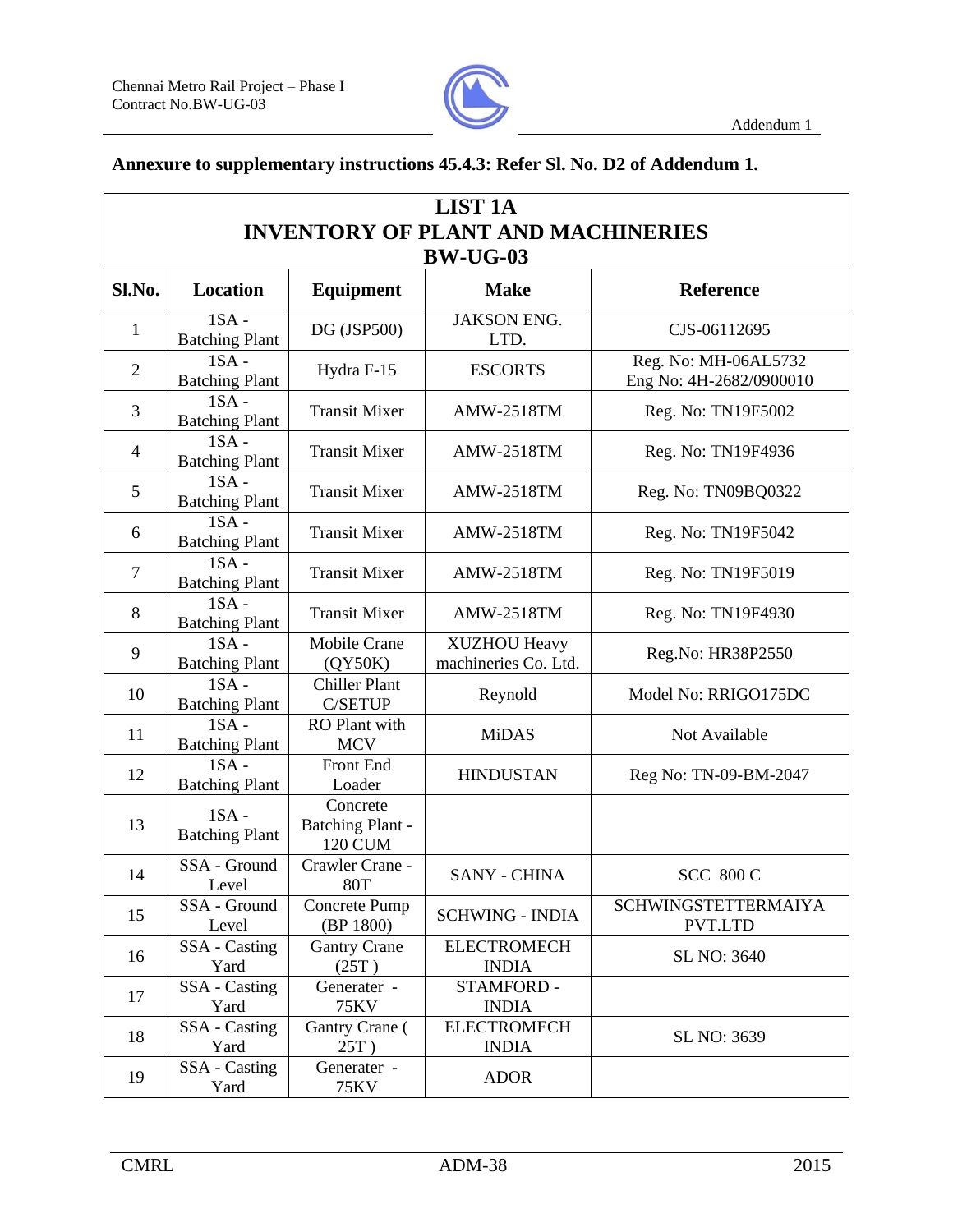

|        | <b>LIST 1A</b>                          |                                                 |                                           |                                                  |  |
|--------|-----------------------------------------|-------------------------------------------------|-------------------------------------------|--------------------------------------------------|--|
|        |                                         |                                                 | <b>INVENTORY OF PLANT AND MACHINERIES</b> |                                                  |  |
|        |                                         |                                                 | <b>BW-UG-03</b>                           |                                                  |  |
| Sl.No. | <b>Location</b>                         | <b>Equipment</b>                                | <b>Make</b>                               | <b>Reference</b>                                 |  |
| 20     | SSA - Casting<br>Yard                   | <b>KATO</b> Crane<br>(KR300) - 30T              | KATO - JAPAN -<br><b>TOKYO</b>            | TN - 09 - BS 7230                                |  |
| 21     | <b>SSA - NEAR</b><br><b>ENTRY - A</b>   | Generator<br>(125KV)                            | <b>POWERIKA</b>                           | CJS-11114268                                     |  |
| 22     | <b>SSA - NEAR</b><br><b>ENTRY - A</b>   | Lorry -1 No                                     | <b>TATA</b>                               | TN09-BS0525                                      |  |
| 23     | SSA - Near<br>Office                    | Generator<br>(250KV)                            |                                           | GEN/0250/38526                                   |  |
| 24     | <b>SCR - CMRL</b><br><b>Guest House</b> | Hydra Crane                                     | <b>ESCORTS F-15</b>                       | Eng.No:EE483CDCH587051,<br>CHASSIS NO:169B162416 |  |
| 25     | <b>SCR - CMRL</b><br><b>Guest House</b> | Vehicle (TATA-<br>407)                          | <b>TATA</b>                               | Reg.No:TN21-AW-2677                              |  |
| 26     | SCR-GIL<br>Central W/S<br>Area          | <b>Mobile Concrete</b><br>Pump (Boom<br>Placer) | Ashok Leyland,<br>Putzmeister M-36-4      | Reg.No:TN-19-D-0217                              |  |
| 27     | SCR-GIL<br>Central W/S<br>Area          | <b>Mobile Crane</b><br>50 T                     | Zoom lion, Escorts<br>QY50V               | Model: ZLJ5419JQ Z50V, VIN:<br>L5E5H4D329A004624 |  |
| 28     | SCR-GIL<br>Central W/S<br>Area          | Dumper Vehicle                                  | <b>TATA1613</b>                           | Reg No:TN-21-AX-4045                             |  |
| 29     | <b>SCR-GIL</b><br>Central W/S<br>Area   | Vehicle (TATA<br>407)                           | <b>TATA</b>                               | Reg.No:TN-09-BQ-7681                             |  |
| 30     | <b>SCR-GIL</b><br>Central W/S<br>Area   | Vehicle Mounted<br><b>Water Tanker</b>          | Ashok Leyland                             | Reg.No:MH-46-F-5703                              |  |
| 31     | <b>SCR-GIL</b><br>Central W/S<br>Area   | Dumper                                          | <b>Ashok Leyland</b>                      | Reg.No:TN-09-B5-0524                             |  |
| 32     | SCR-GIL<br>Central W/S<br>Area          | Mini Truck                                      | <b>EICHER</b>                             | Reg.No:TN-19J-2830                               |  |
| 33     | SCR - Lab                               | All required<br>equipments                      |                                           |                                                  |  |
| 34     | $SCR -$<br>Entrance - A                 | Pile Rig HR260                                  | MAIT HR260                                | 2600290729 PRS/2500/17402                        |  |
| 35     | $SCR -$<br>Entrance - A                 | <b>JCB 3DX</b>                                  | <b>JCB</b>                                | JCB Sr.No:1248462, Reg.No:TN-<br>09-BS-7231      |  |
| 36     | SCR-GC<br>Container<br>Near main        | Generator<br>75KVA                              | <b>Jaksons</b>                            | CJS-07033969, GEN/0075/19291                     |  |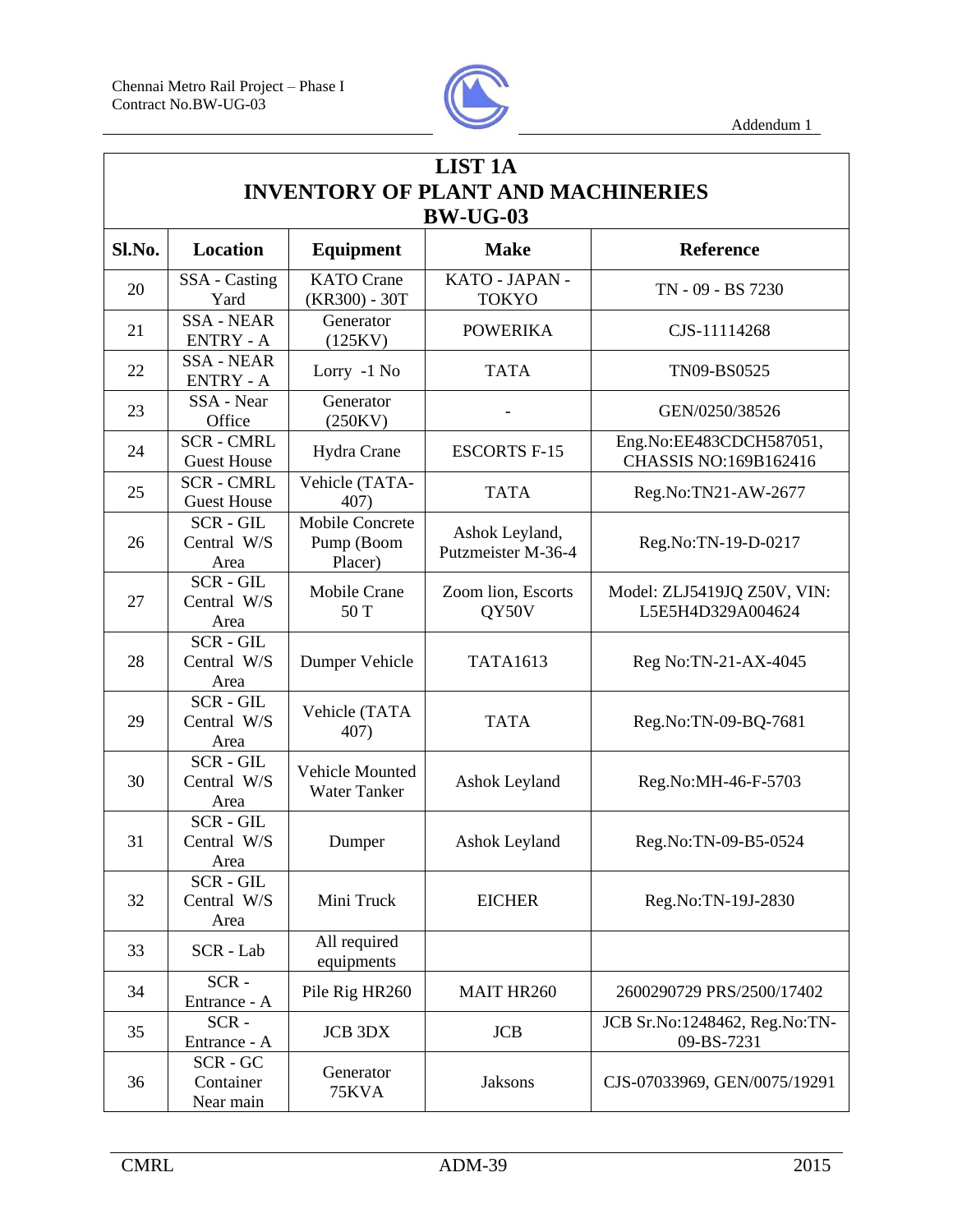

| <b>LIST 1A</b><br><b>INVENTORY OF PLANT AND MACHINERIES</b><br><b>BW-UG-03</b> |                                            |                           |                |                  |  |
|--------------------------------------------------------------------------------|--------------------------------------------|---------------------------|----------------|------------------|--|
| Sl.No.                                                                         | <b>Location</b>                            | Equipment                 | <b>Make</b>    | <b>Reference</b> |  |
|                                                                                | gate                                       |                           |                |                  |  |
| 37                                                                             | STE - Entry D                              | <b>DG</b><br>set(125KVA)  | Jakson Limited | GEN/0125/37177   |  |
| 38                                                                             | STE - Entry D                              | DG<br>set(125KVA)         | Jakson Limited | GEN/0125/37176   |  |
| 39                                                                             | $AG-DMS -$<br>Entry/Exit - A<br>& NBM Area | D.G., 125 KVA             | <b>JAKSONS</b> | CJS-09072039     |  |
| 40                                                                             | AG-DMS -<br>Entry/Exit - A<br>& NBM Area   | D.G., 125 KVA             | <b>JAKSONS</b> | CJS-10036481     |  |
| 41                                                                             | AG-DMS -<br>Entry/Exit - A<br>& NBM Area   | <b>Back Hoe</b><br>Loader | <b>JCB</b>     | TN-21-AX-0582    |  |
| 42                                                                             | AG-DMS -<br>Entry/Exit - A<br>& NBM Area   | Crawler Crane -<br>80 T   | <b>SANY</b>    | 08CC08230478     |  |
| 43                                                                             | $AG-DMS -$<br>Entry/Exit - A<br>& NBM Area | Crawler Crane -<br>75T    | TATA TFC-280   | 25768204         |  |
| 44                                                                             | $AG-DMS -$<br>SBM, Ground<br>Level area    | Vehicle<br>(TEMPO 407)    | <b>TATA</b>    | TN-09-BP-2442    |  |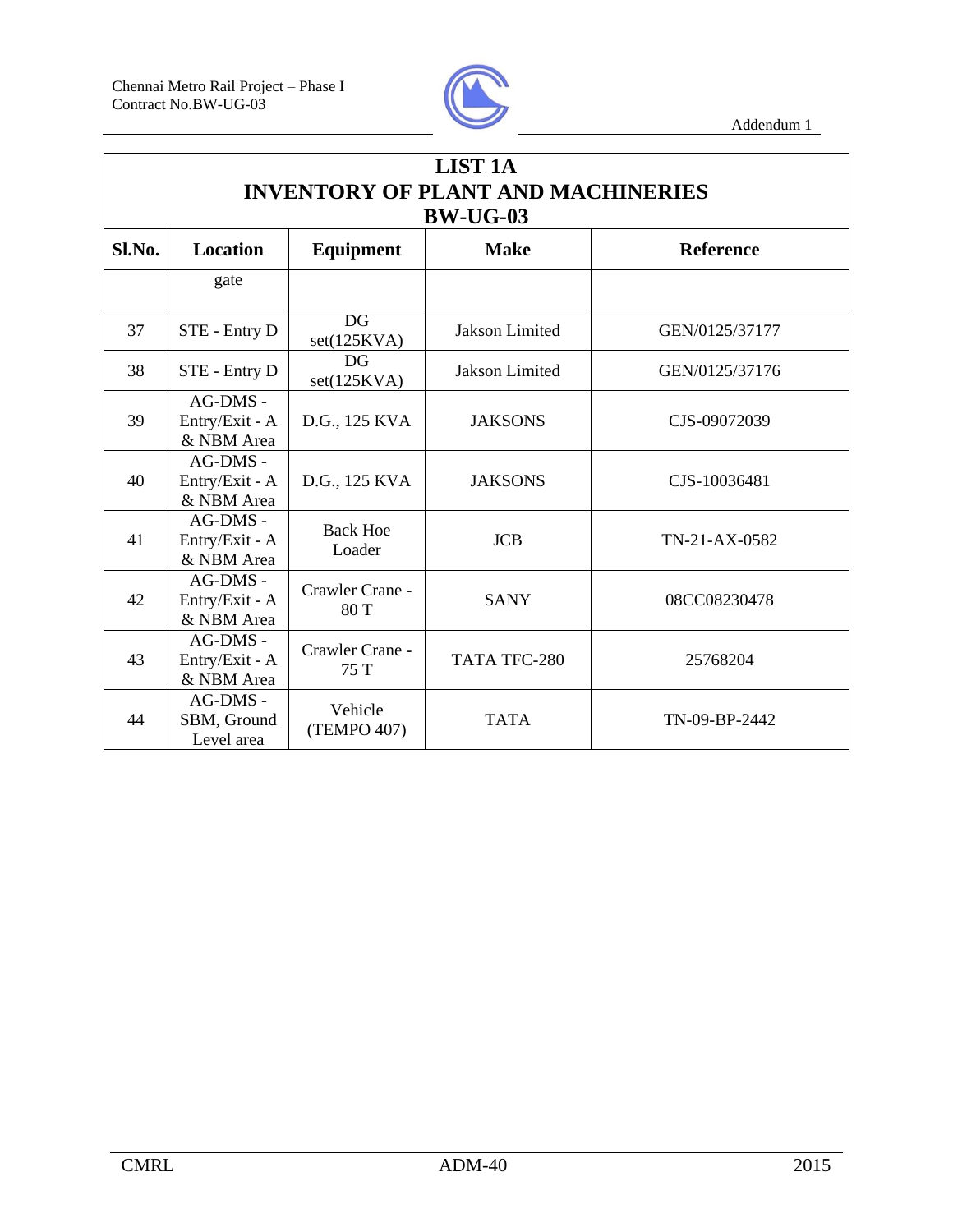

| <b>LIST 1B</b><br><b>INVENTORY OF PLANT AND MACHINERIES</b><br><b>BW-UG-03</b> |                                   |                                |                   |                          |  |
|--------------------------------------------------------------------------------|-----------------------------------|--------------------------------|-------------------|--------------------------|--|
| Sl.No.                                                                         | <b>Location</b>                   | Equipment                      | <b>Make</b>       | <b>Reference</b>         |  |
| 1                                                                              | Up line tunnel<br>(TBM S701)      | Grouting machine               | Techniwel         | Model: TWG3, Sl no: 1613 |  |
| $\overline{2}$                                                                 | Up line tunnel<br>(TBM S701)      | Agitator motor                 | Kirloskar         | Sl. No: XBA - 8702       |  |
| 3                                                                              | Saidapet ramp                     | Track mounted<br>transit mixer | <b>MUHLHAUSER</b> | KBM-7                    |  |
| 4                                                                              | Down line<br>tunnel (TBM<br>S702) | Transformer - 250<br>kVA       | <b>CREL</b>       | Sl. No: 127750           |  |
| 5                                                                              | Down line<br>tunnel (TBM<br>S702) | Shotcrete pump                 | Meyco             | Sl. No: 4140950107       |  |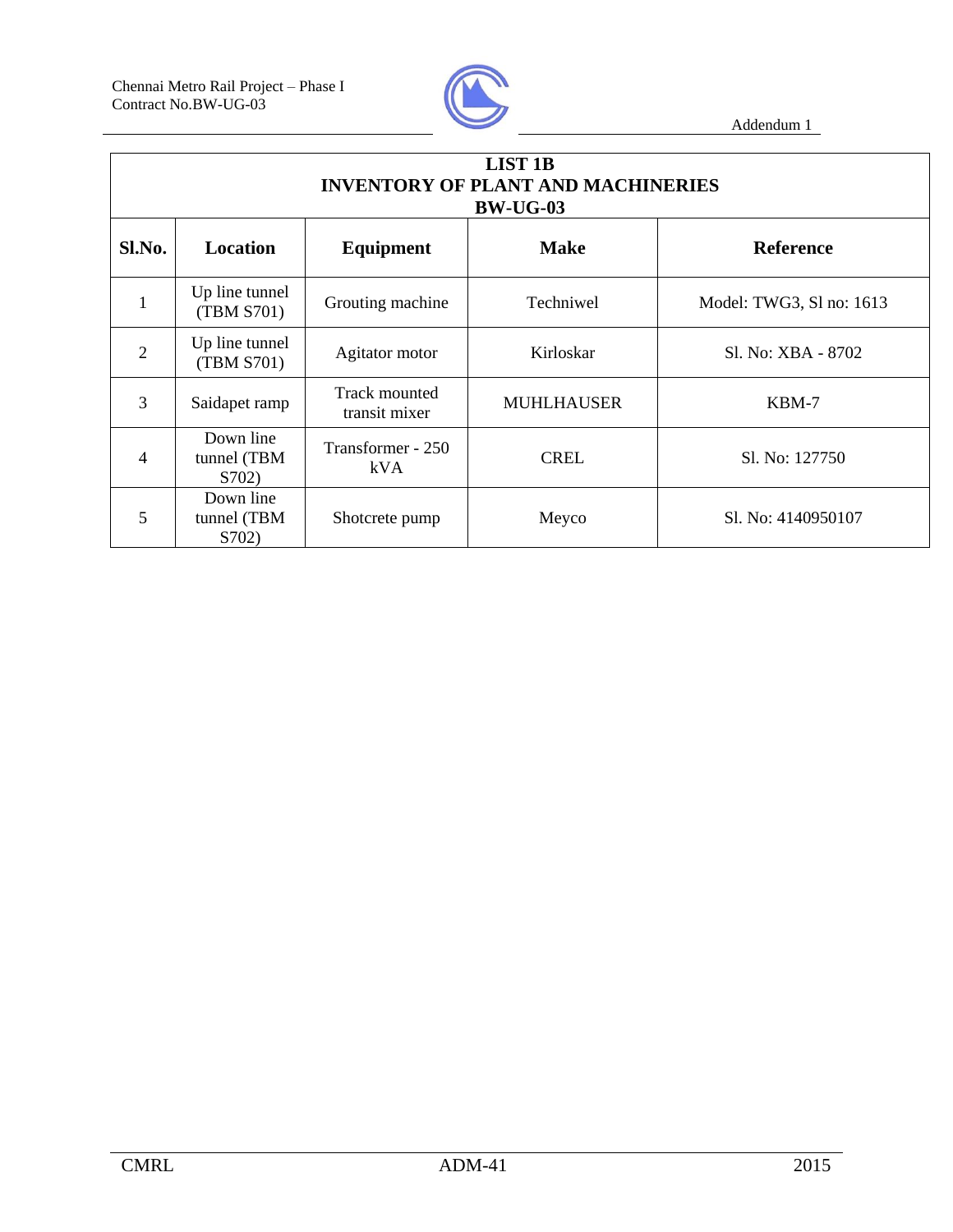

|                | LIST <sub>2</sub><br><b>INVENTORY OF PLANT AND MACHINERIES</b><br><b>BW-UG-03</b> |                                                     |                      |                                                    |  |  |
|----------------|-----------------------------------------------------------------------------------|-----------------------------------------------------|----------------------|----------------------------------------------------|--|--|
| SI.<br>No.     | Location                                                                          | Equipment                                           | <b>Make</b>          | Reference                                          |  |  |
| 1              | $SCR -$<br>Entrance -B                                                            | Craweller Crane -<br><b>80T</b>                     | <b>SANY</b>          | 08CC08130018, SCC800C                              |  |  |
| $\overline{2}$ | $SCR -$<br>Entrance - A                                                           | D Sander                                            | Linatex              | Linatex $150 - 160$                                |  |  |
| 3              | SCR-GC<br>Container<br>Near main<br>gate                                          | Generator 125KVA                                    | Powerica             | NAL/MOEF/ PL-F12/2007/0214,<br>Sr.No:01/13/05/1459 |  |  |
| $\overline{4}$ | SCR-GC<br>Container<br>Near main<br>gate                                          | Generator 250KVA                                    | SDB-1 omega          | GE250-02                                           |  |  |
| 5              | STE - Steel<br>yard                                                               | Desandler                                           | <b>GMT</b> Desandler | 150/MCU/HR                                         |  |  |
| 6              | STE - Steel<br>yard                                                               | DG set - 40 KV                                      | Powercia             | DG40SL/F11                                         |  |  |
| $\overline{7}$ | STE - Steel<br>yard                                                               | DG set                                              | Perkins              | $GE$ 375 $-01$                                     |  |  |
| 8              | STE - Steel<br>yard                                                               | DG set - 140 KVA -<br>2 No's.                       |                      | GE 140 - 10,140-12                                 |  |  |
| 9              | STE - Main<br><b>Station Box</b>                                                  | <b>Crawler Crane</b>                                | Sany                 | CS50-16                                            |  |  |
| 10             | STE - Entry B                                                                     | Grab(Kelly)                                         | <b>UCONESA</b>       | $B300 - 02$                                        |  |  |
| 11             | STE - Entry B                                                                     | <b>Crawler Crane</b>                                | Sany SCC 400C        | $0214 - 106 - 0$                                   |  |  |
| 12             | AG-DMS -<br>Entry/Exit - A<br>& NBM Area                                          | Mixing unit with<br>Motor BAUER with<br>Panel board | <b>MAT</b>           |                                                    |  |  |
| 13             | AG-DMS -<br>Entry/Exit - A<br>& NBM Area                                          | Bentonite Pump with<br>Motor (5HP)                  | <b>VARISCO</b>       |                                                    |  |  |
| 14             | AG-DMS -<br>Entry/Exit - A<br>& NBM Area                                          | Bentonite Pump with<br>Engine (DIESEL<br>PUMP)      | <b>VARISCO</b>       | 67C02435                                           |  |  |
| 15             | AG-DMS -<br>Entry/Exit - A<br>& NBM Area                                          | Bentonite Pump with<br>Motor (5HP)                  | <b>VARISCO</b>       |                                                    |  |  |